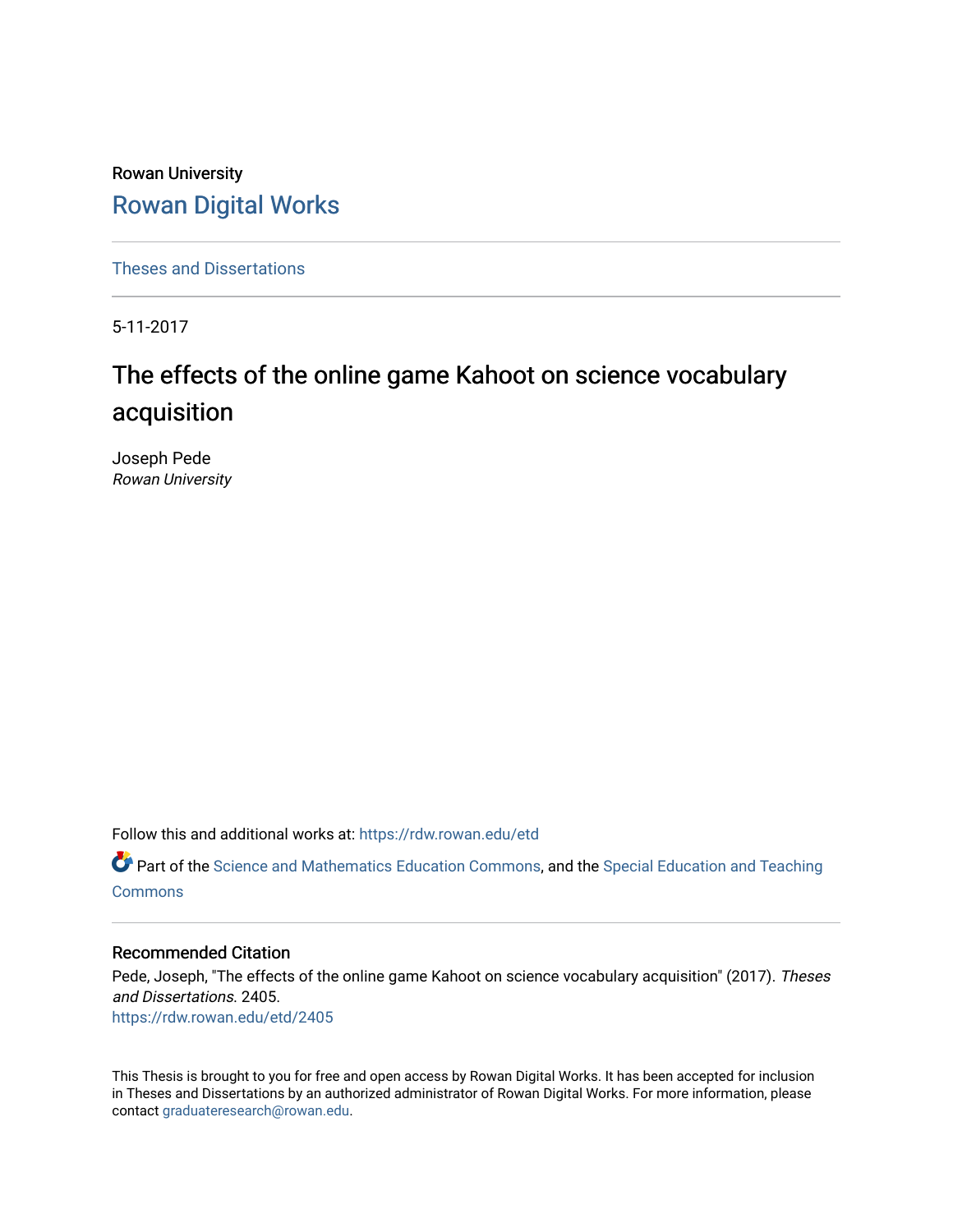## **THE EFFECTS OF THE ONLINE GAME KAHOOT ON SCIENCE VOCABULARY ACQUISITION**

by

Joseph Pede

A Thesis

Submitted to the Department of Interdisciplinary and Inclusive Education College of Education In partial fulfillment of the requirement For the degree of Master of Arts in Special Education at Rowan University May 10, 2017

Thesis Chair: Dr. Amy Accardo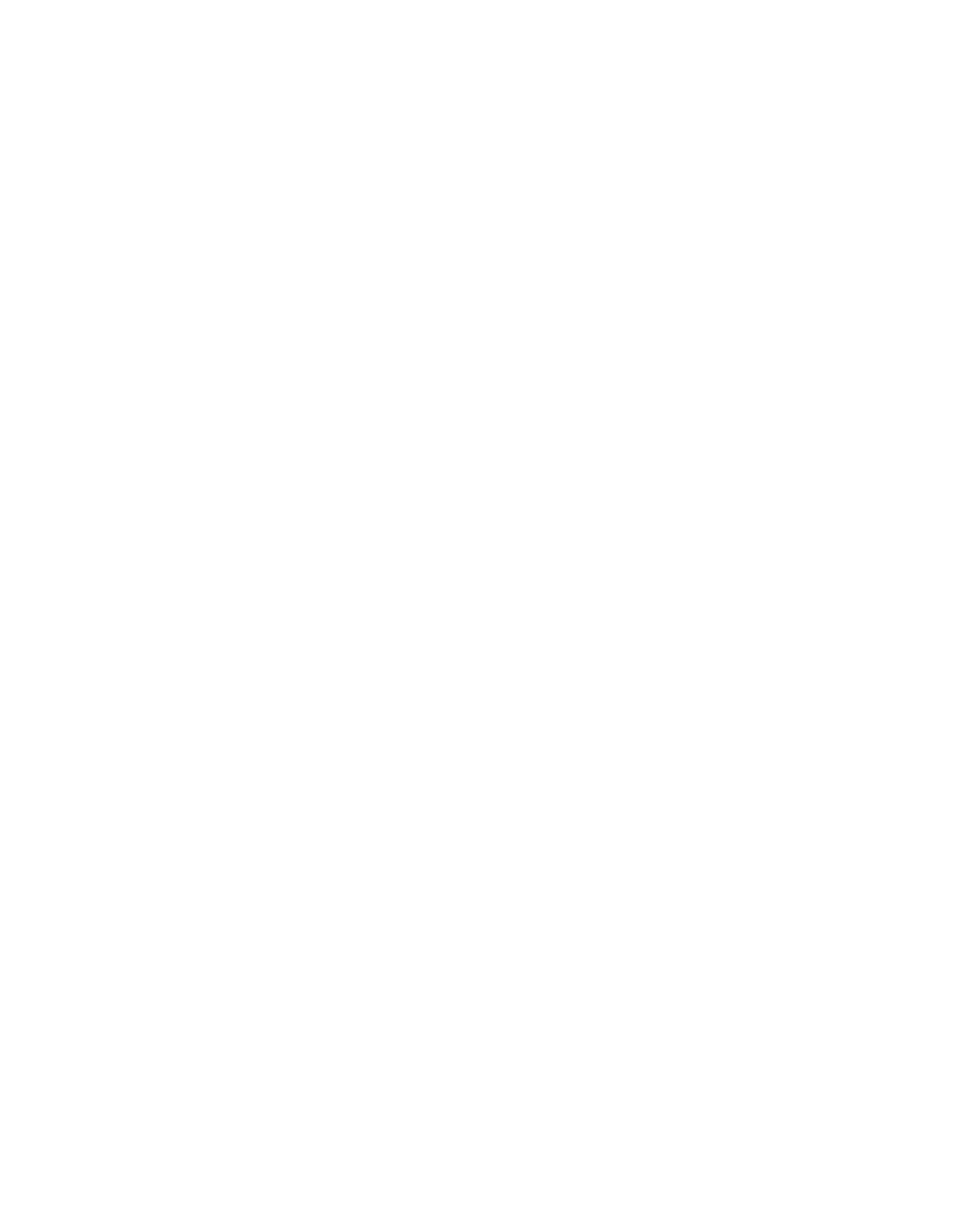## **Dedications**

This thesis is dedicated to my mother, Kathleen Pede, for your constant support and always believing in me. And in memory of my father, Joseph A. Pede, for always encouraging me to do my best.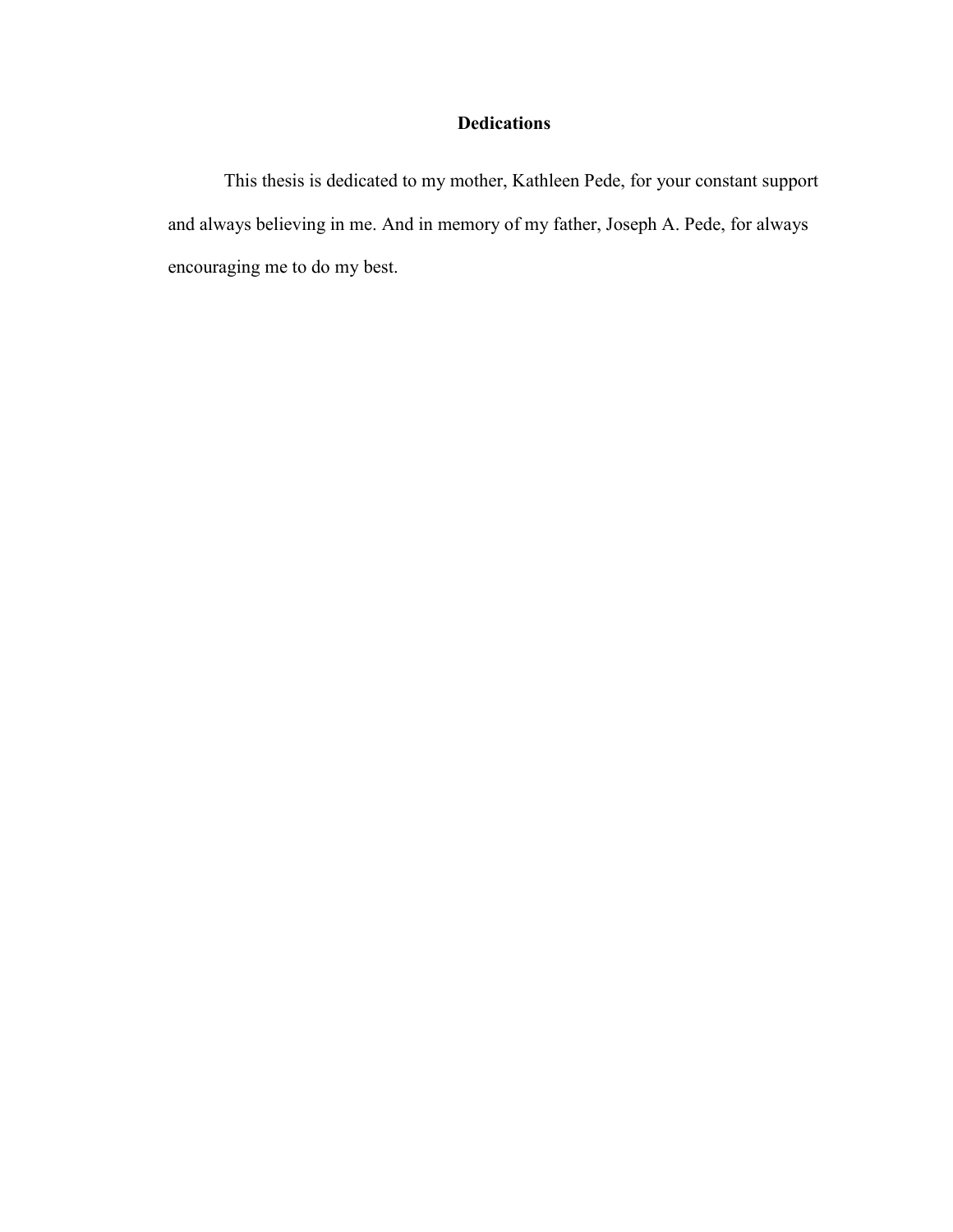## **Acknowledgments**

I would like to express my thanks to Professor Amy Accardo, Ed.D. for her patience, guidance, and support during the research and writing process. I would also like to thank my fiancé Katie for putting up with me through all the nights of writing and editing.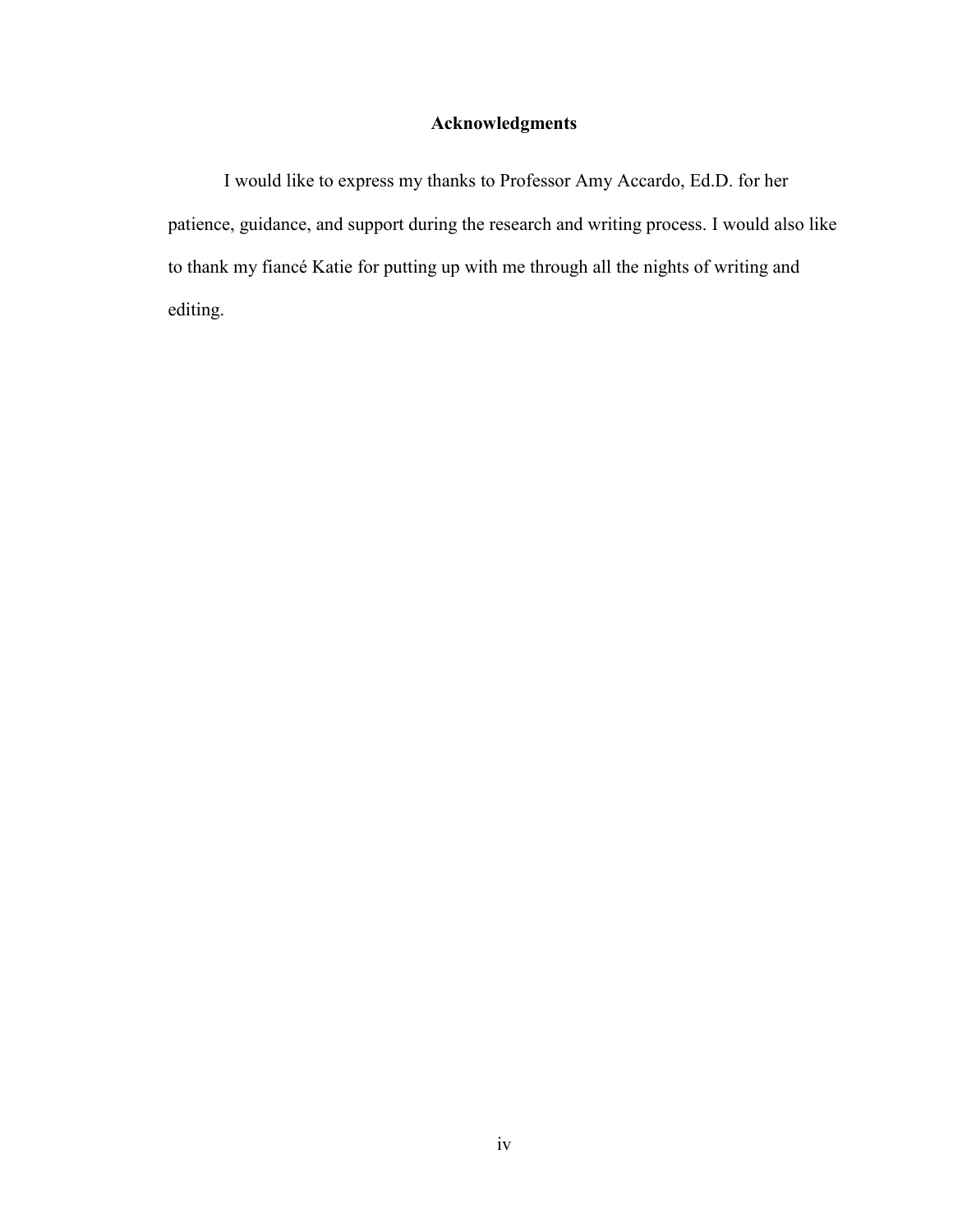#### **Abstract**

## Joseph Pede THE EFFECTS OF THE ONLINE GAME KAHOOT ON SCIENCE VOCABULARY **ACQUISITION** 2016-2017 Amy Accardo, Ed.D. Master of Arts in Special Education

 The purpose of this study was to investigate the effect of the online game Kahoot on science vocabulary acquisition of students with learning disabilities in a middle school inclusion physical science classroom. Specifically, this study investigated (a) student science vocabulary acquisition, (b) student focus and on task behavior, and (c) student satisfaction using the online game Kahoot. Vocabulary acquisition was measured in terms of weekly vocabulary assessments. Six middle school students, three males and three females, participated in this study. A single subject design with ABAB phases was utilized. Results show that all students increased their vocabulary assessment scores when Kahoot was played twice weekly. The use of Kahoot also increased student focus and on task behavior. The results of the student satisfaction survey indicated that students enjoyed playing Kahoot and found it easy to use.

v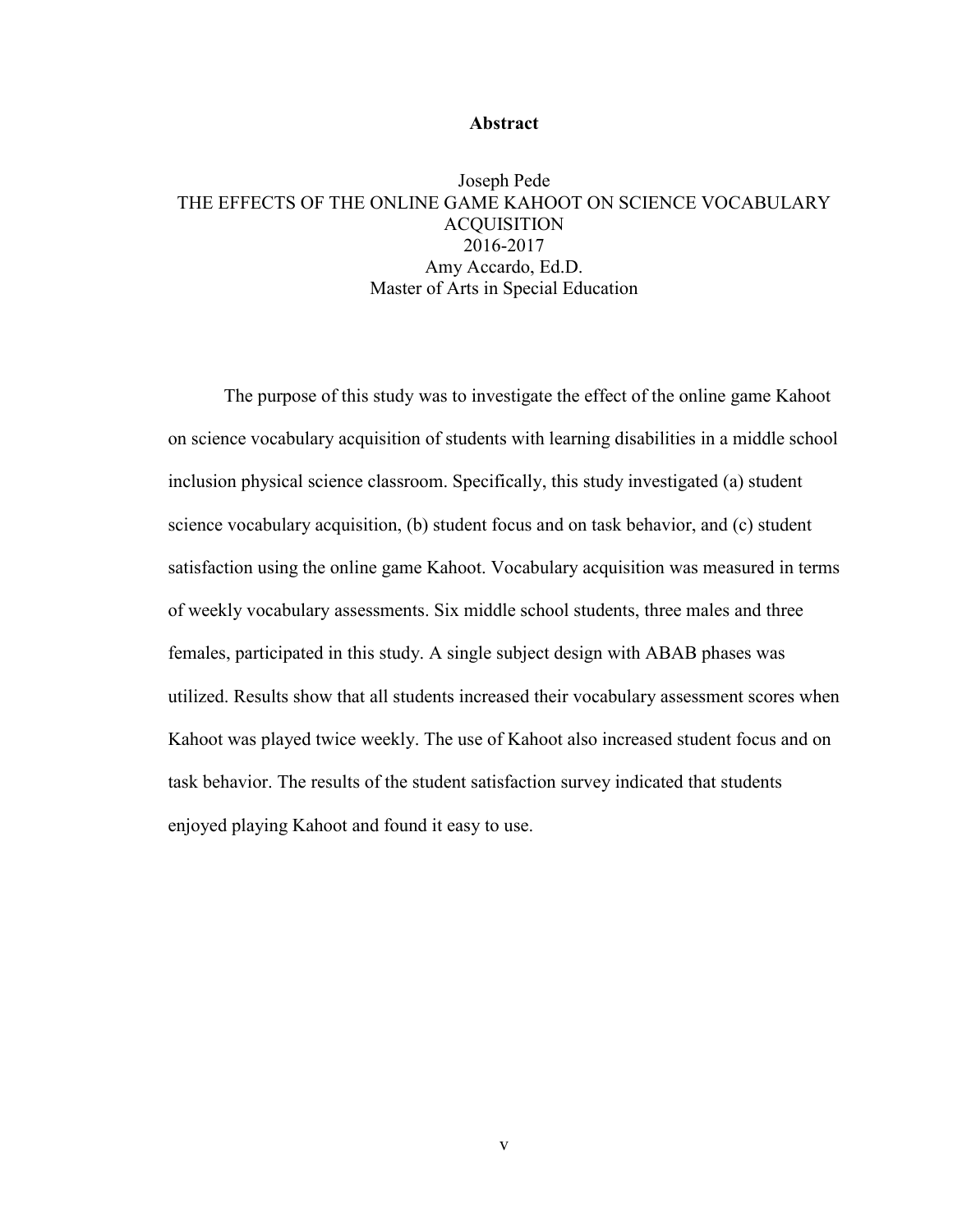| 16  |
|-----|
|     |
|     |
|     |
| .20 |
|     |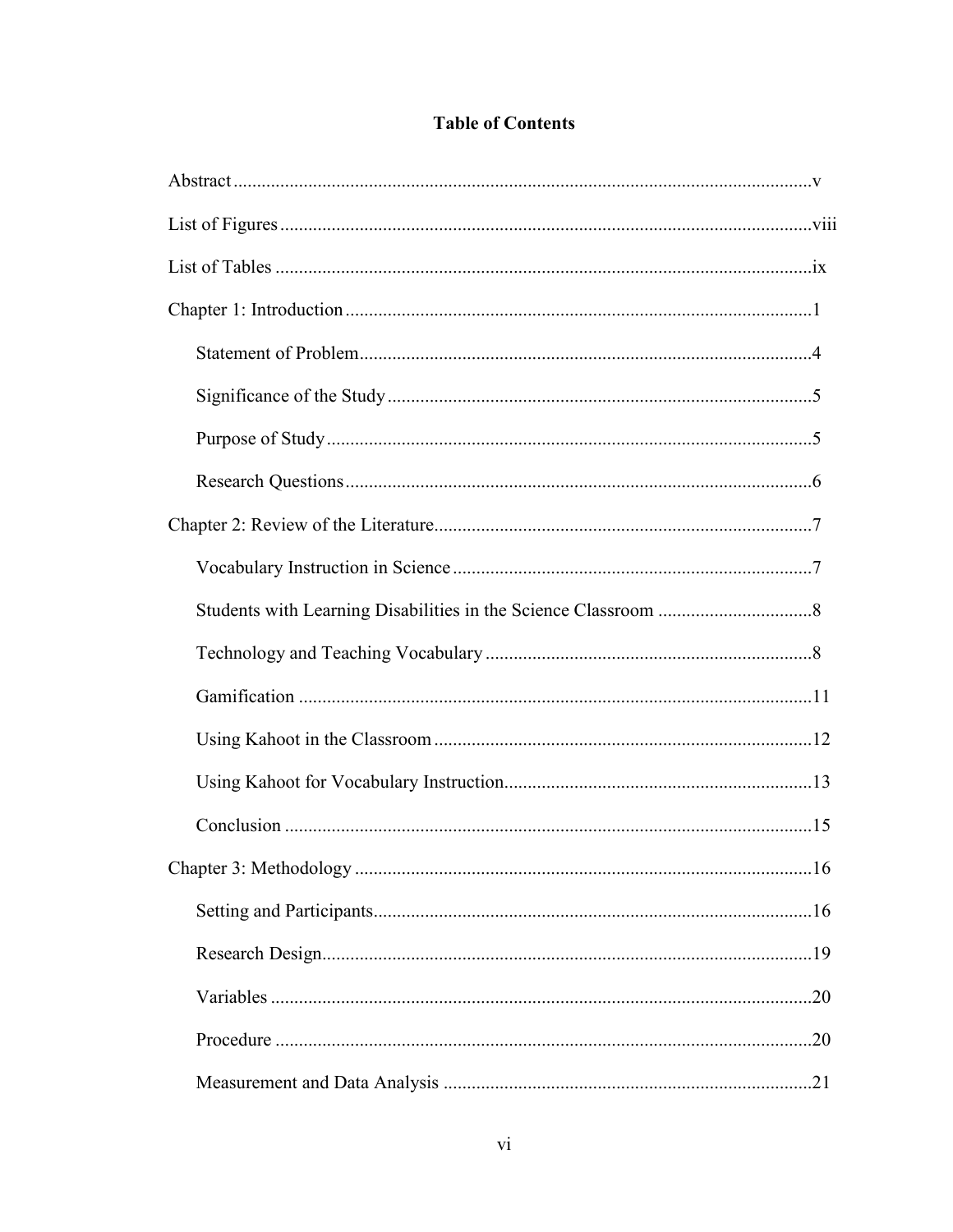## **Table of Contents (Continued)**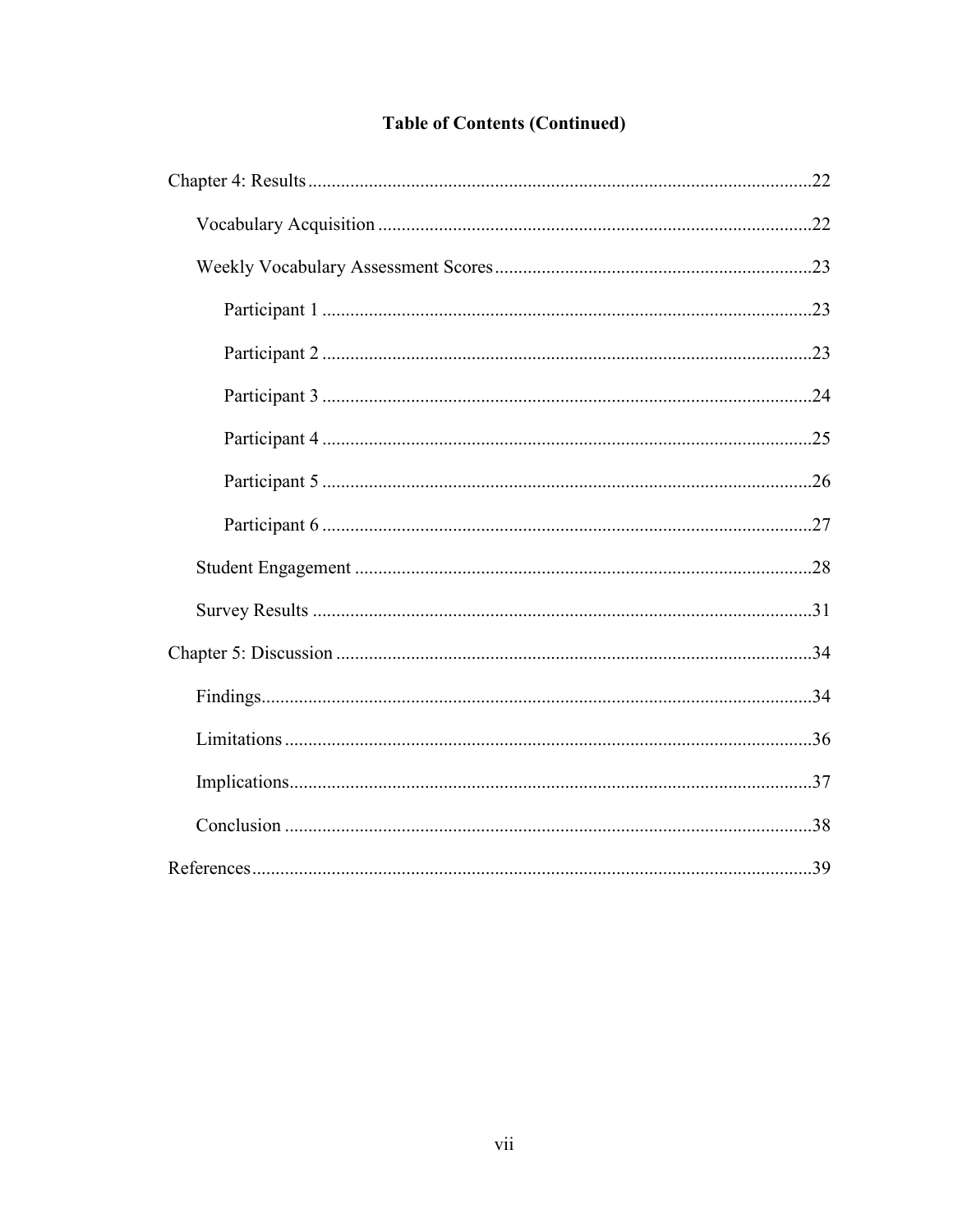## **List of Figures**

| Figure                                                                        | Page |
|-------------------------------------------------------------------------------|------|
| Figure 1. Likert Survey Used to Measure Student Satisfaction Playing Kahoot21 |      |
|                                                                               |      |
|                                                                               | . 24 |
|                                                                               | .25  |
|                                                                               |      |
|                                                                               |      |
|                                                                               | .28  |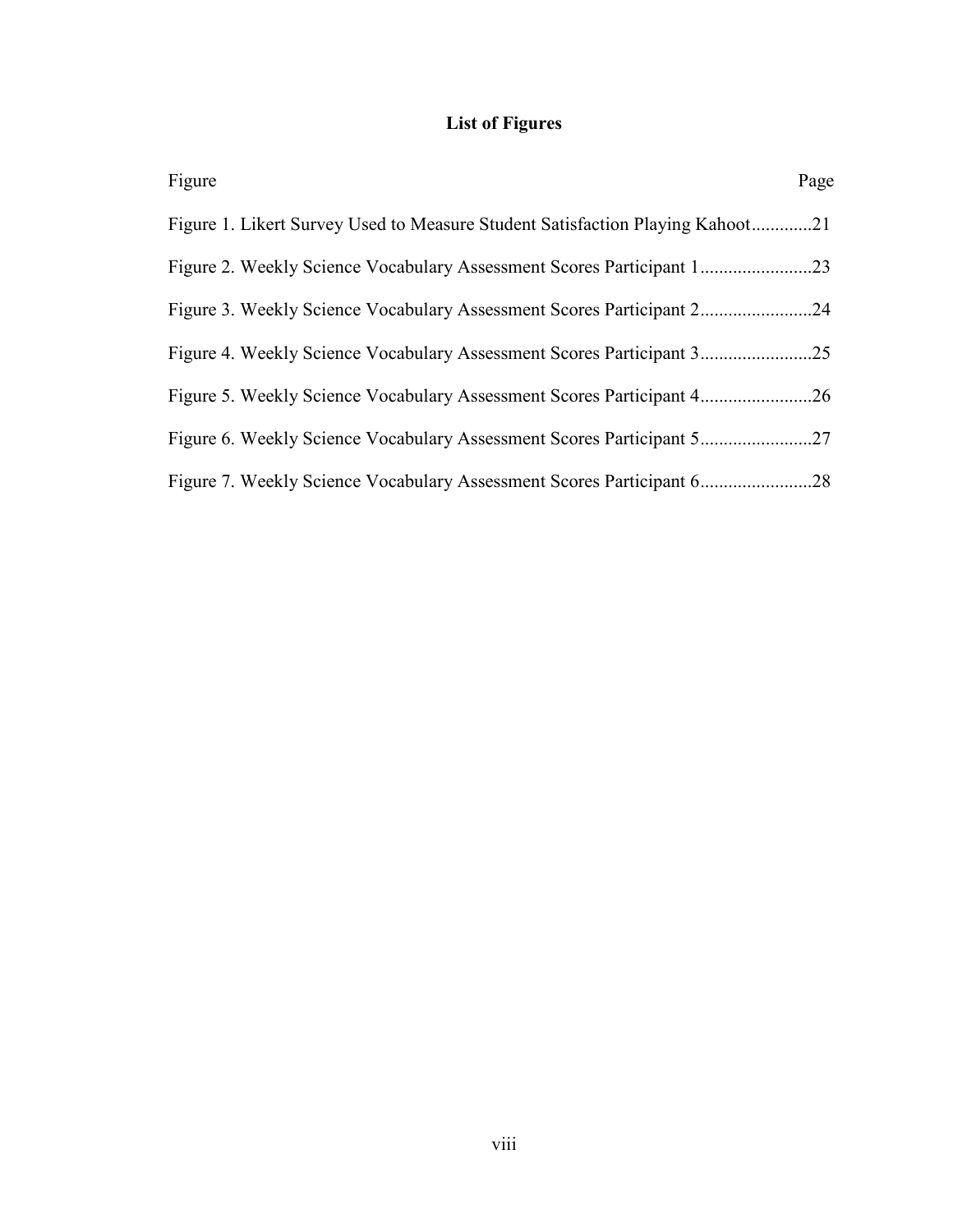## **List of Tables**

| Table                                                                      | Page |
|----------------------------------------------------------------------------|------|
|                                                                            |      |
| Table 2. Science Vocabulary Acquisition: Mean and SD of Weekly Vocabulary  |      |
| Table 3. Mean and Standard Deviation of Students on Task Before and During |      |
|                                                                            |      |
|                                                                            | .32  |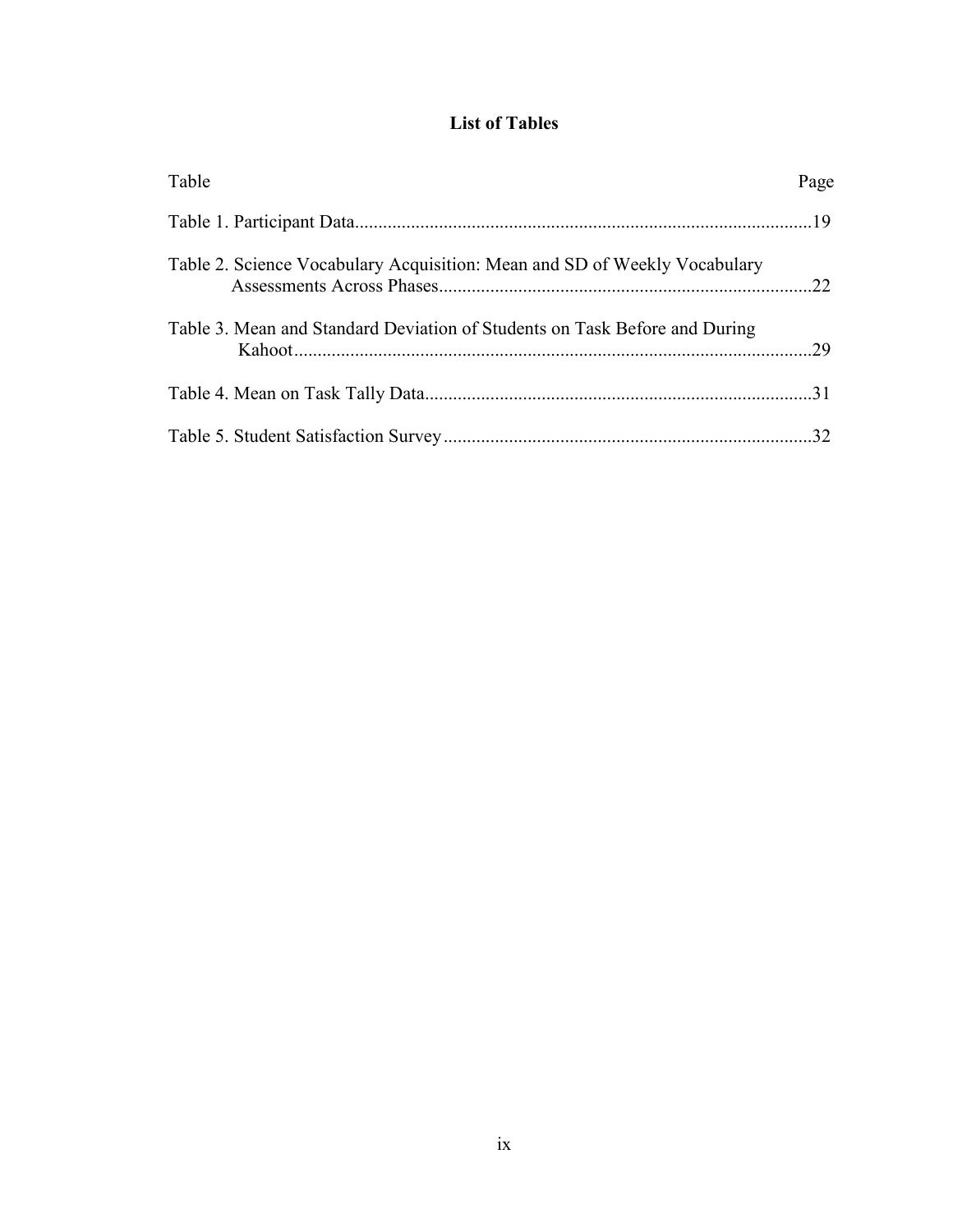#### **Chapter 1**

#### **Introduction**

 The use of academic vocabulary terms is essential to physical science education. Many of the science terms that students are expected to learn are unfamiliar to them as they are used specifically in fields of science and may have different meanings than in everyday life (Carrier, 2013). Acquisition of these vocabulary terms is important and students must be able to communicate using scientific concepts as they move through their educational career. The ability to effectively use science vocabulary terms has been found to have a large influence on student success in future science classes at higher grade levels and in post-secondary education (Shore, Ray & Gooklasian, 2015). Vocabulary games (Noemi & Maximo, 2014), repetition (Webb, 2007), and word walls (Jackson & Narvaez, 2012) are effective instructional strategies for increasing student vocabulary acquisition. The online game Kahoot satisfies all of these practices. It serves as a formative assessment review, it is repetitive in a sense that it can be repeatedly played over and over, and it serves as a virtual word wall as the vocabulary terms can be prominently displayed on the smart board (Dellos, 2015).

 Student difficulty acquiring academic vocabulary is an issue across the country and in every subject taught in schools (Wright & Peltier, 2016). The use of academic language in physical science classrooms may be especially difficult for students with learning disabilities in middle school inclusion classrooms. Students with learning disabilities often struggle with word recognition and fluency while reading scientific texts (Kaldenberg, Watt, & Therrien, 2015). They go on to explain how students with disabilities are increasingly expected to make adequate progress through the same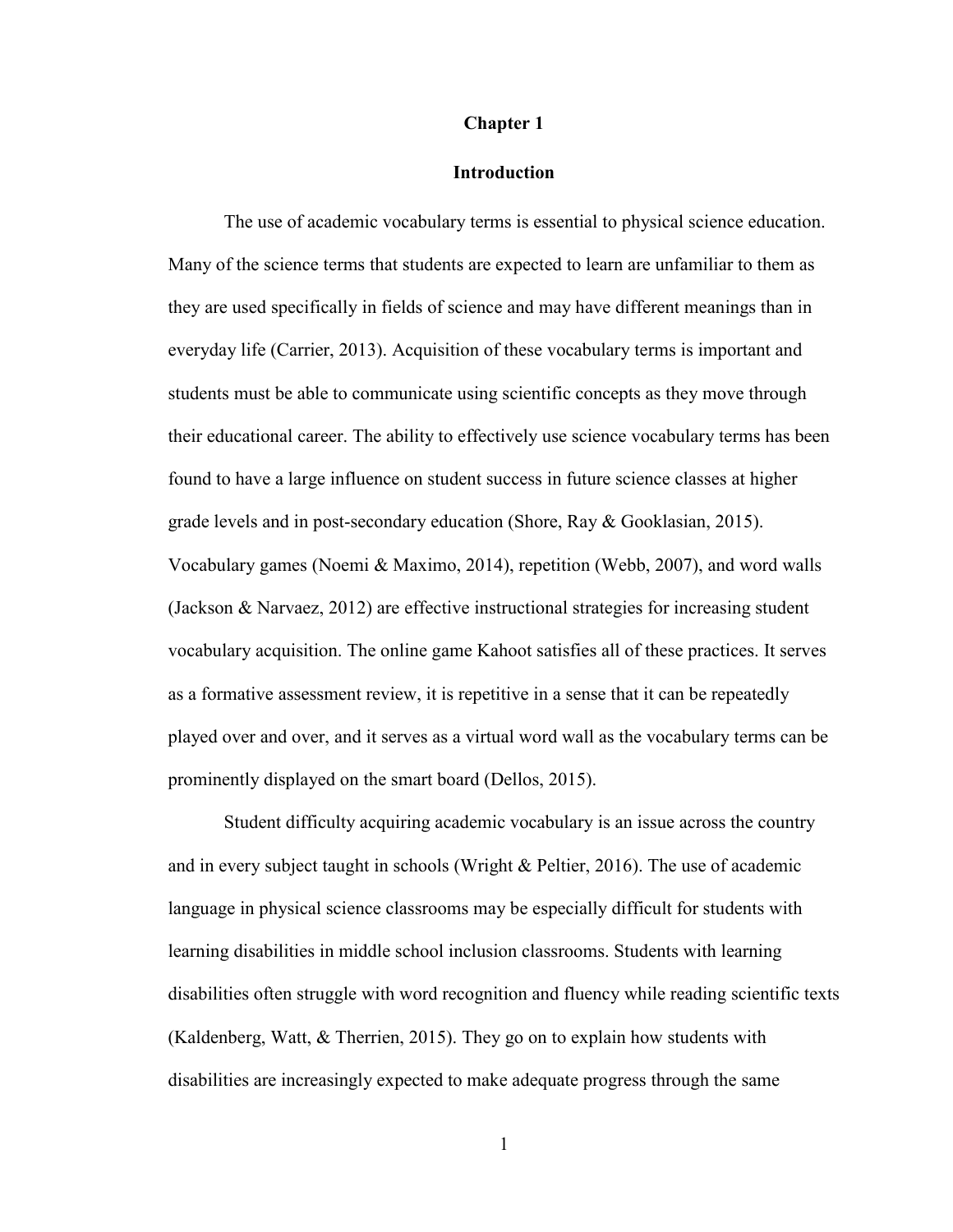curriculum as their non-disabled peers (2015) by reading and comprehending scientific text. Students who struggle with pulling meaning from words are at a distinct disadvantage on standardized proficiency assessments (Kennedy, Deshler, & Lloyd, 2015). One potential cause for the lack of science vocabulary retention over any other content area is the fact that science vocabulary terms are rarely used or found in any other school content area (Scafidi-Iannone, 2012). For example, the laws of thermodynamics or the principles of kinematics are not likely to ever come up in a history or language arts class. Since a student's only major exposure to science vocabulary may be within a science classroom, it makes retaining science vocabulary and using science vocabulary in spoken or written language difficult for students with learning disabilities. Scafidi-Iannone (2012) reports that word frequency affects retention. Words, to which learners are regularly exposed, are better recognized and retrieved in production (Scafidi-Iannone, 2012). Therefore, the more students are exposed to content-specific vocabulary, the better the chances are of students retaining that vocabulary (Scafidi-Iannone, 2012).

 Students with learning disabilities may have difficulty understanding new words without repeated exposure to those words (Steele & Watkins, 2010). Steele and Watkins (2010) further report that students with learning disabilities struggle with pronunciation of new words and with understanding the semantic features of vocabulary terms that they are exposed to. There is evidence to support correlation between a student's vocabulary knowledge and their success in reading comprehension as they age (Beach, Sanchez, Flynn, & O'Connor, 2015). This correlation points out the need for explicit direct vocabulary instruction for students with learning disabilities (Beach, et al., 2015). Seifert & Espin (2012) conducted a study that investigated the effects of direct vocabulary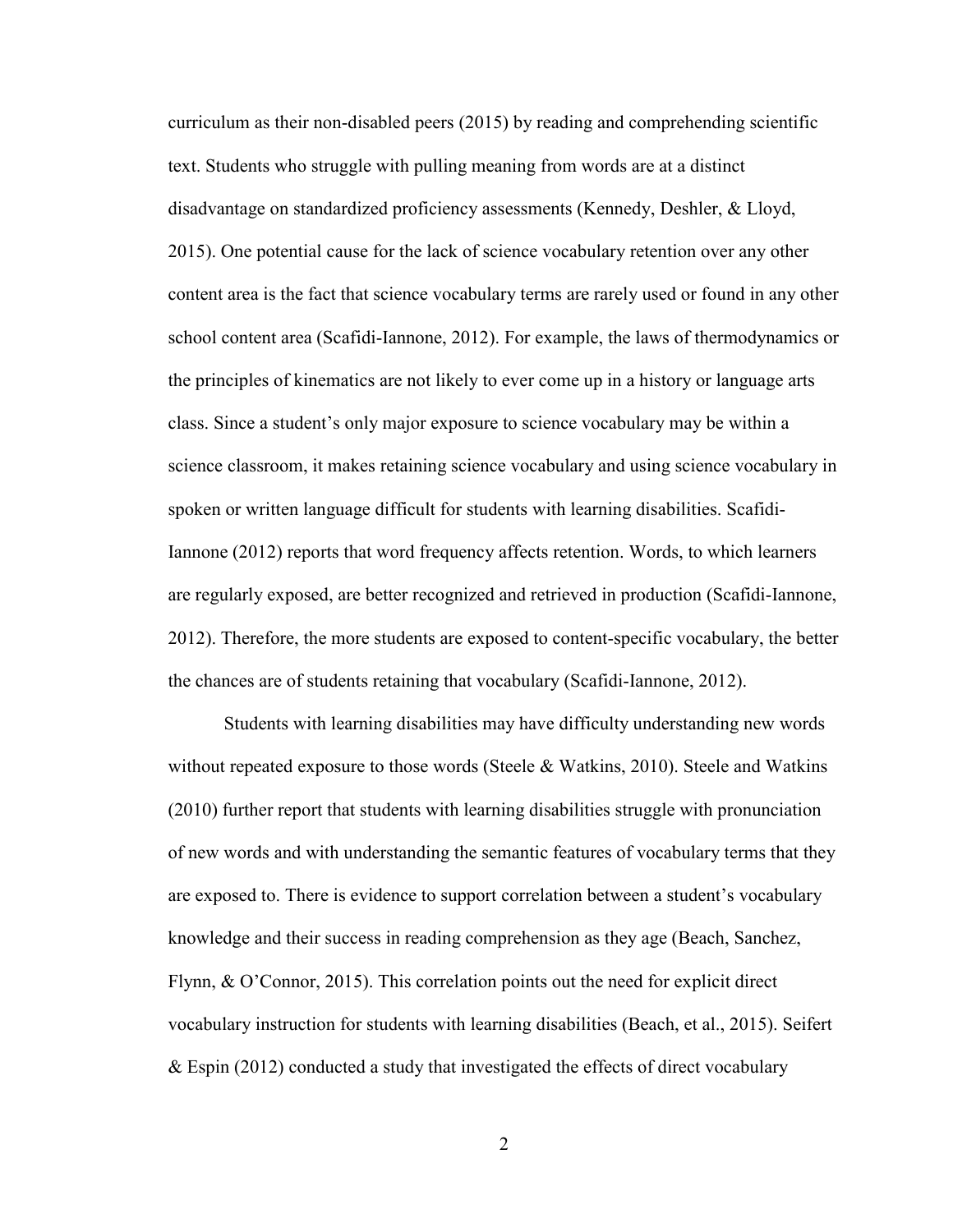instruction interventions on science vocabulary knowledge with students with learning disabilities. They found that direct vocabulary instruction of science content had a positive effect on the students' vocabulary knowledge (Seifert  $\&$  Espin, 2012).

 Abrams and Walsh (2014) found that using technology-based games for vocabulary instruction increased student vocabulary assessment scores from a low B average before the game was played to a low A average. Yip and Kwan (2006) investigated the effects of online games on student focus during vocabulary instruction. They found that the experimental group outperformed the control group on vocabulary assessments (Yip & Kwan, 2006). Similarly, Hung, Yeh, and Chiang (2016) investigated the use of digital flashcards for English vocabulary instruction. They found that students who used the digital flashcards showed larger growth between pre-test and post-test than students who did not use the digital flashcards (Hung, Yeh, & Chiang, 2016). Furthermore, Huang (2015) investigated the effects of using technology to teach vocabulary words. Results reveal that students who were taught vocabulary terms with technology outscored their peers on who learned vocabulary though traditional methods (Huang, 2015).

 Furthermore, there is evidence that students with learning disabilities inherently struggle with time on task behavior (Harris & Cancelli, 1993). Technology-based instructional strategies may help to increase student self-monitoring for time on task during instructional periods (Wills  $\&$  Mason, 2014). Traditional methods for teaching science vocabulary may fail to engage students with learning disabilities because of the word complexity and phenomenological constructs (Marino, Gotch, Israel, Vasquez, Basham, & Becht, 2014). Vocabulary instruction through video games provides the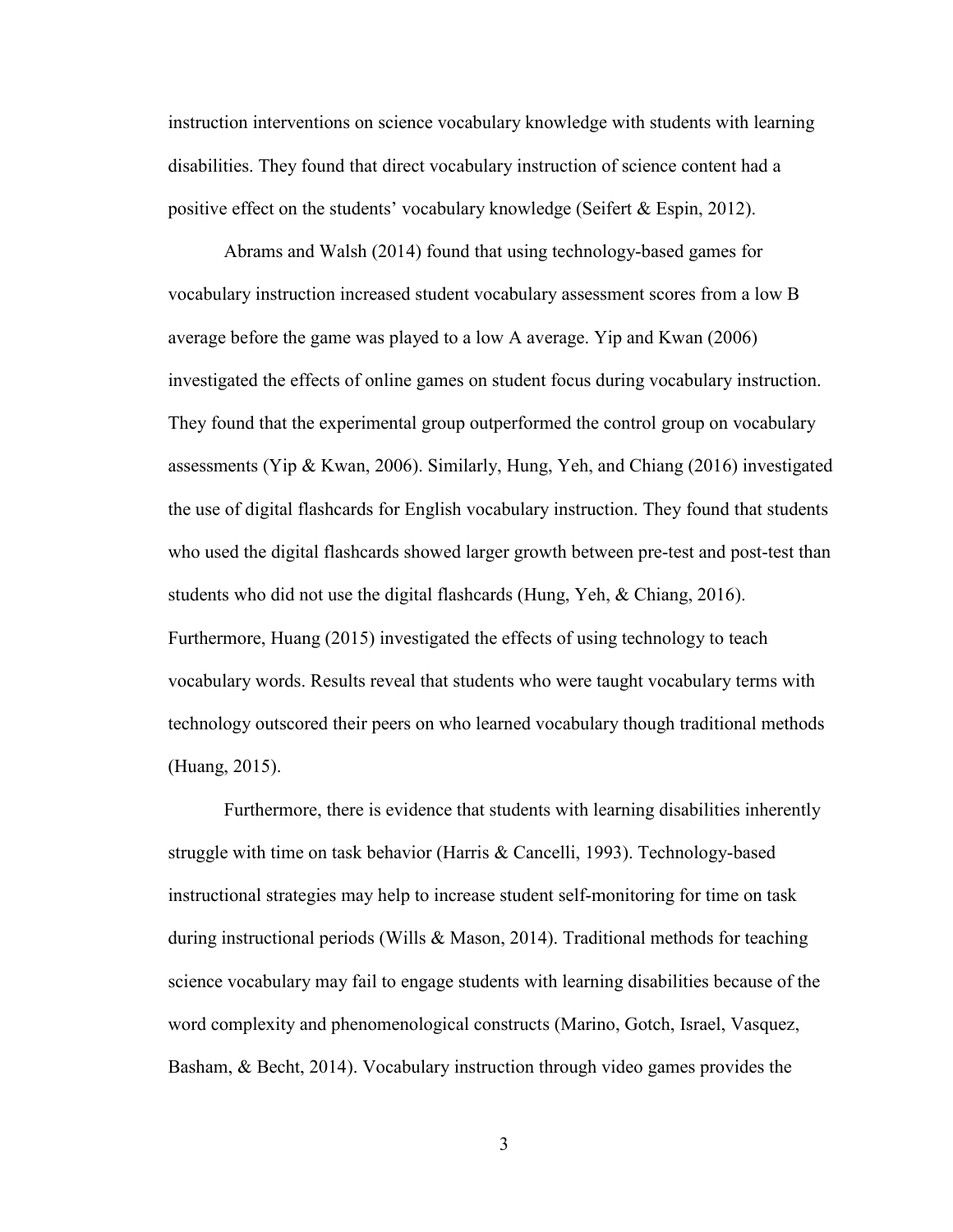opportunity for repeated exposure to complex vocabulary in a way that holds the attention of all students, including students with learning disabilities (Marino, et al., 2014). As a result of their findings, Marino and colleagues report that the use of video games increases the engagement of students with learning disabilities. Technology based instructional strategies also show promise in increasing outcomes for students with autism spectrum disorder (ASD). Mineo, Zeigler, Gill, & Salkin (2009) suggest that using electronic screen multimedia may increase student engagement because the computer screen is a constrained area for the students to focus on. This constrained area of focus eliminates irrelevant stimuli from the surrounding areas that may be distracting to students with ASD (Mineo, Zeigler, Gill, & Salkin, 2009).

 The online game Kahoot has the potential to serve as an interactive technologybased instructional tool that may increase student retention of science vocabulary terms. Kahoot allows educators to create surveys and game-based quizzes that they can join using a pin number (Johns, 2015). The students select answer choices on a personal device such as a Chromebook, laptop, or smartphone that coincide with questions that are displayed on the smartboard (Johns, 2015). Students are able to play the games without needing an account username (Dellos, 2015), and create a nickname that will be displayed during the game (Johns, 2015). Furthermore, Kahoot quiz game questions may include multimedia visuals such as pictures and videos to further engage students (Dellos, 2015) and students get to earn points for answering questions correctly and quickly.

#### **Statement of Problem**

 Vocabulary retention and vocabulary comprehension for middle school students with learning disabilities is particularly prominent in science classrooms (Shore, Ray  $\&$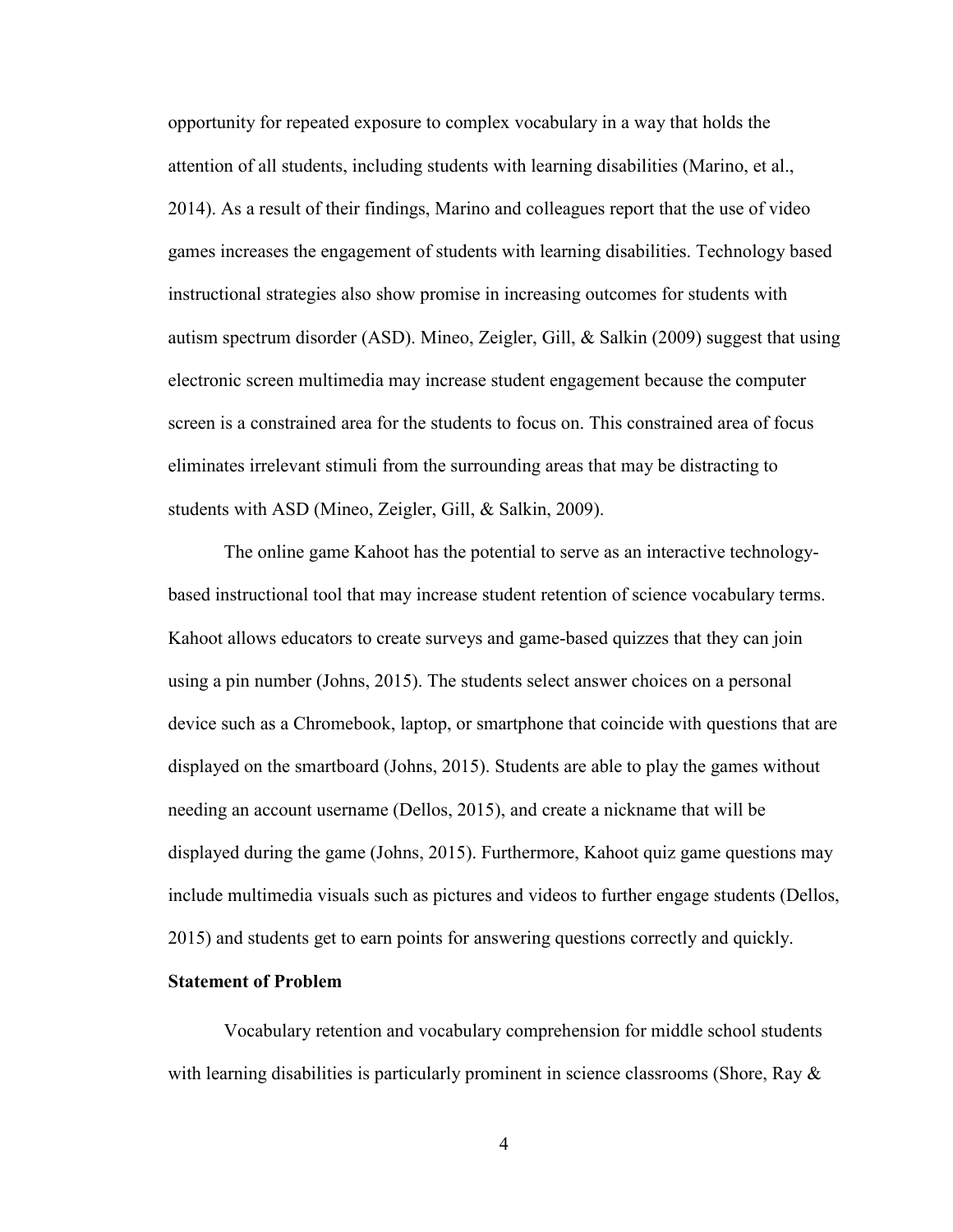Gooklasian, 2015). Students are expected to learn and correctly use science vocabulary for longer periods of time. Linn and Chiu (2011) point out that science assessments ask students to memorize facts instead of understanding scientific concepts and processes. They also suggest that altering the way science terms and concepts are taught can have profound improvements on a student's ability to become lifelong learners (Linn & Chiu, 2011).

#### **Significance of the Study**

 The use of technology for instructional purposes in the classroom has been steadily increasing over the last few years. Moreover, using technology to increase student achievement and to address areas where students typically struggle has been a focus of school leaders (Dalton & Grishom, 2011). Technology-based instructional strategies may capture the interest of students and provide scaffolds and contexts in which students can learn academic language more proficiently (Dalton & Grishom, 2011). Kahoot is a technology-based instructional tool with limited research conducted to date within the classroom setting. Finding a link between its use and students' vocabulary retention may have positive implications on teaching and learning vocabulary, specifically in the science classroom. Through this study I hope to investigate the effectiveness of the online game Kahoot as a tool for increasing vocabulary acquisition for students with learning disabilities.

#### **Purpose of Study**

 The purpose of this study is to investigate the effectiveness of the online game Kahoot on the science vocabulary acquisition and focus of students with learning disabilities in a middle school inclusion physical science classroom. This study will look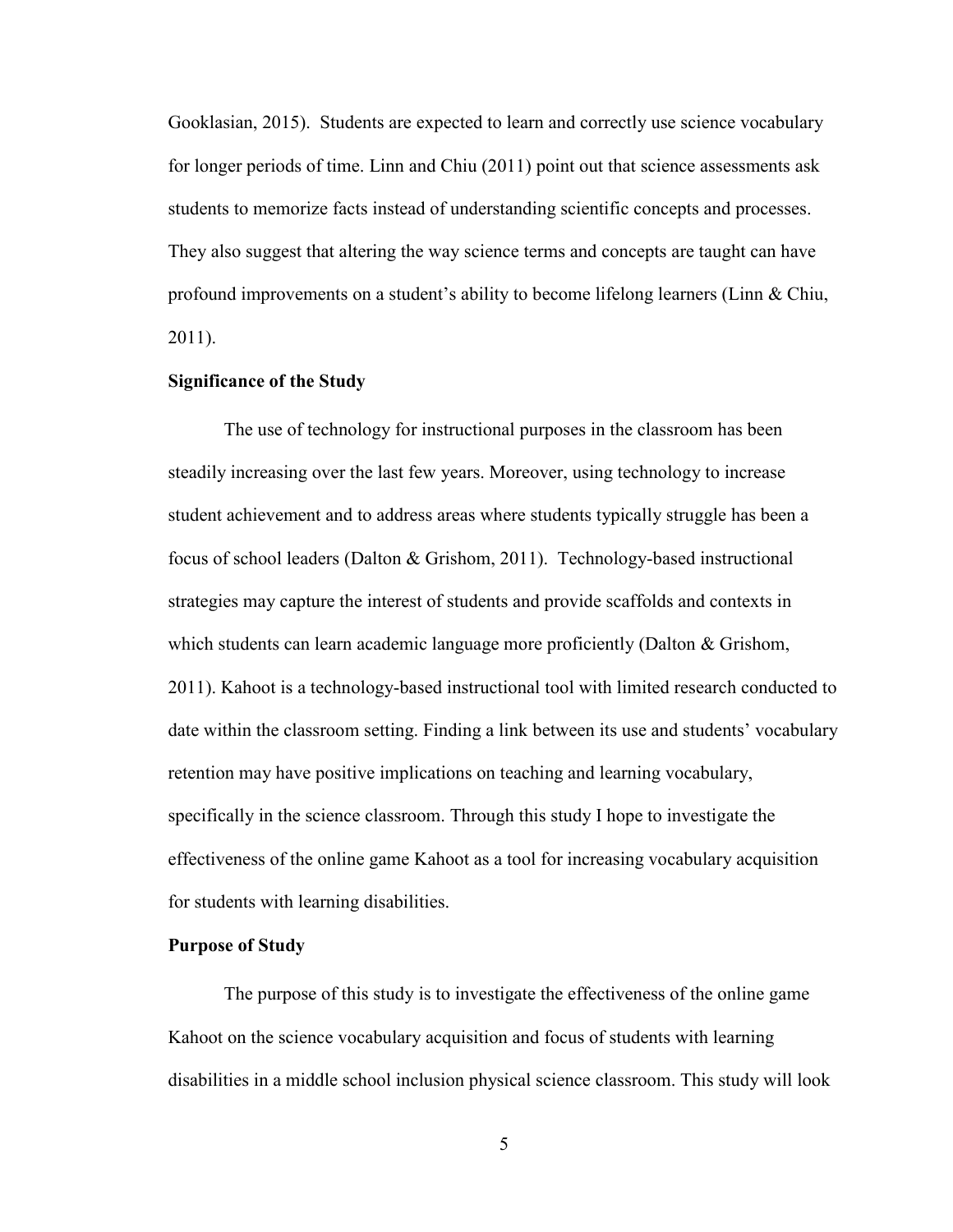at student scores on weekly vocabulary assessments and consider if the use of the review game increases student scores on the assessments over time. The study will also investigate the effectiveness of using Kahoot to increase student focus and time on task. Finally, the study will investigate if students are satisfied with the use of Kahoot.

#### **Research Questions**

Research questions for this study are as follows:

- 1. Does playing Kahoot on a weekly basis increase the vocabulary assessment scores of students with learning disabilities in a middle school inclusion physical science classroom?
- 2. Does playing Kahoot increase the focus and attention of students with learning disabilities in a middle school inclusion physical science classroom?
- 3. Are students satisfied with the use of Kahoot?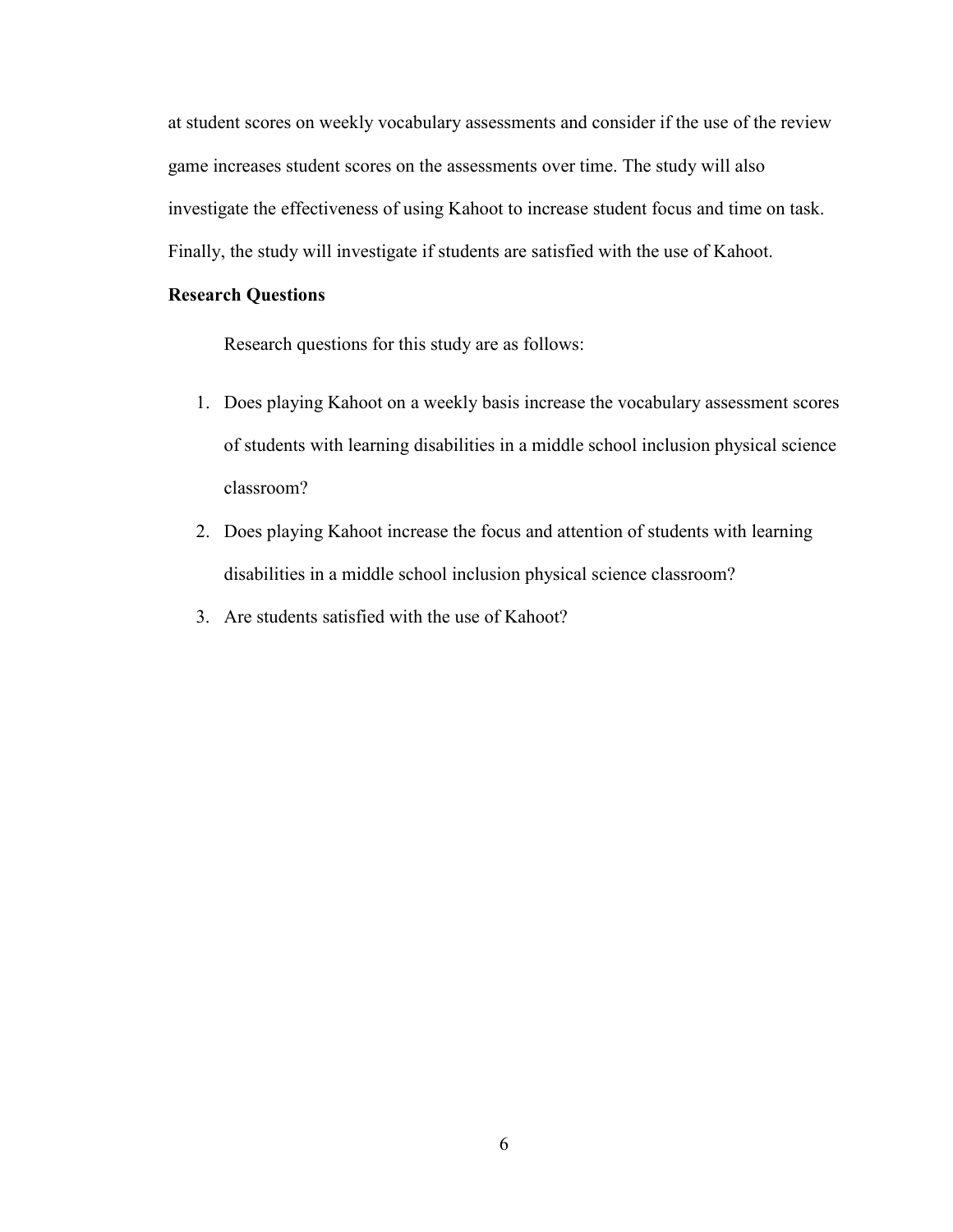#### **Chapter 2**

#### **Review of the Literature**

 Studies show that technology can be used in the classroom to improve student vocabulary retention (Siegle, 2015; Dellos, 2015; Dalton & Grisham, 2011). The need for improvement in student science and math scores has been a recent focus of educators (Shore, Ray, & Gooklasian 2015). Although there has been an increased emphasis on STEM education, which includes math and science, student academic achievement in science has not been substantial (Shore et al., 2015). In fact, student scores in science have not measurably changed over the last twenty years while student scores in mathematics have improved over the same period of time (Shore et al., 2015).

#### **Vocabulary Instruction in Science**

 In content areas such as science, students are regularly confronted with new vocabulary terms. A student's success in science class may be dependent on their ability to comprehend and use uncommon vocabulary terms (Cohen, 2012). If a student is unable to comprehend science vocabulary, they are unable to make connections to underlying science concepts (Cohen, 2012). When students read words that they do not understand but have previously learned, they begin focusing on specific word meaning rather than information processing (Cohen, 2012). Moreover, students are likely to have difficulty in science class if they do not have a working knowledge of how to pull information out of text. Being able to read information and derive meaning from new vocabulary terms is essential, and providing vocabulary strategies to students who struggle with science vocabulary may increase their overall academic science outcomes (Shook, Hazelkorn, & Lozano, 2011).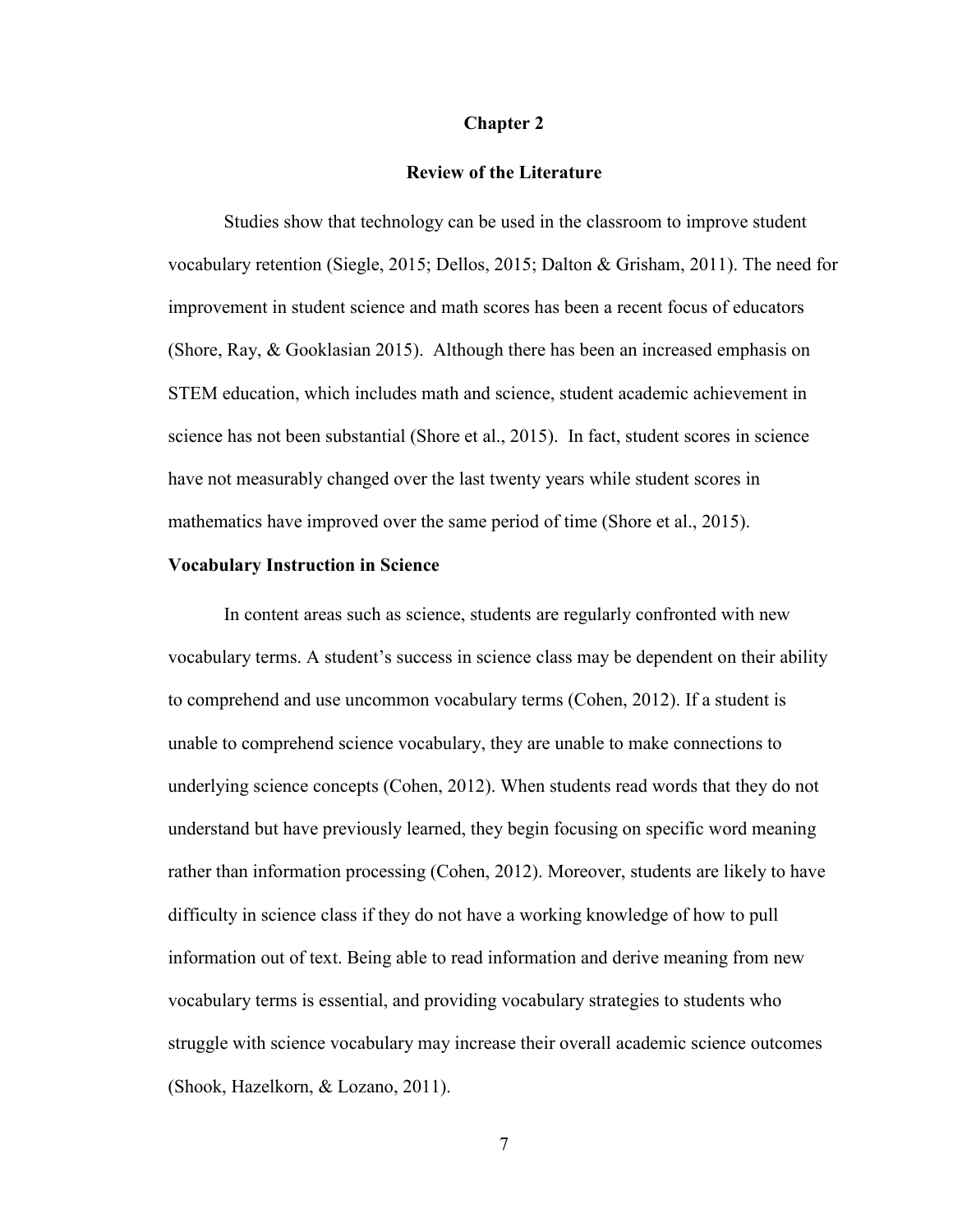#### **Students with Learning Disabilities in the Science Classroom**

 In science classes, teachers need to account for the specific needs of students with learning disabilities and their abilities to read and comprehend scientific text (Mason & Hedin, 2011). Scientific text differs from narrative text in that it is typically written in an expository prose (Mason & Hedlin, 2011). Additionally, the complexity of the information that is contained in readings and the vocabulary that is included in the texts makes science texts the most difficult texts that students with learning disabilities will encounter in school (Mason & Hedlin, 2011). The difficulty of the texts may cause students with learning disabilities to struggle maintaining focus while reading for extended periods of time, struggle completing assignments, and struggle studying for tests (Steele, 2008).

 Furthermore, it is important to increase a student's internal belief in themselves and their capabilities as a student when a diagnosed disability may make sustained motivation difficult (Grumbine & Alden, 2006). By creating a positive attitude with students with disabilities, teachers are likely to enhance the learning experiences that the students have within science classrooms (Grumbine & Alden, 2006). However, many students with learning disabilities still struggle with science content in general education settings where they are exposed to general education science curriculum (Fitzgerald, 2009).

### **Technology and Teaching Vocabulary**

 Technology is increasingly being used in the classroom for instruction. As schools move forward into the digital age it is appropriate that educators incorporate technology into their classrooms wherever possible (Huang, 2015). This includes vocabulary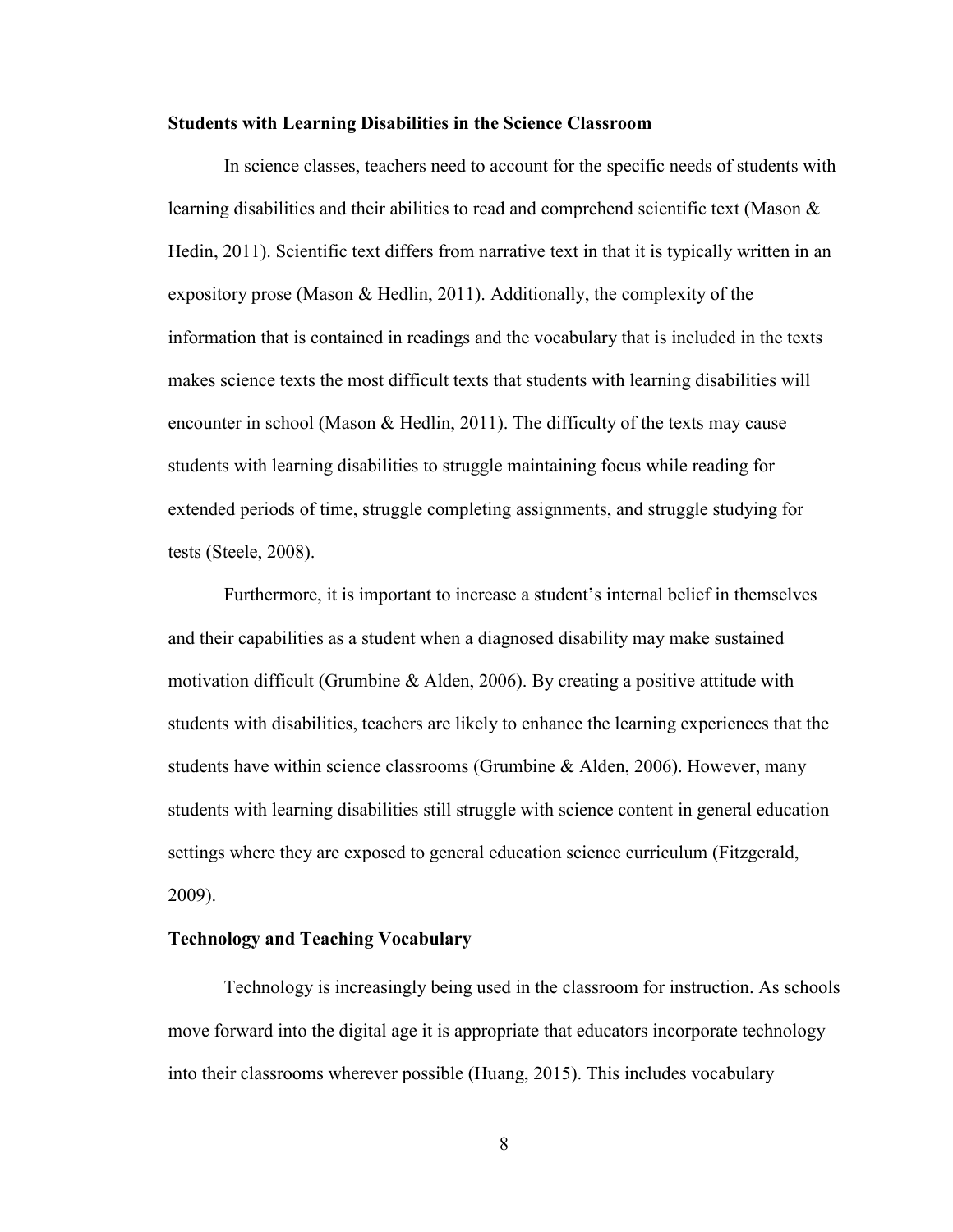instruction. Technology allows students to improve their literacy skills, use vocabulary strategies, and increase their content knowledge.

 Students who do not have a clear understanding of the vocabulary terms that they read in the science classroom may have difficulty with content (Young, 2005). By using vocabulary strategies that include inquiry, teachers can help students make better connections between the vocabulary words that they read and their real-world definitions (Young, 2005). WebQuests fall into this category of inquiry learning. WebQuests are inquiry-based learning activities where the students navigate websites that are chosen by the teacher (Subramaniam, 2012). The students piece together information on a content specific topic through an active online investigation (Subramaniam, 2012). The main goal in using WebQuests is to get the students using their critical thinking skills to solve problems while simultaneously learning content and vocabulary (Subramaniam, 2012).

 Furthermore, students may struggle with science vocabulary because it is not often used in everyday language. Academic science vocabulary also contains terms that may be used in everyday language but have different technical meanings when used in the science classroom (Aronin & Haynes-Smith, 2013). A study conducted by Aronin and Haynes-Smith shows that using PowerPoint flashcards to review science vocabulary may increase students' vocabulary knowledge. Their team created flashcards with every science vocabulary term from the vocabulary list on Florida's science standardized test. The students saw a progression on a PowerPoint presentation. The progression started with the vocabulary term, then progressed to an image mnemonically related to the term, and finally the definition of the vocabulary term, and led to increased student vocabulary outcomes (2013).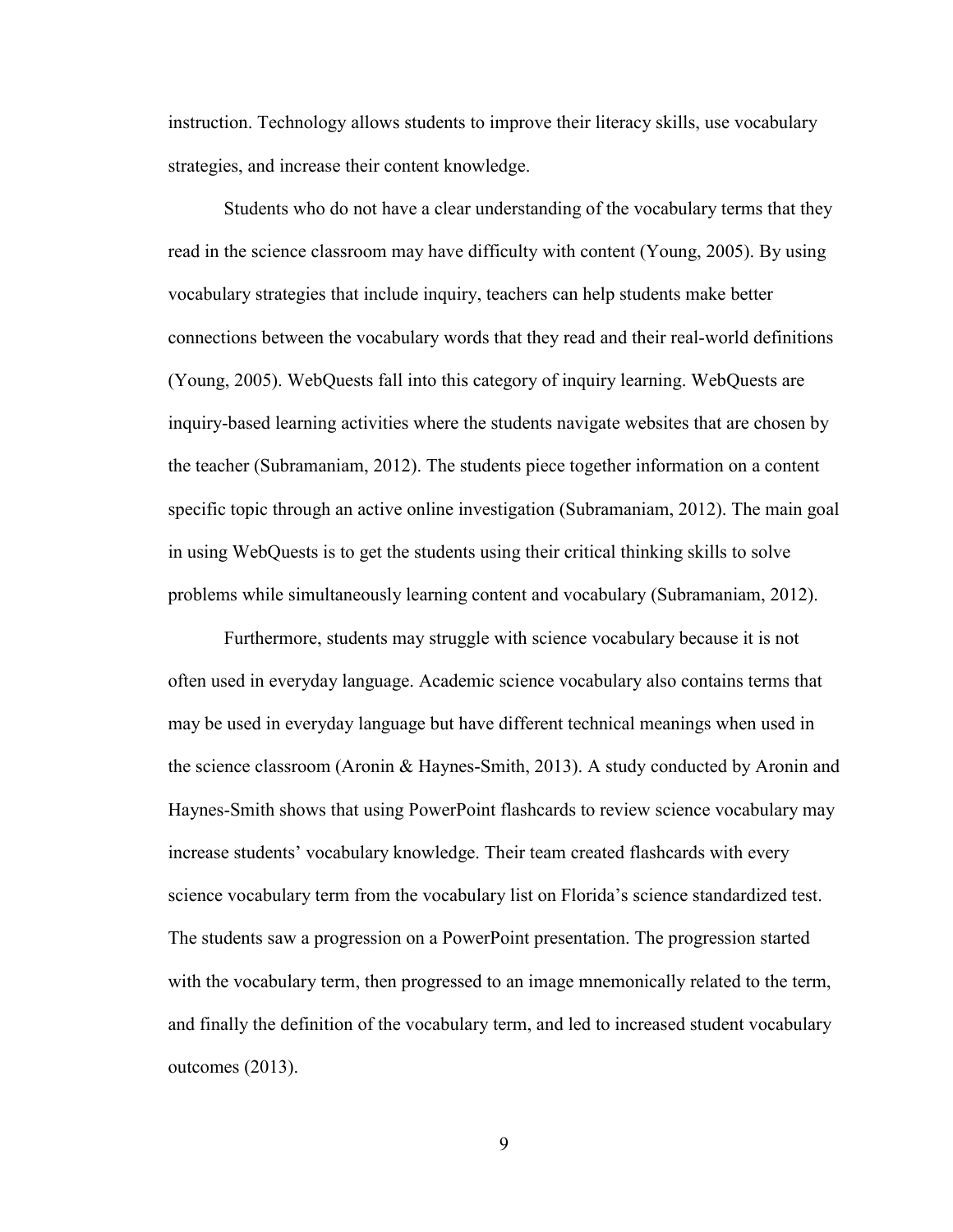Consistent with the positive results of Subramaniam (2012) and Aronin and Haynes-Smith (2013) using technology based instruction to increase student vocabulary, Huang (2015) investigated the effects of using technology combined with traditional methods of teaching vocabulary with positive outcomes. Huang conducted a study with forty second grade students. The students were enrolled in two separate classes. One class was used as the control and the other class received the intervention. Quantitative data was collected in the form of a pretest and a posttest. The researcher used PowerPoint to provide vocabulary interventions to the experimental group. The interventions included simple sentences, rhymes, and short stories that included animations and sounds. The use of technology significantly increased student vocabulary scores from pretest to posttest. The study of forty students suggests that the students who received vocabulary instruction with technology scored significantly better than the control group which received vocabulary instruction through traditional paper-pencil and textbook methods (Huang, 2015).

 There are many varieties of technology to use, and it is reasonable for teachers to use online media applications as technology-based instructional strategies in the classroom (Hung, 2015). Another technology-based instructional strategy is content acquisition podcasts (Kennedy, Deshler, & Lloyd, 2015). Kennedy et al. (2015) conducted a study to look at the effects of using content acquisition podcasts for vocabulary acquisition with students with learning disabilities. Participants included 278 high school students from an urban area high school. The students ranged from freshmen to seniors and were divided into students who have learning disabilities related to reading and students who do not have disabilities related to reading. The students were then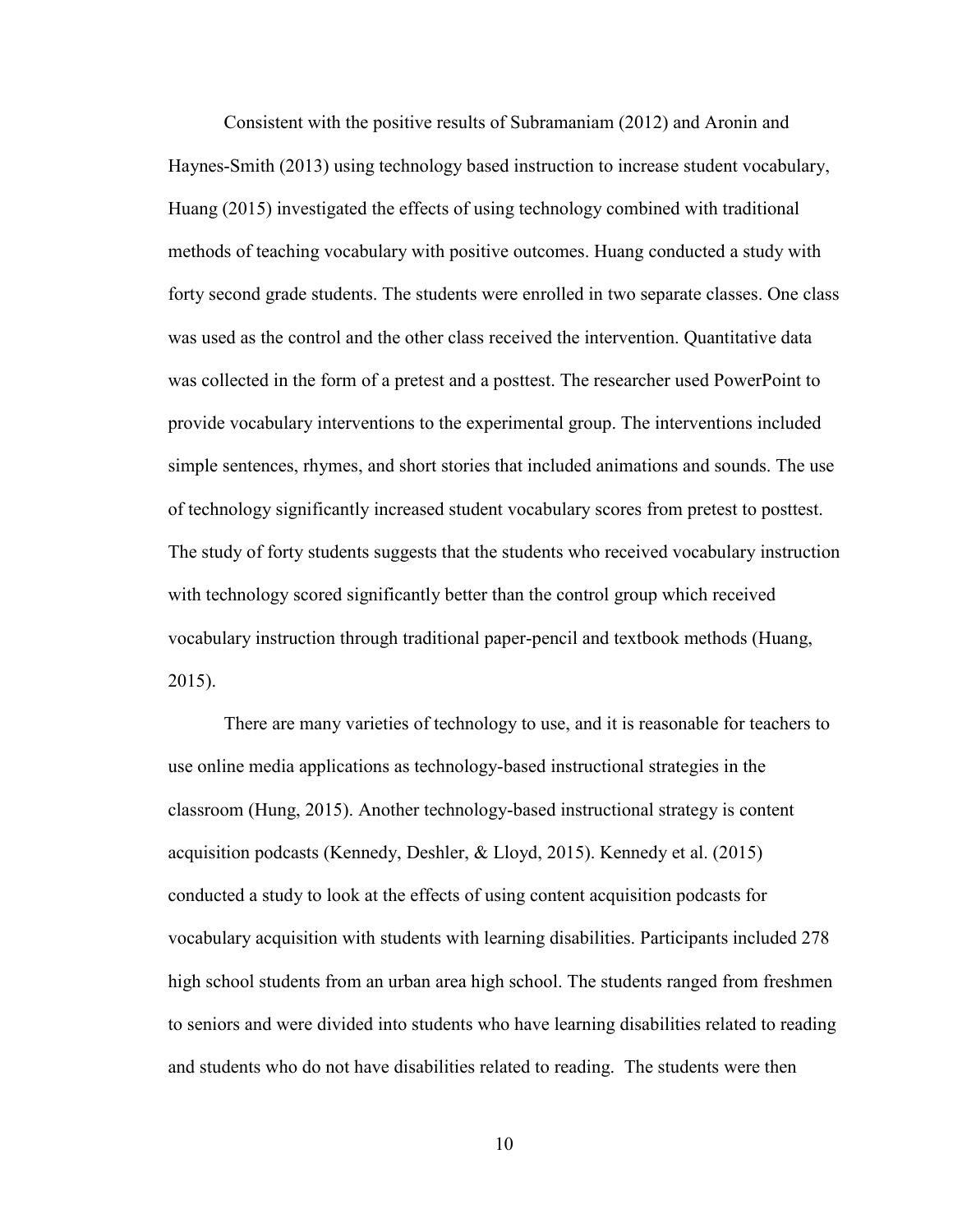divided randomly into four experimental groups. Each group received different multimedia-based vocabulary instruction through podcasts. The results of the study showed that the students who received evidence-based multimedia vocabulary instruction outperformed the students who received multimedia instruction but not through an evidence-based model. This outperformance was true of students with and without learning disabilities (Kennedy, Deshler, & Lloyd, 2015).

 Students who are interested and engaged in the classroom have a desire to know more about the words that they read (Wolsey, Smetana, & Grisham, 2015). Electronic or technology-based instruction can be used by teachers to increase student interest in words as well as to develop their vocabulary (Dalton & Grisham, 2011). Dalton and Grisham (2011) suggest that using technology to teach promotes active learning and interest in words. Technology can be flexible enough to differentiate instruction based on student need and interest. This in turn may promote vocabulary acquisition (Dalton & Grisham, 2011).

#### **Gamification**

 The process of using video games to engage audiences, solve problems, and/or elicit game-like thinking and mechanics is called gamification. This is a relatively new term that was created from the use of interactive games for teaching in the classroom. Video games can be used for instruction, review, and formative assessment in schools. Using games in class can promote independent learning, collaborative learning, and problem solving. While the use of video games to teach vocabulary is new, there is research to support that it is a useful instrument to increase student vocabulary. For example, Abrams and Walsh (2014) found that when combined with traditional offline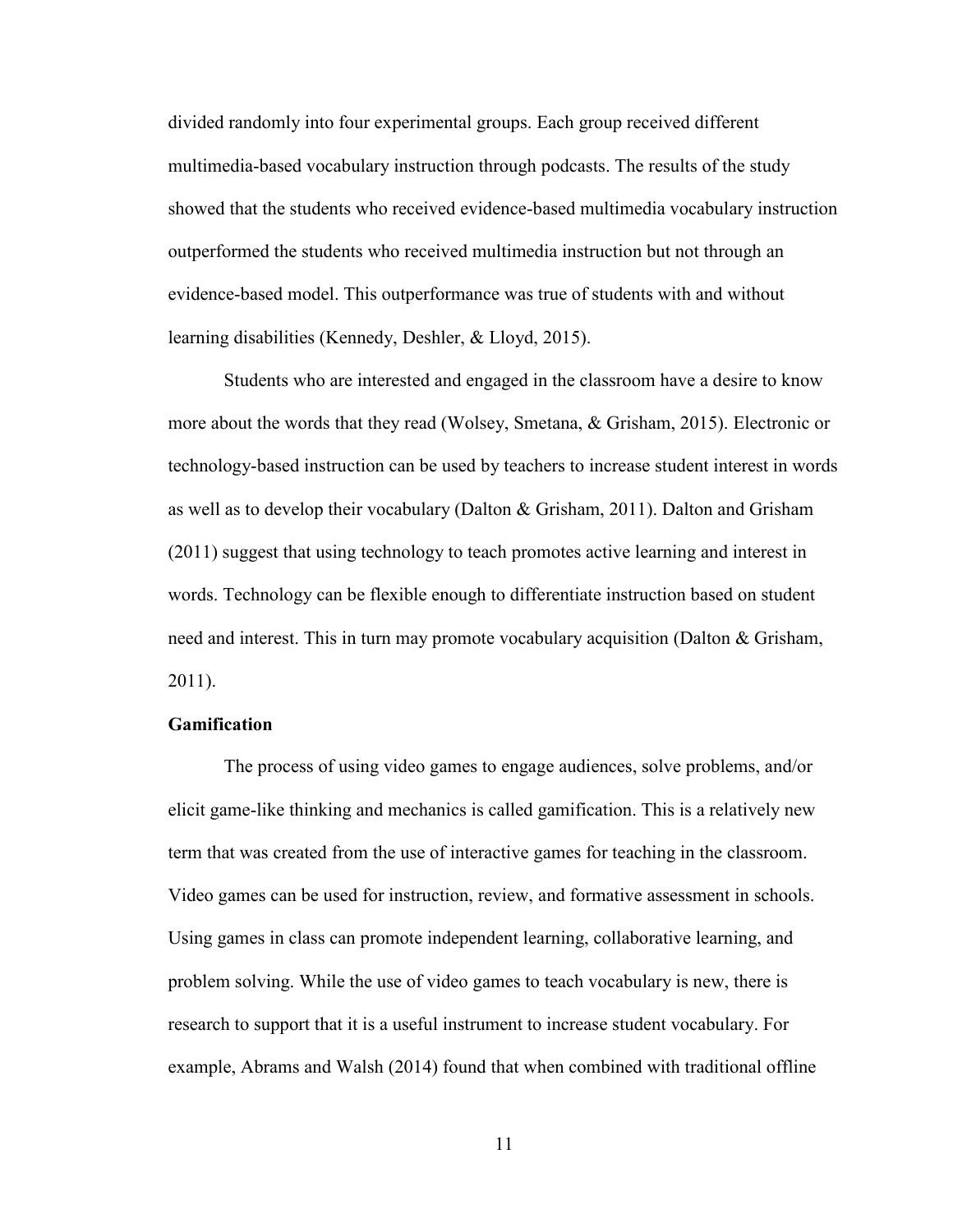resources, online video games helped students acquire vocabulary knowledge (2014). One online game*,* Kahoot*,* and its effects on student science vocabulary acquisition, will be the focus of this research paper.

#### **Using Kahoot in the Classroom**

 Kahoot is an online game that tests student's knowledge of course content. The game is free for both teachers and students, and simply requires a multimedia tool to participate (Siegle, 2015). A cellphone, laptop, or Chromebook works for running the Kahoot website. Teachers can create quizzes using multiple choice questions presented in a game-based format to students. The quizzes contain questions that have up to four possible choices, and questions can contain various multimedia contents such as pictures or videos (Siegle, 2015). On top of the number of answer choices, Kahoot also provides teachers with the ability to select the amount of time that the students have to respond to each question (Siegle, 2015). The students join the game via a specific generated game code and are able to create their own nicknames to be displayed on the game screen. If a name is inappropriate for school use the teacher can simply click on the name and the student is kicked out of the game (Siegle, 2015).

 Furthermore, Kahoot is easy to use in its game-like format and is gaining popularity across the country (Singer, 2016). Singer (2016) reports that of the approximate 55 million elementary and middle school students in the United States, about 20 million of them are using Kahoot to some extent. Kahoot uses educational trends to capitalize on their popularity. These educational trends include gamification and student engagement. The makers of the video game rely on student engagement and interest to keep the popularity of the game spreading (Singer, 2016).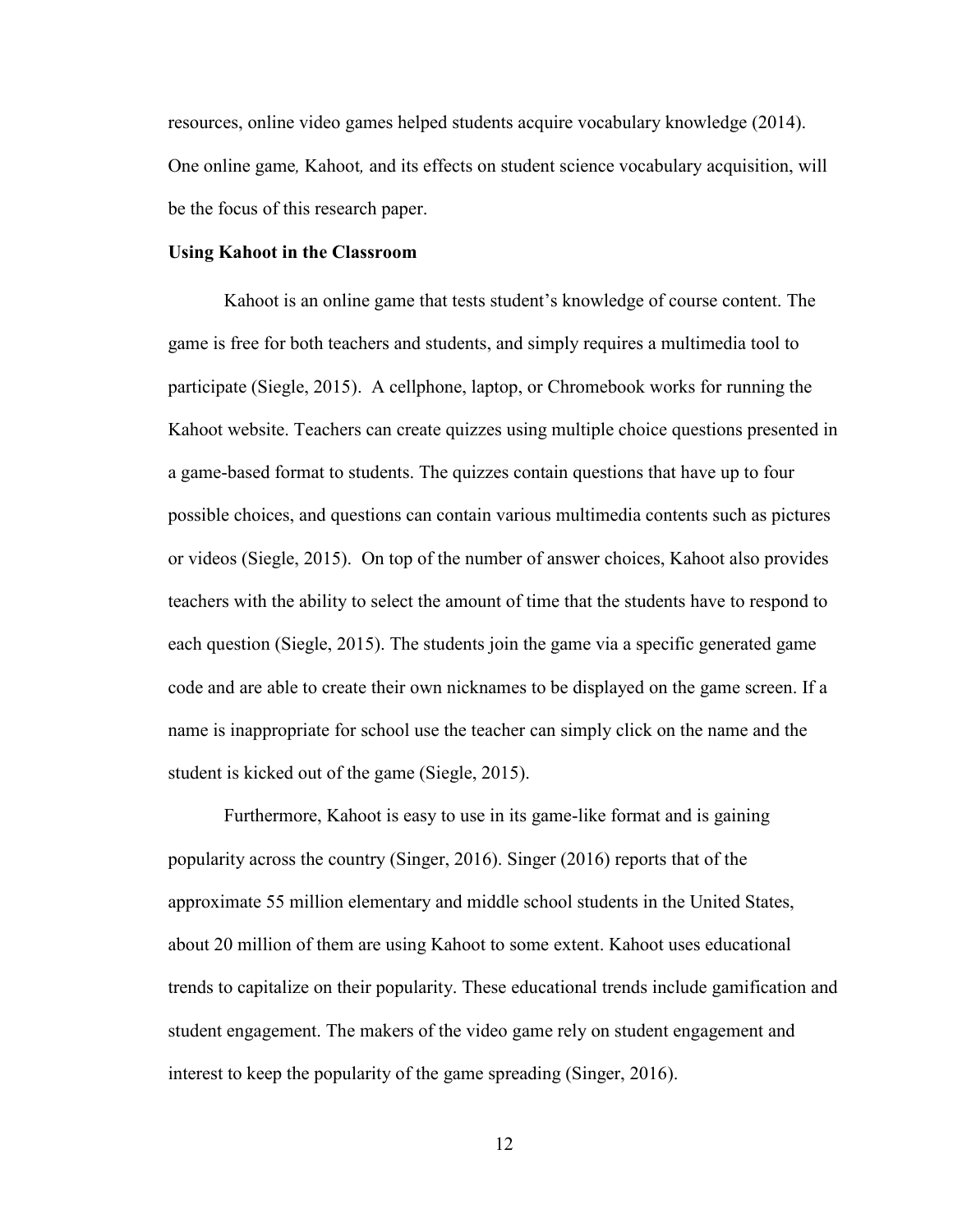One possible drawback of the popularity of Kahoot is the concern that students will begin to get bored of playing the game (Wang, 2015). Wang (2015) looked into the effect of playing Kahoot in class daily and how it may affect the interest of the students, perceived learning, and classroom dynamics. The study was conducted on 126 university students. The researcher conducted and collected data from two cases. The first case used Kahoot once after a 45 minute lecture. The second case used Kahoot after every lecture for an entire semester. The study found that the daily use of the online game had no effect on the classroom dynamics, student engagement, or student motivation. In fact, the study showed that 57% of the 126 students who participated in the study said that they would like to continue to play Kahoot after every lecture and 75% of the students felt that they learned something from playing Kahoot (2015).

#### **Using Kahoot for Vocabulary Instruction**

 Kapuler (2015) listed Kahoot as one of the top 100 new online apps to use in the classroom. Kahoot came in at number 36 on the list of apps rated for their effectiveness and usefulness for teaching and/or assessing students in the classroom (2015). This information suggests that Kahoot may be an effective tool for vocabulary acquisition.

 Kahoot is a relatively new online tool and as a result there is limited research on the effect of Kahoot in the classroom, and a lack of evidence for its effectiveness as a tool to teach content vocabulary. Kahoot does fall into the category of an online game, and, there are, however, numerous studies about the effectiveness of using other online games to teach content vocabulary (Huang, 2015; Hung, 2015; Wolsey, Smetana, & Grisham, 2015; Dalton & Grisham, 2011; Walsh, 2014). Yip and Kwan (2006) conducted a study and found that using video games to teach in the classroom could capture a learner's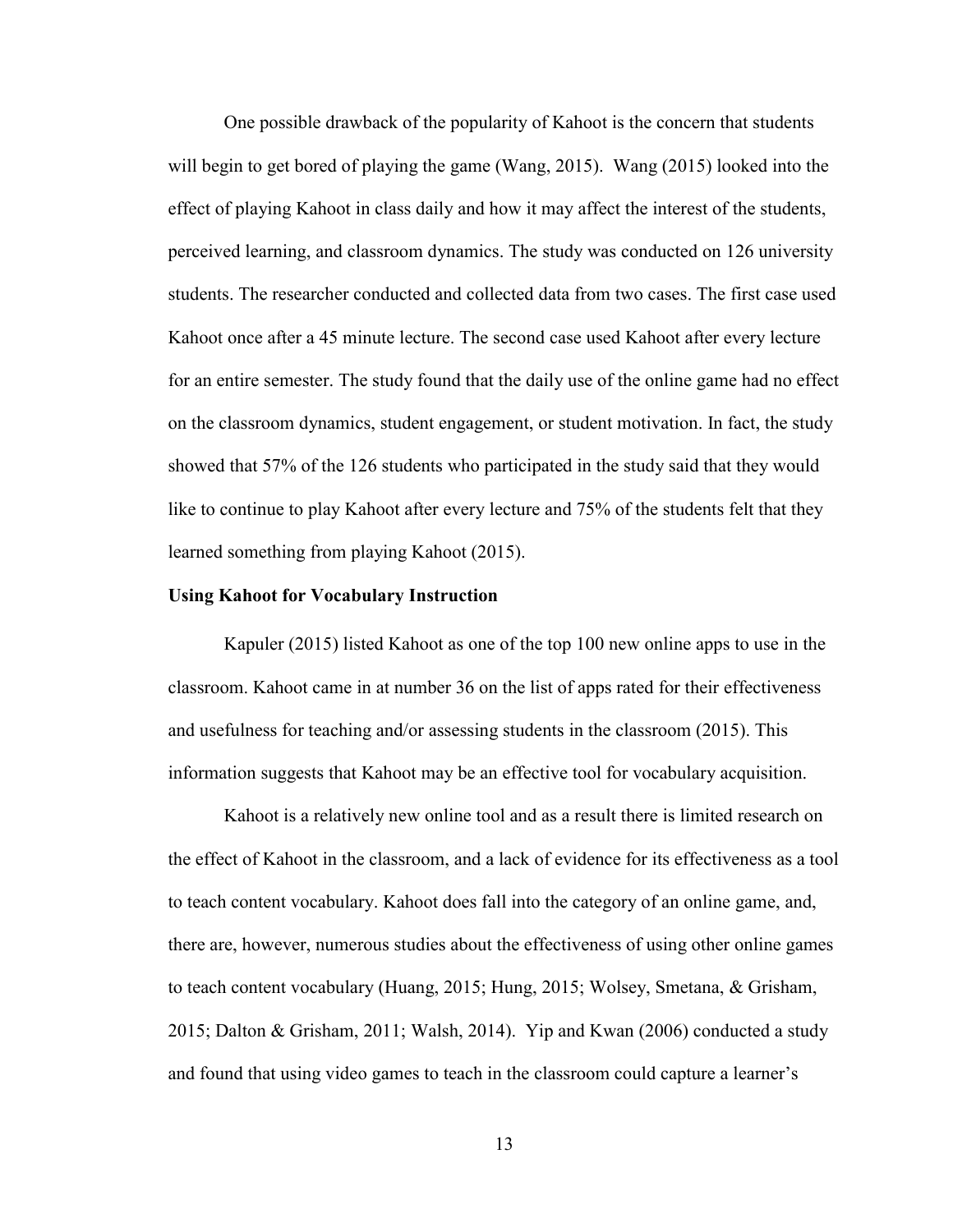attention better than traditional methods. This in turn may lead to better vocabulary acquisition if the online games are used for vocabulary instruction. The study focused on 100 students who used web-based vocabulary instruction that included games. They found that after learning vocabulary with the websites that included games, they experimental group outperformed the control group on the vocabulary post-test (Yip  $\&$ Kwan, 2006). Results of this study suggest that Kahoot may be an effective tool for vocabulary instruction.

 Moreover, Abrams and Walsh (2014) suggest that students may enjoy leaning vocabulary through gamification because online games tend to flow better than traditional textbook methods, and tend to have a predictable sequence of play as well as real time feedback. Online games usually have a point based scoring system that flows through the game from beginning to end. This flow may enhance a student's overall playing and learning experience (Abrams & Walsh, 2014).

 Su and Cheng (2015) conducted a study to investigate the effectiveness of using a gamified approach to influence science learning. The study included three classes of Taiwanese students, all taught by the same teacher. Each class was used as a separate data group: two control groups and an experimental group. The experimental group received instruction using a game-informed learning approach. The results of the study showed that using gamified technology to teach science topics improved the learning performance and motivation of students (Su & Cheng, 2015). When surveyed, the students who used the gamified instructional tools stated that they enjoyed how they were able to control the pace of the activity and that the gamified activity met their expectations (Su & Cheng, 2015).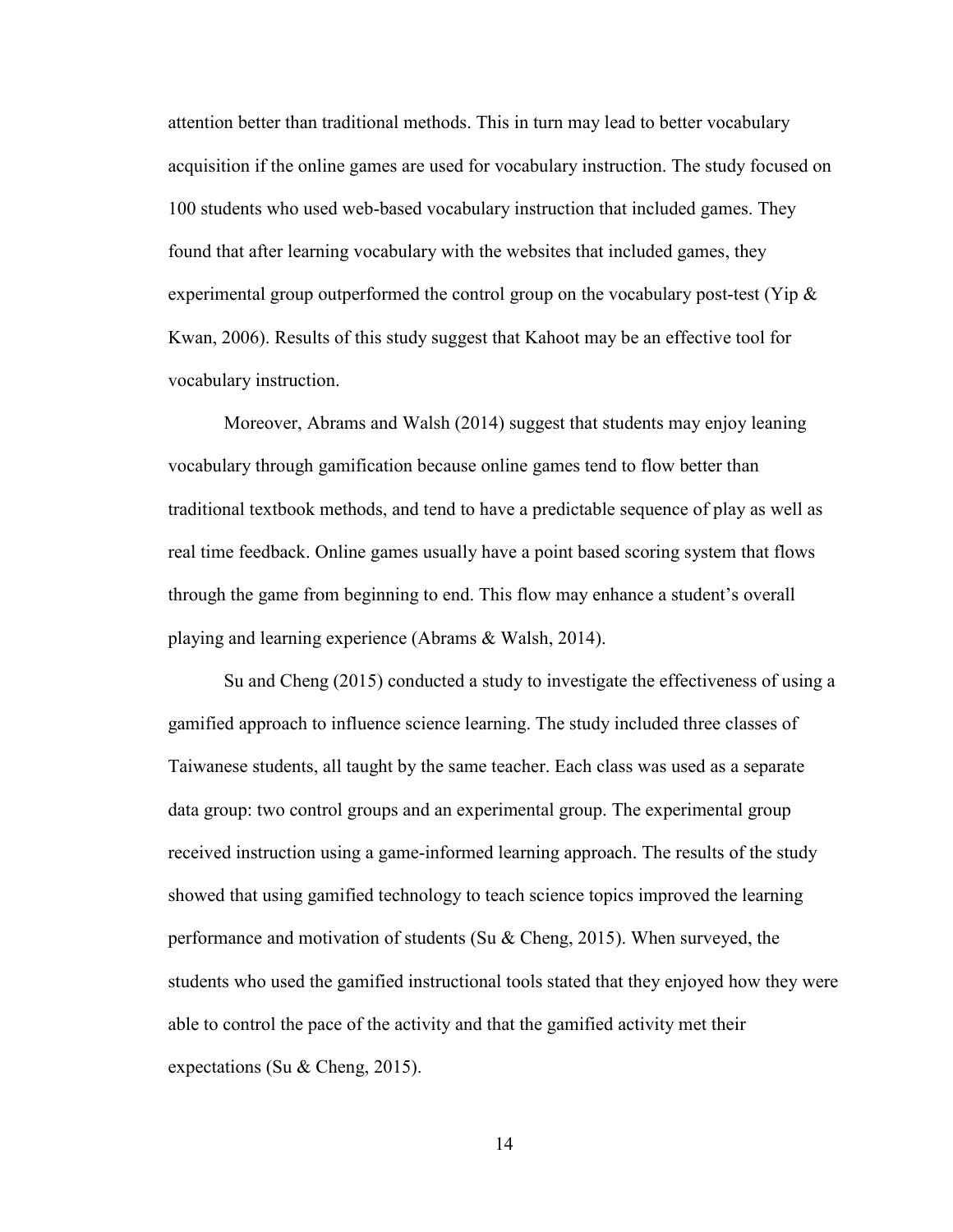## **Conclusion**

 Studies conducted by Abrams & Walsh (2014), Huang (2015), Hung (2015), Wang (2015), Yip & Kwan (2006), Kennedy, Deshler, and Lloyd (2015), and Su and Cheng (2015) indicate that the use of technology such as multimedia online games are effective in a variety of classrooms, suggesting Kahoot may be used to increase the vocabulary acquisition of students with learning disabilities in the science classroom. Using online games in the classroom appears to provide added benefits for students such as increased focus and better class participation. The fact that science vocabulary is uncommon and new to a student creates the need for enhanced vocabulary instruction (Cohen, 2012). The use of the online game Kahoot is one of the ways that teachers may be able to enhance vocabulary instruction for students. This study investigates the effects of Kahoot on the vocabulary acquisition of students with learning disabilities in a middle school inclusion physical science classroom.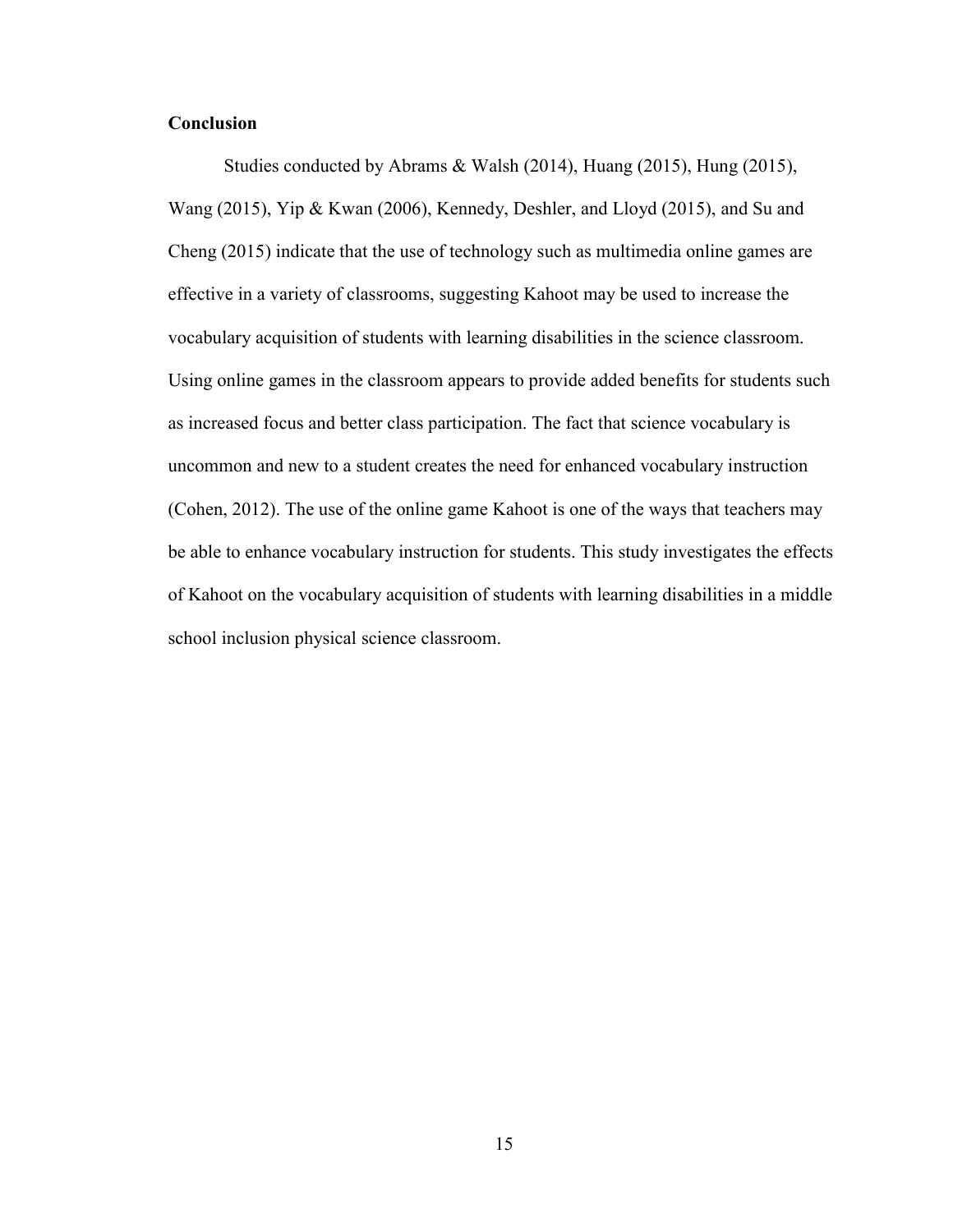#### **Chapter 3**

#### **Methodology**

#### **Setting and Participants**

This study included six eighth grade middle school students. The students attend a middle school in a central New Jersey suburban school district. The district is comprised of eight schools in total: one early learning center, five elementary schools, and two middle schools. The school district is classified as being is District Factor Group "I," which indicates the socioeconomic in the community is upper middle class. The middle school where this study was conducted has 930 students enrolled in grades six through eight. The typical school day at the middle school runs for six hours and fifty five minutes. The amount of actual instructional time is five hours and thirty six minutes.

 According to the New Jersey Performance Report (New Jersey Department of Education, 2014), 64.6% of students in the middle school are White, 30.5% are Asian, 2.2% are Hispanic, 1.5% are Black, and 0.5% are American Indian. English is the primary language spoken with less than 0.6% of the students speaking Hindi, Telugu, Russian, and Gujarati. One hundred seventeen of the 930 students in the middle school receive special education services.

 The special education students participating in this study all have a specific learning disability diagnoses. They all receive special education services as outlined by their individualized education plans. The classroom where these students receive science instruction is an ICR class with fourteen total students. The general education teacher is a male who has been teaching in the district for four years. The special education teacher is a female who has been teaching in the district for three years. The class is instructed in a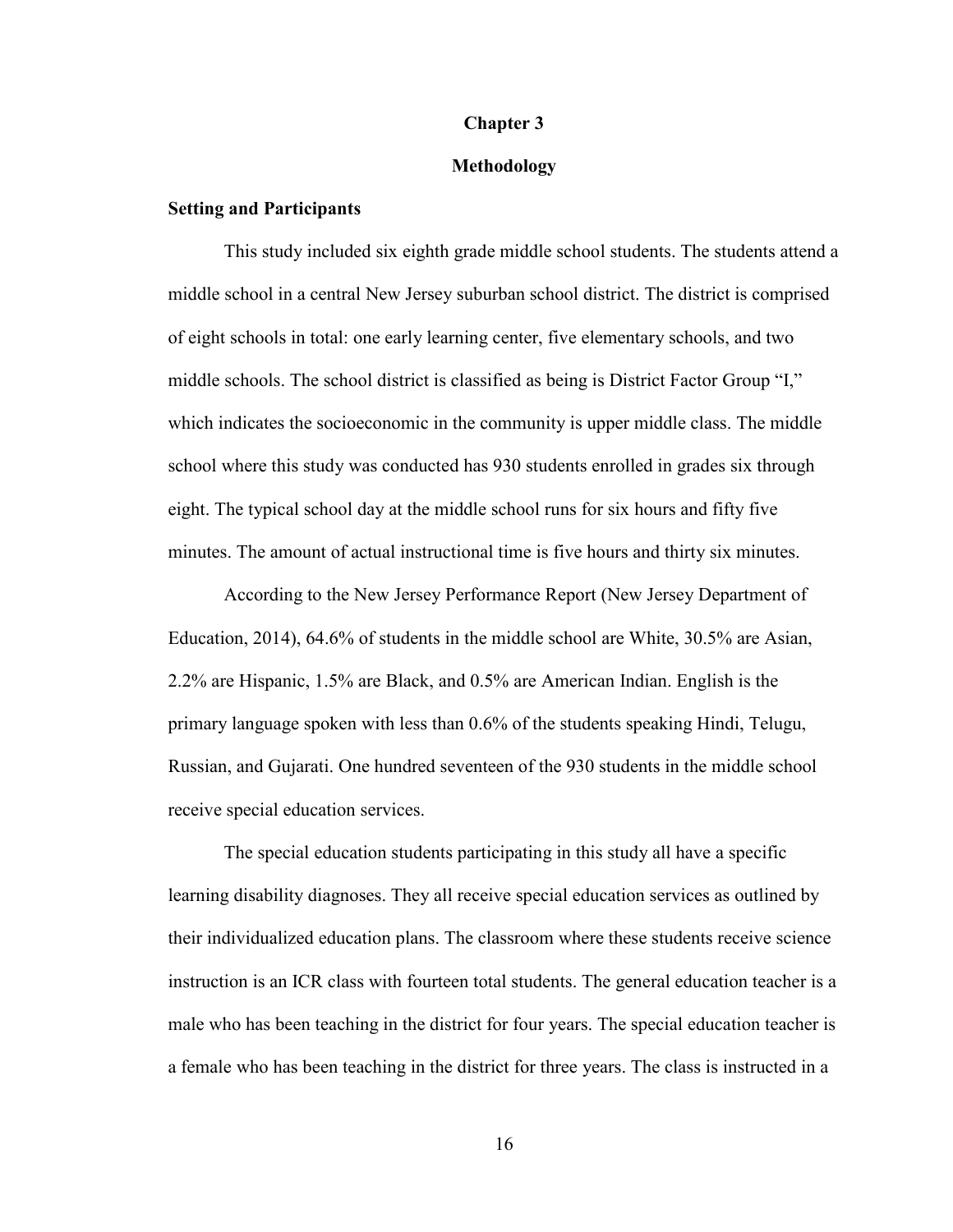co-teaching style and both teachers interact with all of the students on a regular basis. The principal of the school along with the classroom teachers recommended the students for this study.

 Participant 1 is an eighth grade Hispanic female who is currently receiving special education services in an inclusion setting and has an individualized education plan. Participant 1 is eligible for special services under the category "specific learning disability." She receives special services in an inclusive setting for science, math, and social studies. Participant 1 advocates for herself if she does not understand something in class. She also works diligently on independent practice assignments and rarely turns in assignments late. She struggles with oral expression and mathematical problem solving.

 Participant 2 is an eighth grade, middle-eastern male who has an individualized education plan and is currently receiving special education in an inclusive setting. Participant 2 receives special services under the category of "other health impaired." He also has a diagnosis of ADHD. Participant 2 has also been diagnosed with auditory processing disorder which may interfere with his ability to follow directions and complete tasks with accuracy. His disability impacts his ability in the general education curriculum. His distractibility and inattentiveness may interfere with his ability to perform up to his potential. He works well in groups and strives to do well. Participant 2 also does well with visual learning and hands-on activities.

 Participant 3 is an eighth grade, Asian male who has an individualized education plan and is currently receiving special education in an inclusive setting. Participant 3 receives special services under the category "other health impaired" due to a diagnosis of anxiety disorder and ADHD inattentive type. He presents with related difficulties in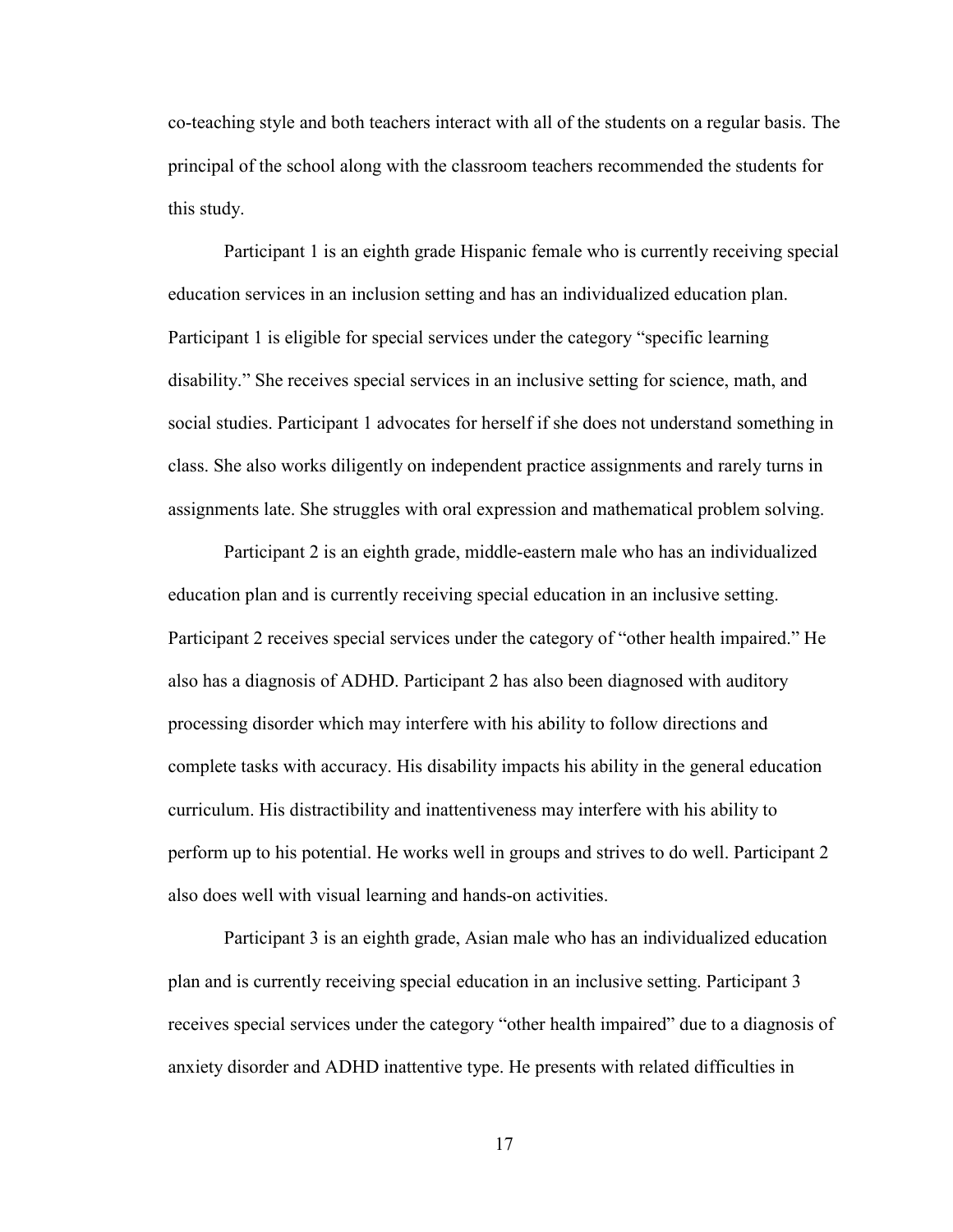processing information, attention maintenance, anticipatory stress, and a desire not to be viewed as different from others. Participant 3 also struggles with reading comprehension. He completes classwork, homework, and other assignments in a timely manner. He works well in cooperative learning groups.

 Participant 4 is an eighth grade, Caucasian male who has an individualized education plan and is currently receiving special education in an inclusive setting. He receives special services under the category "other health impaired" due to a diagnosis of major depressive disorder and ADHD. He participates actively in class and works well with his peers in a lab setting. He responds well when he is given responsibility in a cooperative learning activity. Participant 4 struggles with comprehension and often needs rephrasing or repeating to extract meaning from text. He struggles to complete tasks on time due to his inattentiveness and often needs redirecting.

 Participant 5 is an eighth grade, Caucasian female who has an individualized education plan and is currently receiving special education in an inclusive setting. She receives special services under the category of "specific learning disability" in the areas of reading comprehension and mathematical problem solving. Participant 5 has difficulty with basic math skills as well as reading and oral comprehension. She takes accurate notes and is able to recall information learned during whole group instruction.

 Participant 6 is an eighth grade, Caucasian female who has an individualized education plan and is currently receiving special education in an inclusive setting. She receives special services under the category "specific learning disability." She is a respectful, conscientious students who participates frequently and is motivated to do well. Her specific learning disability in reading comprehension impacts her ability to keep up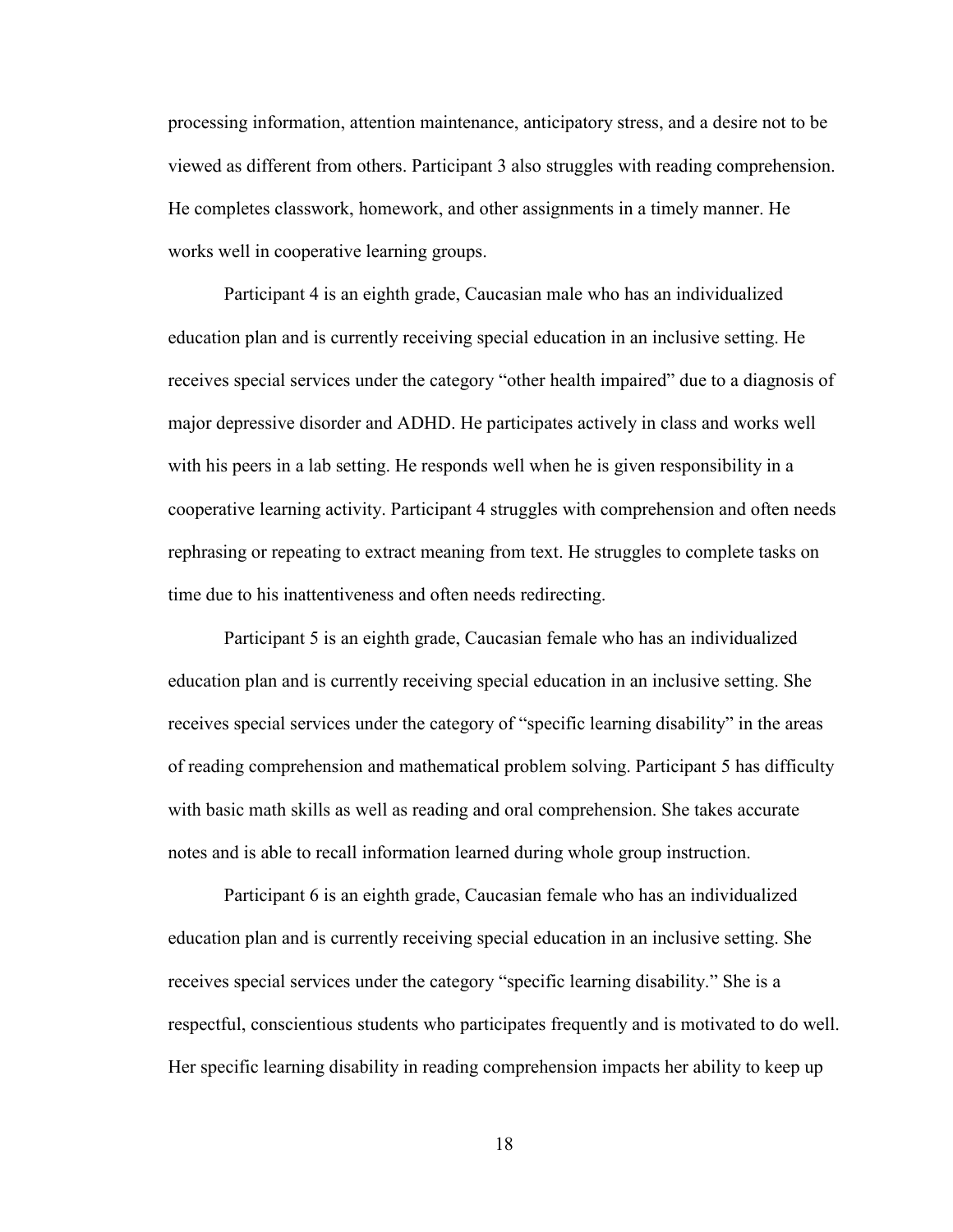with the pace and demands of the grade level curriculum. Participant 6 also struggles to solve multi-step problems in mathematics and making inferences in reading.

#### Table 1

#### *Participant Data*

| Student       | Age | Grade | Classification                    |
|---------------|-----|-------|-----------------------------------|
| Participant 1 | 14  | 8     | Specific Learning Disability      |
| Participant 2 | 13  | 8     | Other Health Impaired             |
| Participant 3 | 13  | 8     | Other Health Impaired             |
| Participant 4 | 13  | 8     | <b>Emotionally Disturbed ADHD</b> |
| Participant 5 | 13  | 8     | Specific Learning Disability      |
| Participant 6 | 13  | 8     | Specific Learning Disability      |

### **Research Design**

This study used a single subject ABAB multiple baseline across participants design. Initial baseline data was collected using vocabulary quizzes of content vocabulary words every Friday for five weeks. During intervention phase one, the addition of Kahoot being played using the words from the weekly vocabulary quiz was implemented on Thursday of each week. The intervention, phase B, lasted for three weeks. The use of Kahoot was then removed for the second phase A, and put into place again for the second phase B in the same manner.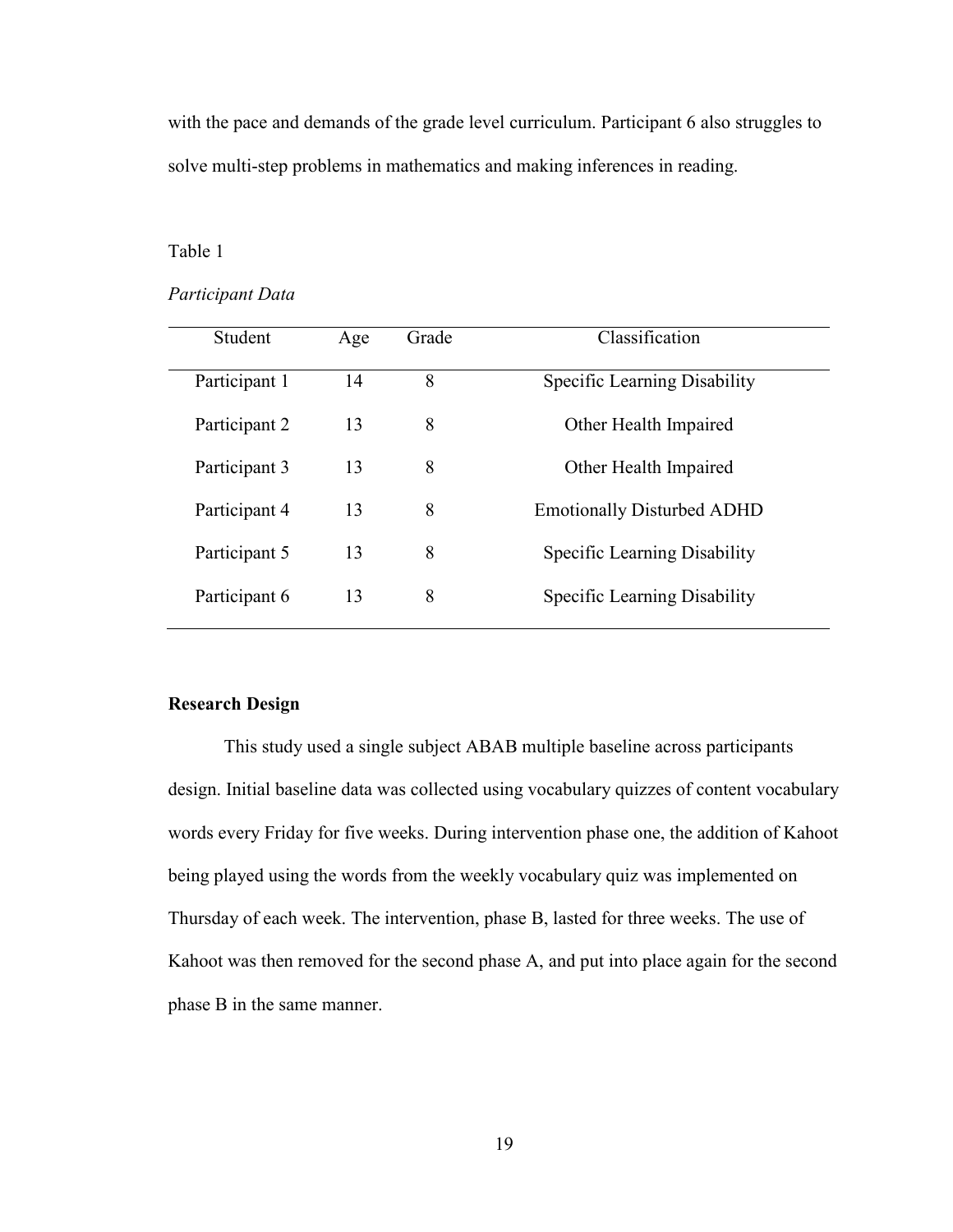## **Variables**

 The independent variable in this study was the use of the online game Kahoot. The intervention aimed to increase the students' science vocabulary acquisition and engagement. The dependent variables were the students' vocabulary acquisition, as measured by science vocabulary quizzes, and student engagement, as measured by the checklist.

#### **Procedure**

 The intervention was implemented over a six week period beginning in March 2017 and ending in May 2017. Phase A baseline data was collected for five weeks prior to beginning the intervention. Students played the online game Kahoot twice a week during the intervention, phase B, to aid their vocabulary acquisition of content words that coincided with the current unit of instruction. To play the online game Kahoot, the students used a Chromebook and responded to the questions that were displayed to the class on the ActivBoard in the front of the room. Students were assessed on their vocabulary acquisition via weekly vocabulary quizzes. Students filled in the correct vocabulary term that coincided with each definition provided. Students were also asked about their satisfaction with playing the online game Kahoot. They were given a Likert survey at the conclusion of the second intervention phase (see Figure 1).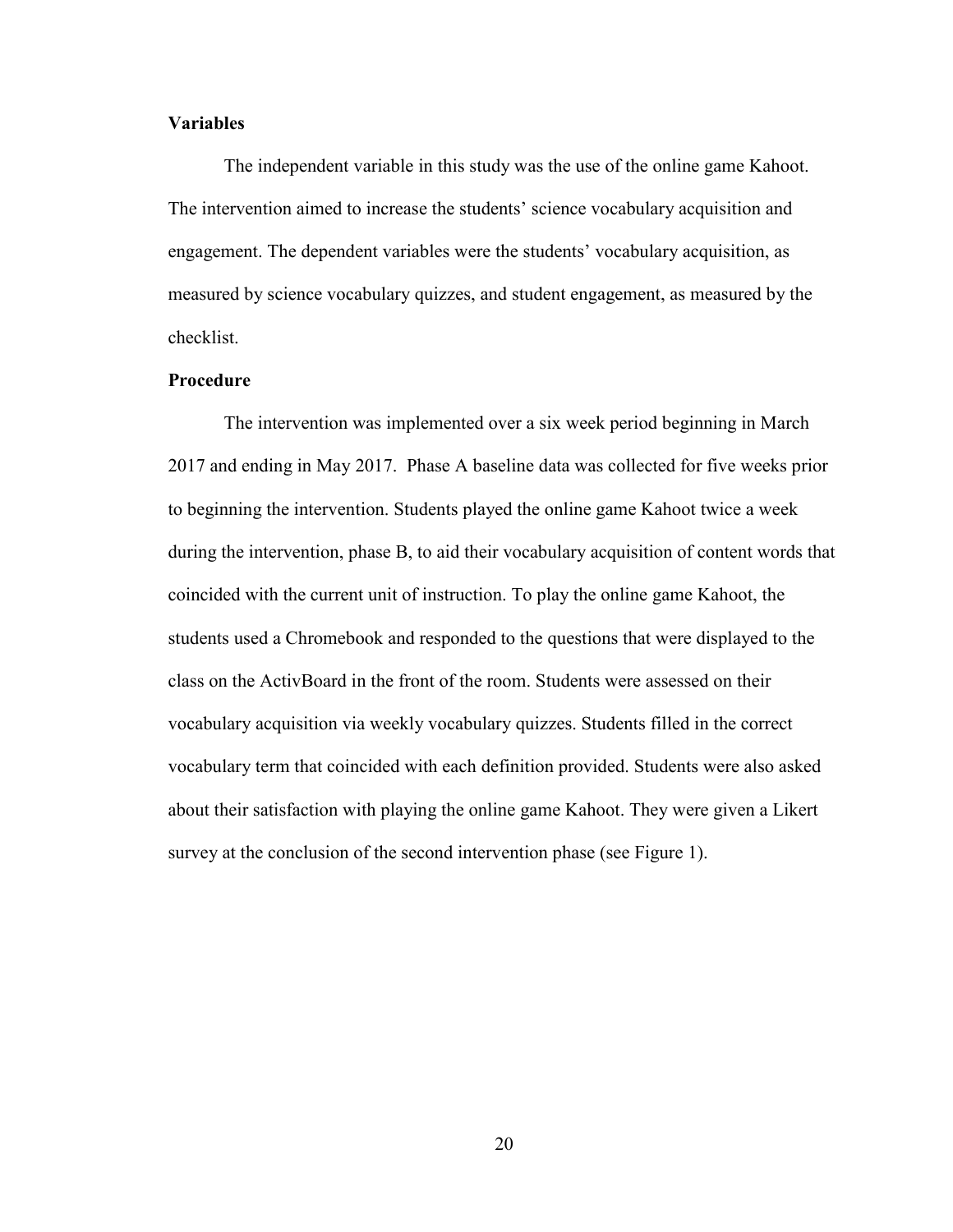#### Kahoot and Vocabulary Survey

Directions: Read each sentence below and place an X in the column you feel most accurately indicates your feelings.

| <b>Statements</b> |                                                                                             | Strongly<br>Agree | Agree | Undecided Disagree |   | Strongly<br>Disagree |
|-------------------|---------------------------------------------------------------------------------------------|-------------------|-------|--------------------|---|----------------------|
|                   |                                                                                             | 5                 | 4     | 3                  | 2 |                      |
|                   | 1. I found Kahoot easy to use.                                                              |                   |       |                    |   |                      |
|                   | 2. The Kahoot game kept me on<br>task                                                       |                   |       |                    |   |                      |
|                   | 3. I would rather use technology to<br>stay on task.                                        |                   |       |                    |   |                      |
|                   | 4. The Kahoot game was a<br>distraction.                                                    |                   |       |                    |   |                      |
|                   | 5. I would like to use the Kahoot<br>game in other classes or settings<br>to help me study. |                   |       |                    |   |                      |
|                   | 6. I enjoyed using the game in<br>class.                                                    |                   |       |                    |   |                      |
|                   | 7. I am prepared for tests and<br>quizzes after using Kahoot.                               |                   |       |                    |   |                      |
|                   | 8. I would like to share this<br>technology with friends and<br>other students.             |                   |       |                    |   |                      |

*Figure 1*. Likert survey used to measure student satisfaction playing Kahoot.

#### **Measurement and Data Analysis**

 The scores of each vocabulary quiz were recorded on a spreadsheet. Scores were recorded after each assessment in the baseline and intervention phases. After the scores of the quizzes were entered into the spreadsheet, the mean baseline data was compared to the mean intervention data with tables and graphs. Each student's baseline data was compared to their own intervention data. A checklist was used to measure student engagement while playing Kahoot. The checklist data was input onto a spreadsheet and graphed to show each student's engagement while playing the online game Kahoot. The data collected from the Likert survey was placed into a graph to show the students' satisfaction with playing the online game Kahoot.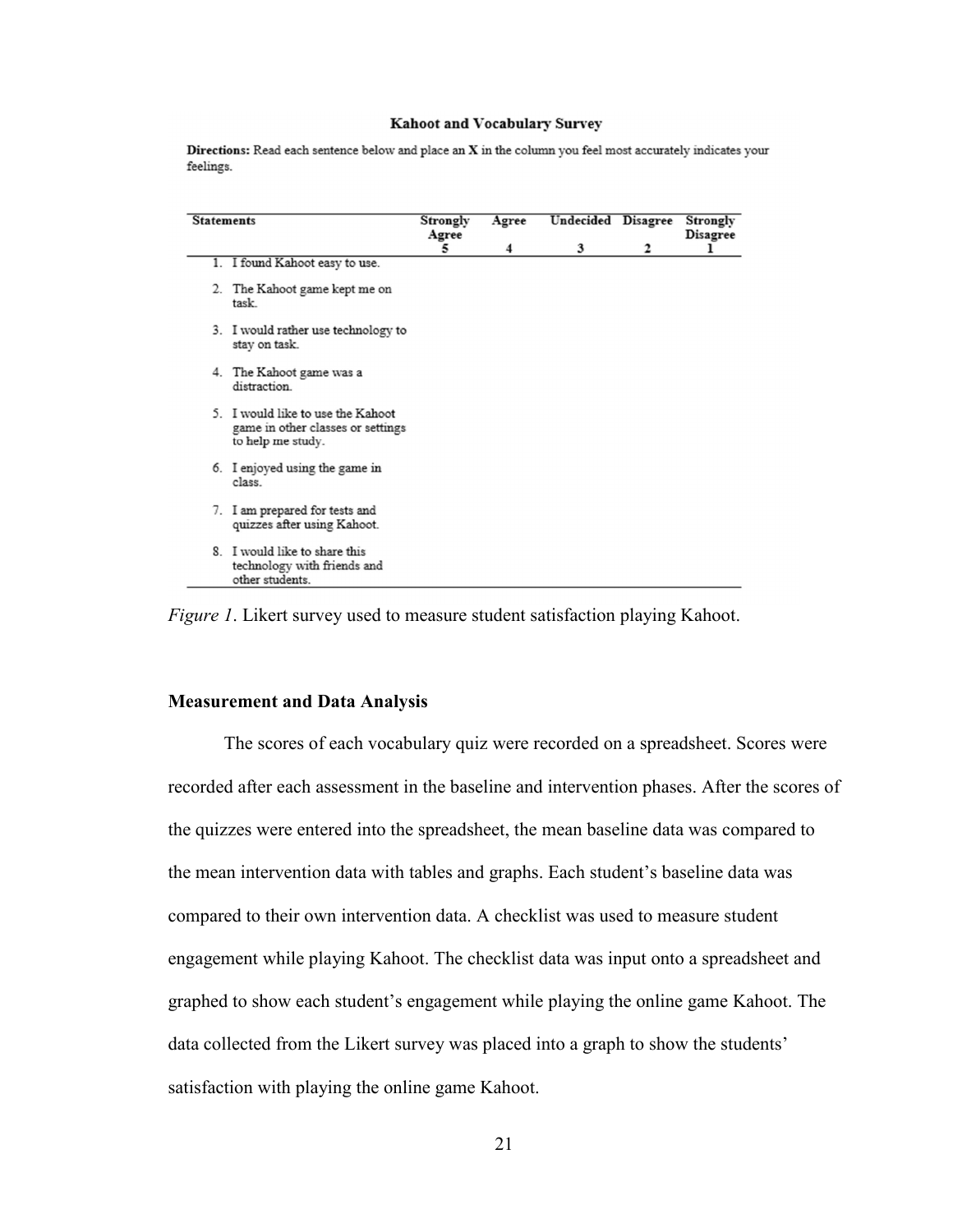#### **Chapter 4**

#### **Results**

## **Vocabulary Acquisition**

 Research question one asked, does playing Kahoot on a weekly basis increase the vocabulary assessment scores of students with learning disabilities in a middle school inclusion physical science classroom? Students' vocabulary scores were based off of weekly vocabulary assessments. Individual student science vocabulary scores were used to measure student science vocabulary acquisition. The means and standard deviation of student's scores on the weekly vocabulary assessments were calculated and are shown in Table 2.

## Table 2

|               | Baseline 1            |                            |              | Intervention 1             |                       | Baseline 2                 |                       | Intervention<br>2          |  |
|---------------|-----------------------|----------------------------|--------------|----------------------------|-----------------------|----------------------------|-----------------------|----------------------------|--|
|               | Mean<br>$\frac{0}{0}$ | <b>SD</b><br>$\frac{0}{0}$ | Mean<br>$\%$ | <b>SD</b><br>$\frac{0}{0}$ | Mean<br>$\frac{0}{0}$ | <b>SD</b><br>$\frac{0}{0}$ | Mean<br>$\frac{0}{0}$ | <b>SD</b><br>$\frac{0}{0}$ |  |
| Participant 1 | 73.2                  | 25.9                       | 92           | 7.2                        | 53.3                  | 11.5                       | 92                    | $\theta$                   |  |
| Participant 2 | 68.6                  | 30.9                       | 68.3         | 18.9                       | 50                    | 20                         | 97.3                  | 2.5                        |  |
| Participant 3 | 74.4                  | 16.9                       | 81           | 11.5                       | 50                    | 17.3                       | 91.7                  | 9.1                        |  |
| Participant 4 | 60.4                  | 20.3                       | 75.3         | 25.0                       | 43.3                  | 30.6                       | 80.3                  | 11.2                       |  |
| Participant 5 | 56.6                  | 34.1                       | 46.7         | 15.3                       | 46.7                  | 32.1                       | 92.3                  | 9.3                        |  |
| Participant 6 | 52.8                  | 26.8                       | 78.7         | 2.3                        | 66.7                  | 15.2                       | 82.7                  | 3.8                        |  |

*Science Vocabulary Acquisition: Mean and SD of Weekly Vocabulary Assessments Across Phases*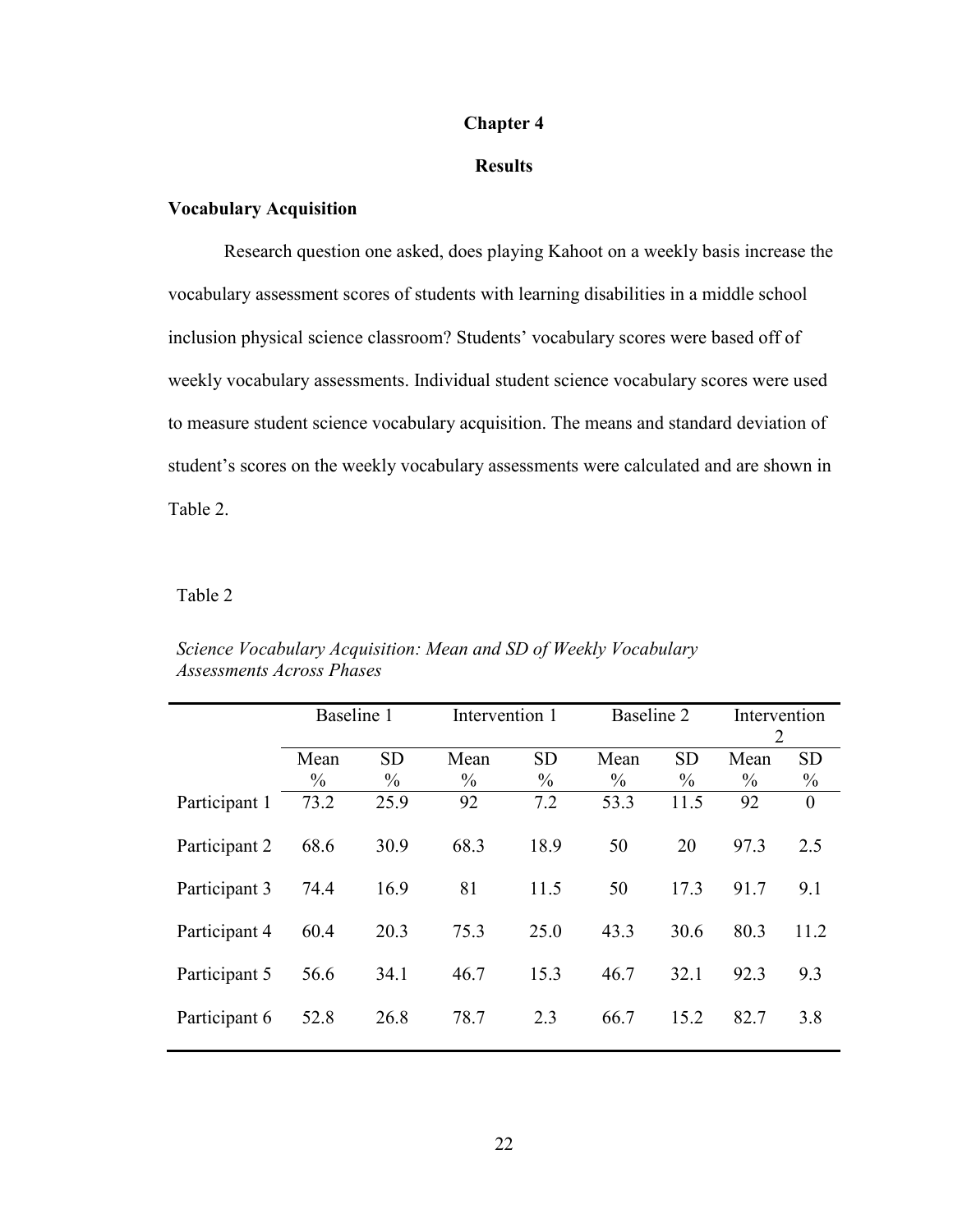#### **Weekly Vocabulary Assessment Scores**

**Participant 1.** During the first baseline, Participant 1's mean score was 73.2. Participant 1's mean score increased to 92 during the first intervention phase. During the second baseline, her mean score fell to 53.3 but rose again during the second intervention phase to 92. Her standard deviation was reduced during both intervention phases. It was reduced from 25.9 to7.2 during the first intervention phase. It was reduced again from 11.5 to 0 during the second intervention phase. Participant 1's weekly science vocabulary assessment data is shown in Figure 2.



*Figure 2.* Weekly Science Vocabulary Assessment Scores Participant 1.

**Participant 2.** During the first baseline, Participant 2's mean score was 68.6. Participant 2's mean score decreased to 68.3 during the first intervention phase. During the second baseline, Participant 2's mean score was 50. His mean score increased to 97.3 during the second intervention phase. Participant 2's standard deviation decreased during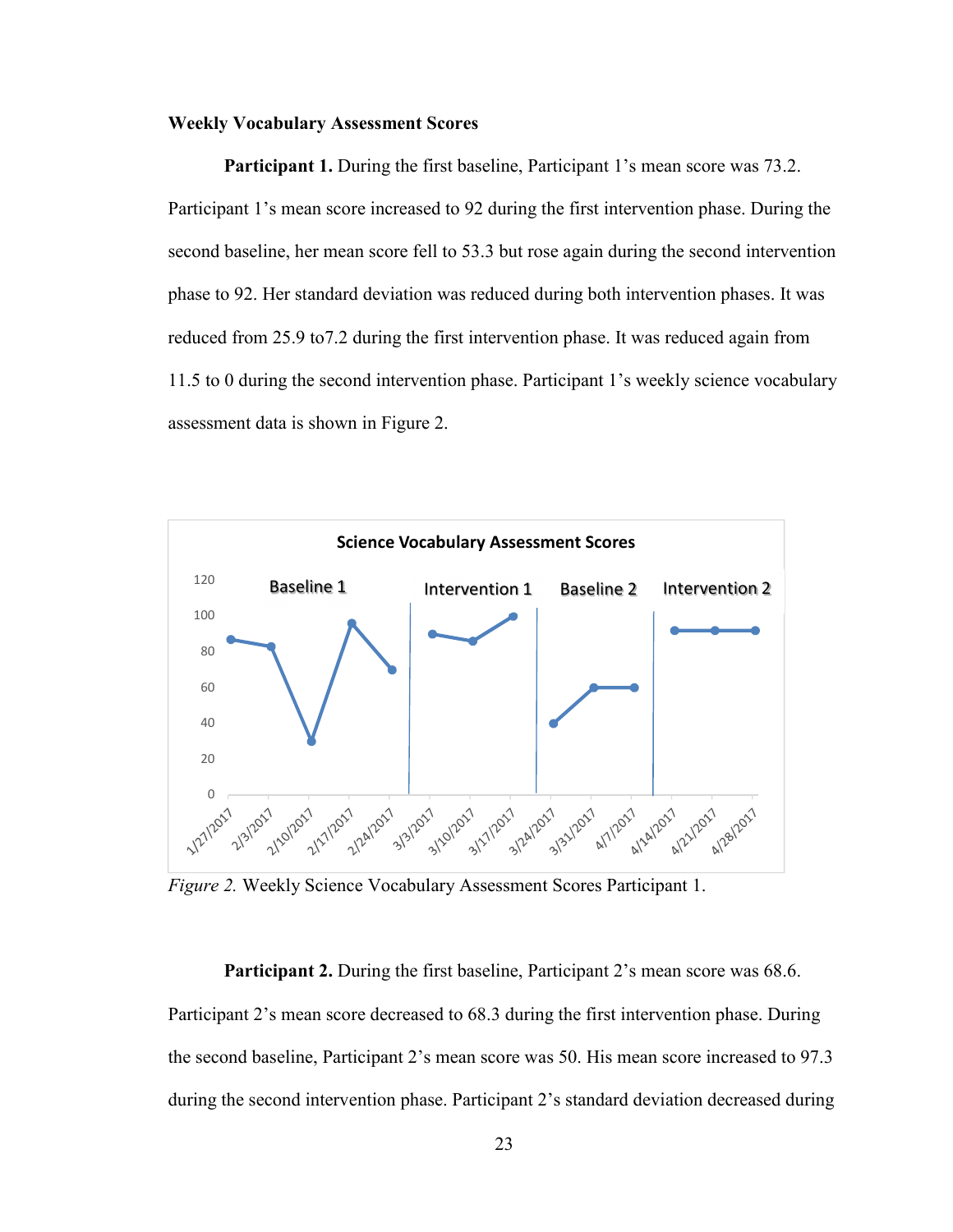both intervention phases. His score decreased from 30.9 during the first baseline phase to 18.9 during the first intervention phase. His standard deviation decreased again from 20 during the second baseline phase to 2.5 during the second intervention phase. Participant 2's weekly science vocabulary assessment data is shown in Figure 3.



*Figure 3.* Weekly Science Vocabulary Assessment Scores Participant 2.

**Participant 3.** During the first baseline, Participant 3's mean score was 74.4. Participant 3's mean score increased to 81 during the first intervention phase. During the second baseline phase, Participant 3's mean score was 50. His mean score increased to 91.7 during the second intervention phase. Participant 3's standard deviation decreased during both intervention phases. It decreased from 16.9 during the first baseline phase to 11.5 during the first intervention phase. The standard deviation decreased from 17.3 during the second baseline phase to 9.1 during the second intervention phase. Participant 3's weekly science vocabulary assessment data is shown in Figure 4.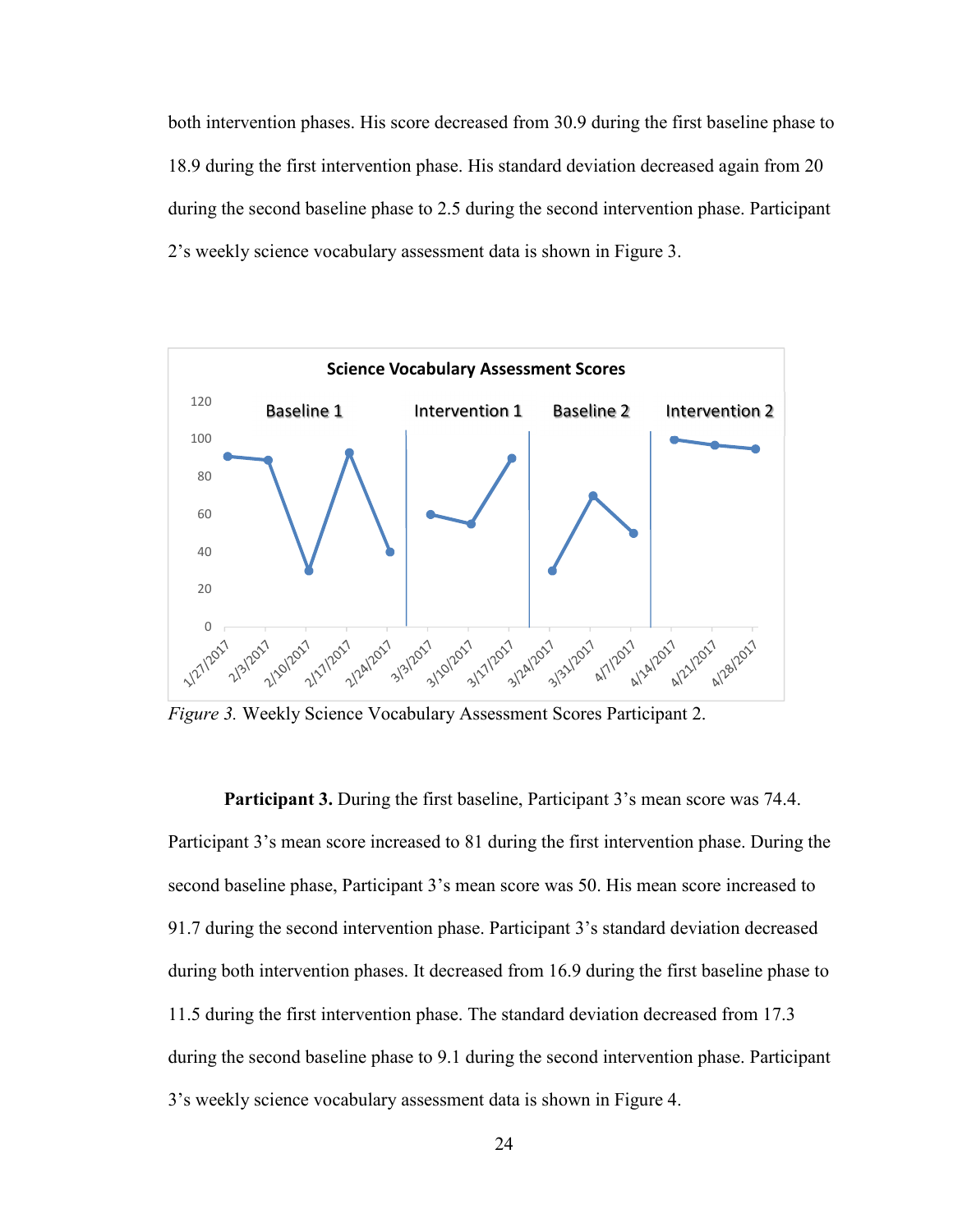

*Figure 4.* Weekly Science Vocabulary Assessment Scores Participant 3.

**Participant 4.** During the first baseline, Participant 4's mean score was 60.4. Participant 4's mean score increased to 75.3 during the first intervention phase. During the second baseline phase, Participant 4's mean score was 43.3. His mean score increase to 80.3 during the second intervention phase. Participant 4's standard deviation increased from 20.3 during the first baseline phase to 25 during the second intervention phase. His standard deviation increased again during the second baseline phase to 30.6. The standard deviation then decreased to 11.2 during the second intervention phase. Participant 4's weekly science vocabulary assessment data is shown in Figure 5.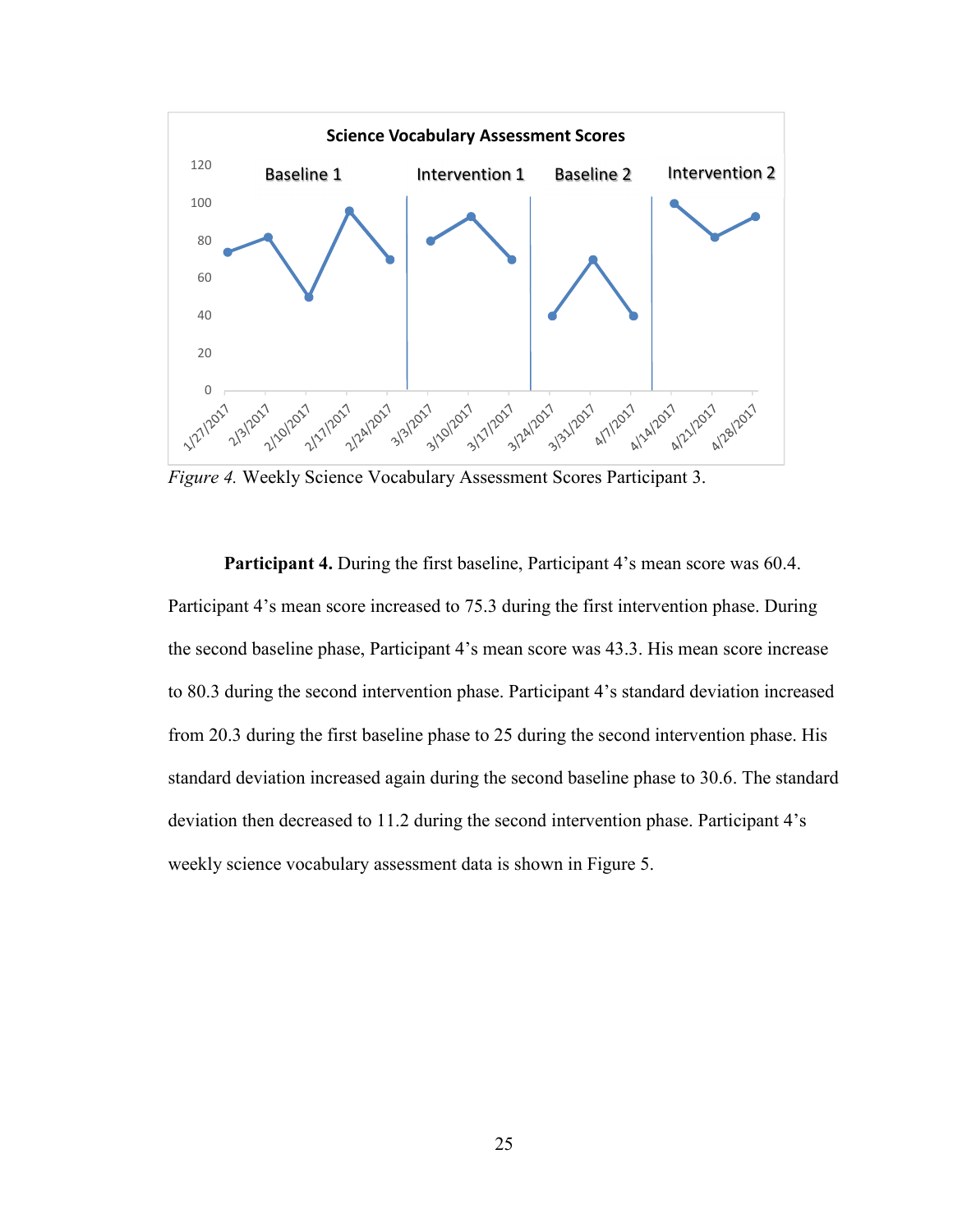

*Figure 5.* Weekly Science Vocabulary Assessment Scores Participant 4.

**Participant 5.** During the first baseline, Participant 5's mean score was 56.6. Participant 5's mean score decreased to 46.7 during the first intervention phase. During the second baseline phase, Participant 5's mean score was 46.7. Her mean score increased to 92.3 during the second intervention phase. Participant 5's standard deviation decreased during both intervention phases. The standard deviation decreased from 34.1 during the first baseline phase to 15.3 during the first intervention phase. The standard deviation decreased from 32.1 during the second baseline phase to 9.3 during the second intervention phase. Participant 5's weekly science vocabulary assessment data is shown in Figure 6.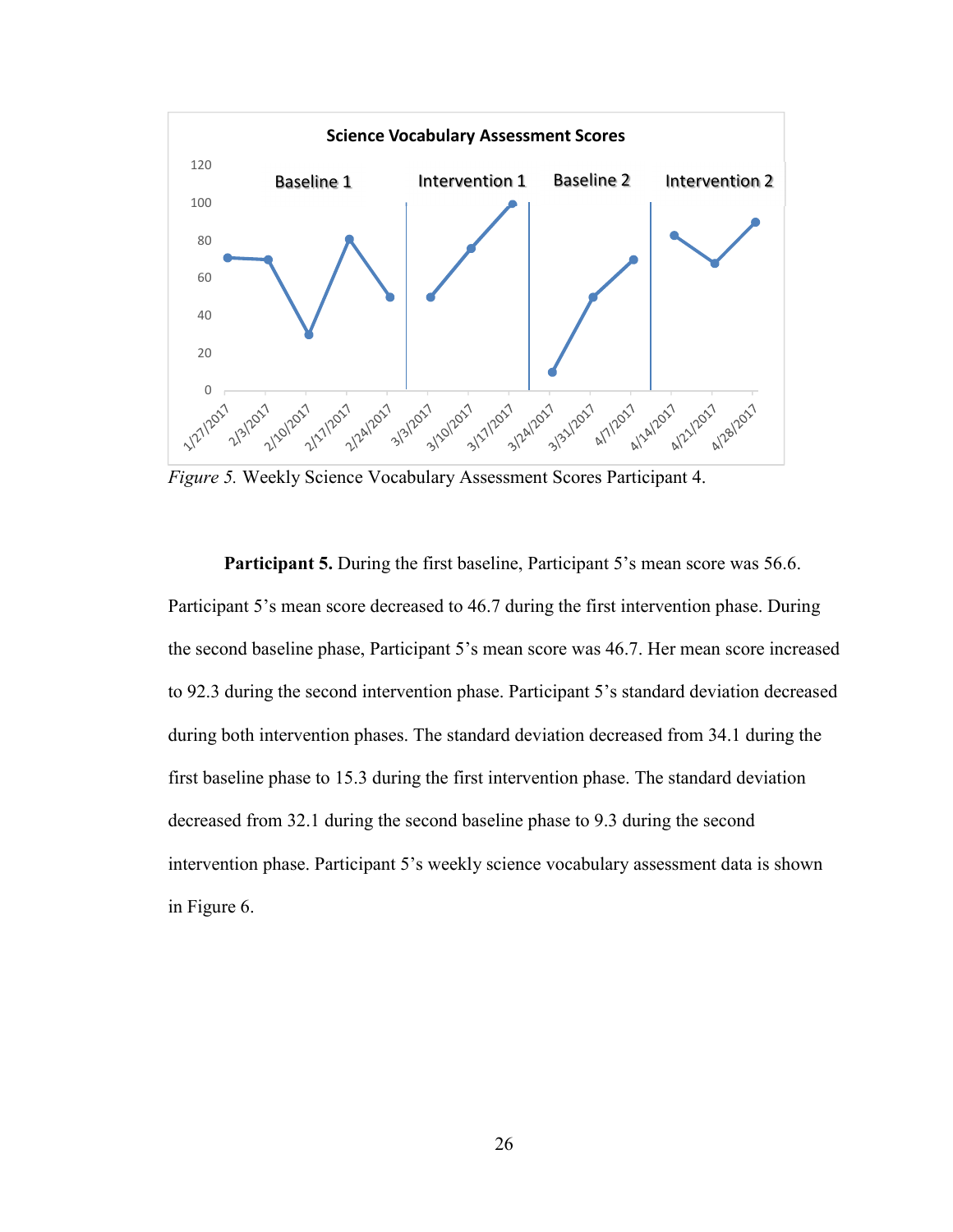

*Figure 6.* Weekly Science Vocabulary Assessment Scores Participant 5.

**Participant 6.** During the first baseline, Participant 6's mean score was 52.8. Participant 6's mean score increased to 78.7 during the first intervention phase. During the second baseline phase, Participant 6's mean score was 66.7. Her mean score increased to 82.7 during the second intervention phase. Participant 6's standard deviation decreased during both intervention phases. The standard deviation decreased from 26.8 during the first baseline phase to 2.3 during the first intervention phase. The standard deviation decreased from 15.2 during the second baseline phase to 3.8 during the second intervention phase. Participant 6's weekly science vocabulary assessment data is shown in Figure 7.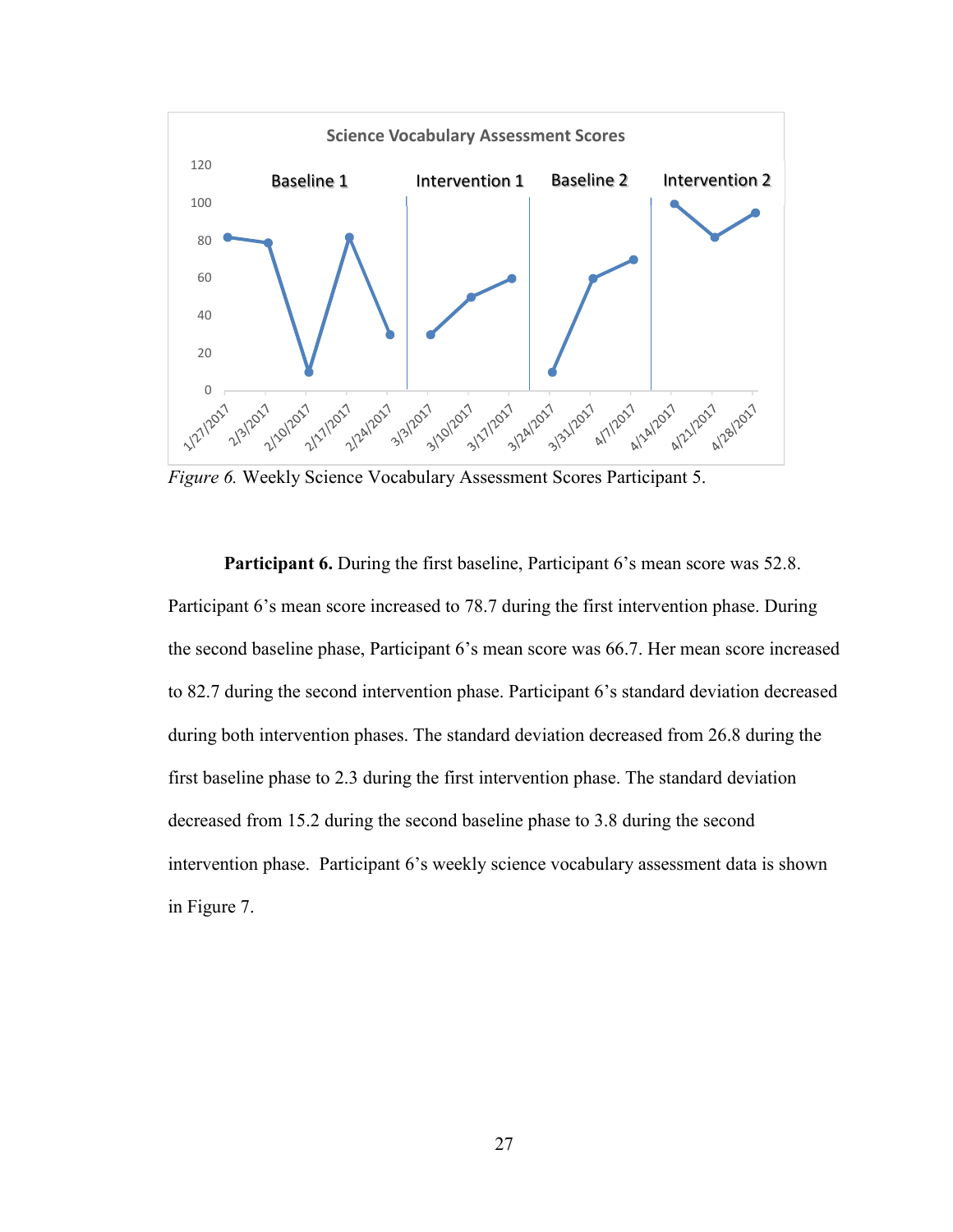

*Figure 7.* Weekly Science Vocabulary Assessment Scores Participant 6.

## **Student Engagement**

 Research question two asked, does playing Kahoot increase the focus and attention of students with learning disabilities in a middle school inclusion physical science classroom? Students were observed at regular five minute intervals during the class. During baseline phases, the number of students on task was recorded at five minute intervals for twenty minutes during vocabulary review. During intervention phases, the number of students on task was recorded for ten minutes before playing Kahoot and for ten minutes while playing Kahoot. Table 3 shows the mean number of students who were on task at each five minute interval.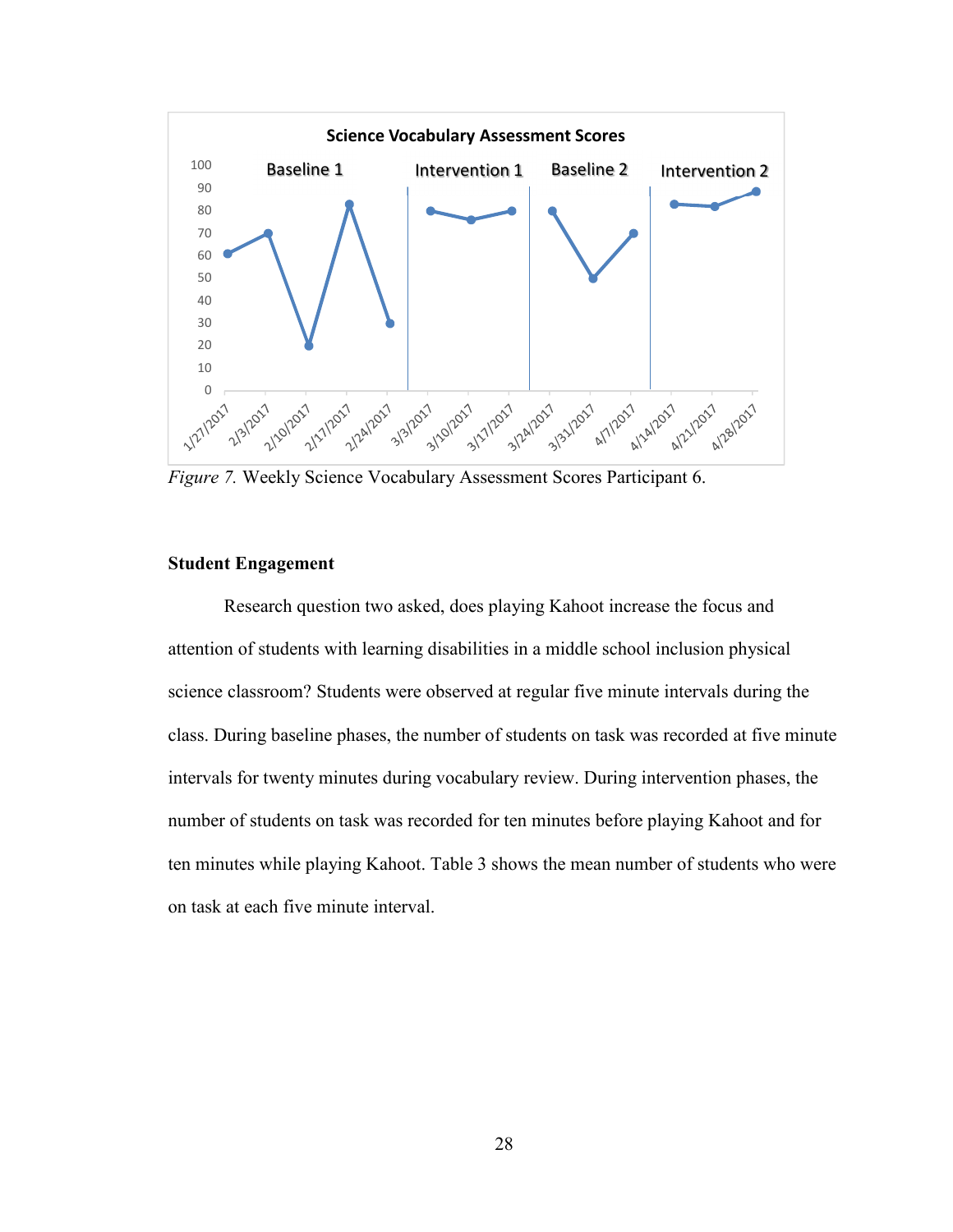#### Table 3

| Baseline 1 |      | Intervention 1 |      | Baseline 2 |               | Intervention 2 |           |
|------------|------|----------------|------|------------|---------------|----------------|-----------|
| Mean       | SD.  | Mean           | SD   | Mean       | SD            | Mean           | <b>SD</b> |
| $\%$       | $\%$ | $\frac{0}{0}$  | $\%$ | $\%$       | $\frac{0}{0}$ | $\frac{0}{0}$  | $\%$      |
|            | .08  |                | 0.86 |            | 0 98          |                | 0.83      |

*Mean and Standard Deviation of Students on Task Before and During Kahoot*

*Note.* Number out of six possible students; Mean of four intervals

 During the first baseline phase, the mean number of students on task was two. During the first intervention phase, the mean number of students on task increased to three. The mean score then stayed at 3 through the second baseline phase and the second intervention phase. This data shows that there was limited variance between baseline and intervention phases. The Standard deviation during the first baseline phase was 1.08 and decreased to 0.86 during the first intervention phase. The standard deviation increased to 0.98 during the second baseline phase. The standard deviation then decreased to 0.83 during the second intervention phase.

 Individual student data for Participant 1 showed Kahoot did increase on task behavior and focus from the baseline phases to the intervention phases. Participant 1's mean on task score was two during the first baseline phase. His mean score then increased to 4 during the first intervention phase. During the second baseline phase, Participant 1's mean on task score decreased to three. The mean on task score increased to four during the second intervention phase. Participant 2's mean on task score increased from two during the first baseline phase to four during the first intervention phase. His mean score decreased to three during the second baseline phase. During the second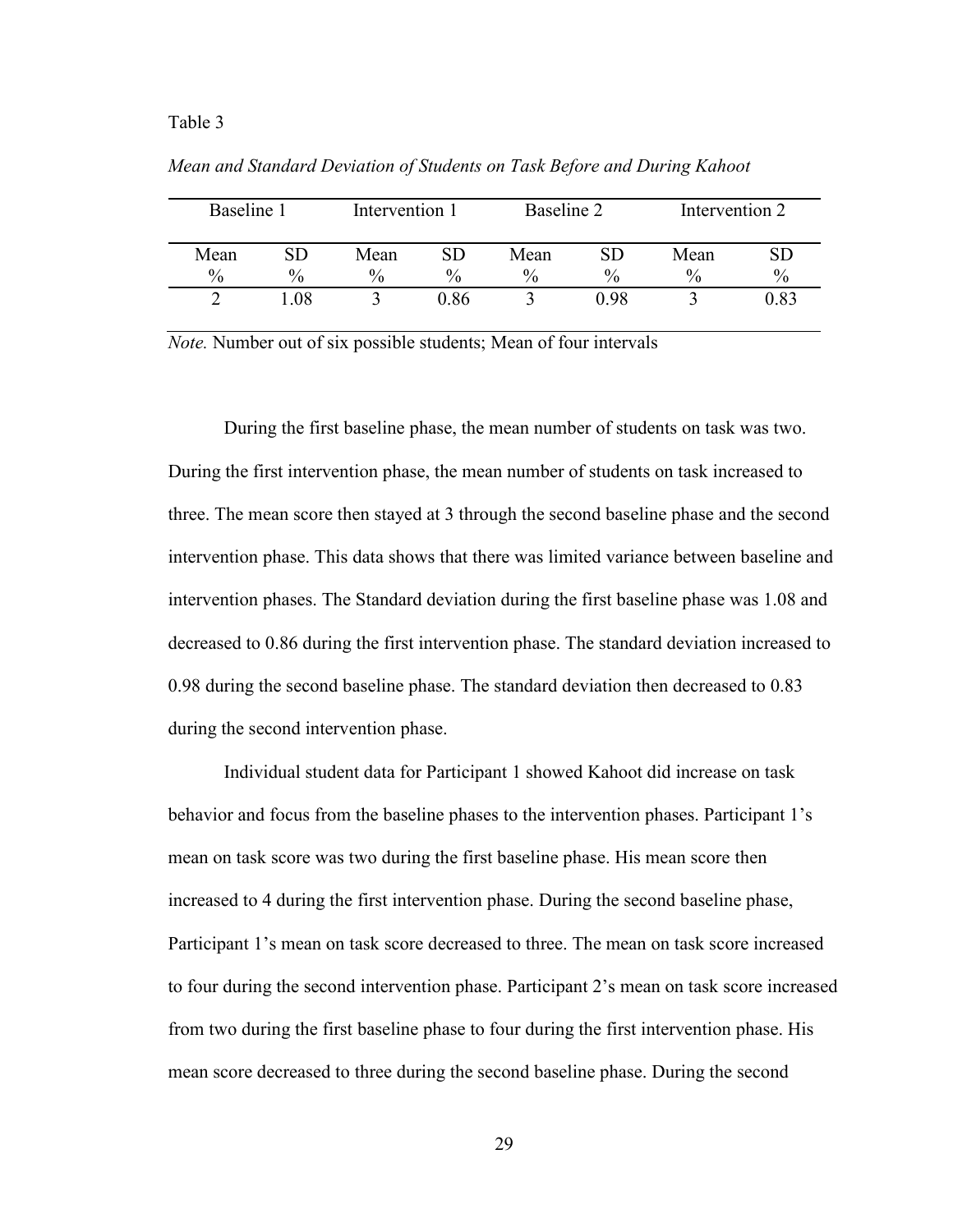intervention phase, his mean score increased to 4. Participant 3's mean on task score stayed constant at three from the first baseline phase to the first intervention phase. His score decreased to two during the second baseline phase and increased to three during the second intervention phase. Participant 4's mean on task score was one during the first baseline phase. His mean on task score increased to two during the first intervention phase and then decreased to one during the second baseline phase. During the second intervention phase, Participant 4's mean on task score increased to two. Participants 5 and 6 both had a mean on task score of two during the first baseline phase. Their mean scores then increased to three during the first intervention phase and stayed constant through the second baseline phase and the second intervention phase. All of the standard deviations across phases were below one except for the first baseline phase for Participants 1 and 2. These low standard deviation scores indicate that all of their on task behavior scores fell close to the mean. Table 4 shows individual mean and standard deviation scores for on task behavior.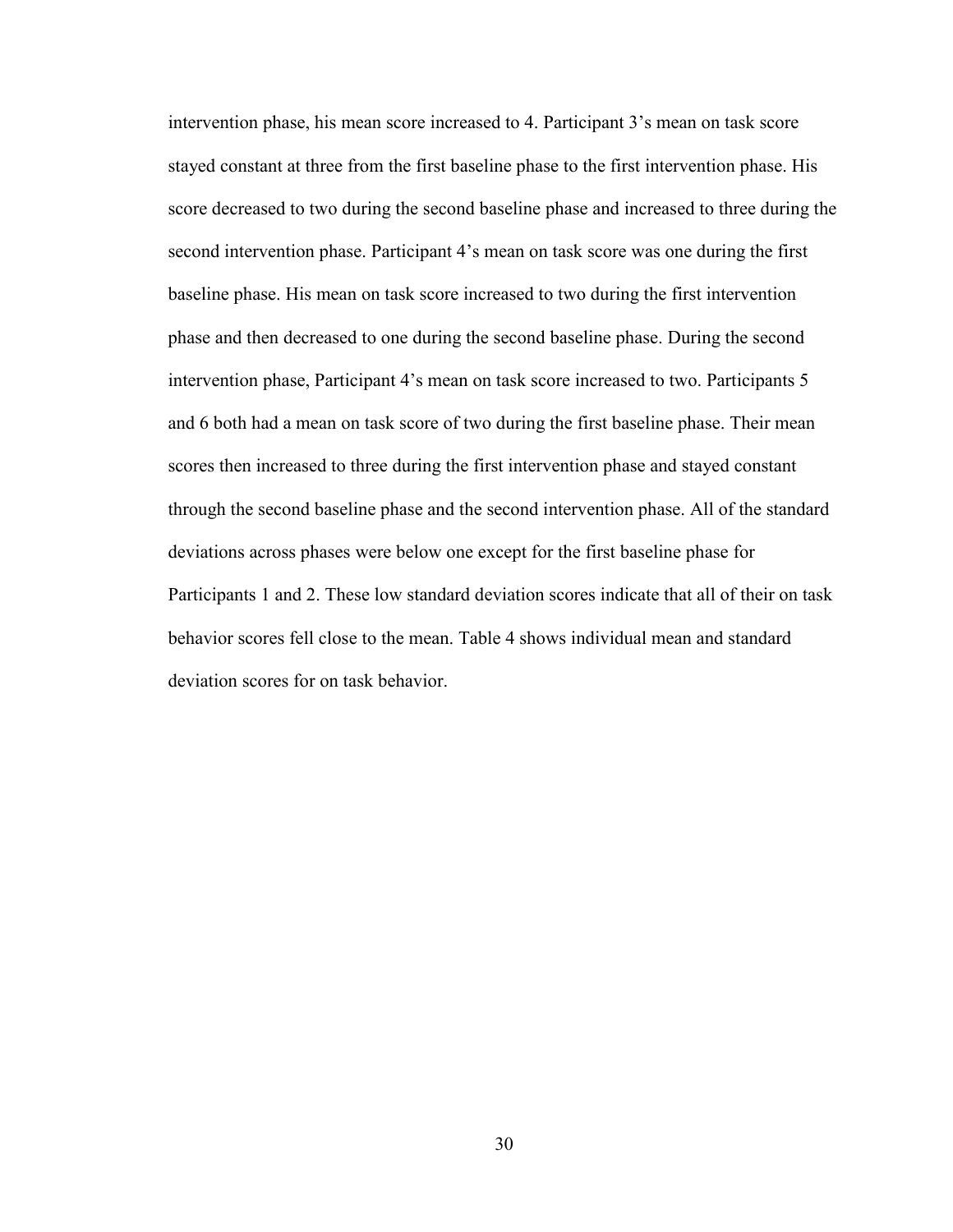## Table 4

## *Mean on Task Tally Data*

|               | Baseline 1            |                   |                       | Intervention 1             |                       | Baseline 2                 |                       | Intervention 2    |  |
|---------------|-----------------------|-------------------|-----------------------|----------------------------|-----------------------|----------------------------|-----------------------|-------------------|--|
|               | Mean<br>$\frac{0}{0}$ | <b>SD</b><br>$\%$ | Mean<br>$\frac{0}{0}$ | <b>SD</b><br>$\frac{0}{0}$ | Mean<br>$\frac{0}{0}$ | <b>SD</b><br>$\frac{0}{0}$ | Mean<br>$\frac{0}{0}$ | <b>SD</b><br>$\%$ |  |
| Participant 1 | 2                     | 1.14              | $\overline{4}$        | 0.58                       | 3                     |                            | $\overline{4}$        | 0.58              |  |
| Participant 2 | 3                     | 0.89              | $\overline{4}$        | 0.58                       | $\overline{4}$        | 0.58                       | $\overline{4}$        | $\boldsymbol{0}$  |  |
| Participant 3 | 3                     | 1.14              | 3                     | 0.58                       | $\overline{2}$        | 1                          | 3                     | 1.15              |  |
| Participant 4 | 1                     | 0.84              | $\overline{2}$        | $\mathbf{1}$               | 1                     | 0.58                       | $\overline{2}$        | 0.58              |  |
| Participant 5 | $\overline{2}$        | 0.55              | 3                     | $\mathbf{1}$               | 3                     | $\boldsymbol{0}$           | 3                     | 1.15              |  |
| Participant 6 | $\overline{2}$        | 0.89              | 3                     | 0.58                       | 3                     | 0.58                       | 3                     | $\boldsymbol{0}$  |  |

*Note.* 4 tallies per class (taken at 5, 10, 15, and 20 minute intervals); possible total = 4

## **Survey Results**

 Research question three asked, are students satisfied with playing Kahoot? The Likert survey was given at the conclusion of the second intervention phase. Results were tallied and calculated into percentages. Table 5 represents the percent of students that responded in each category to each statement at the end of the second intervention phase.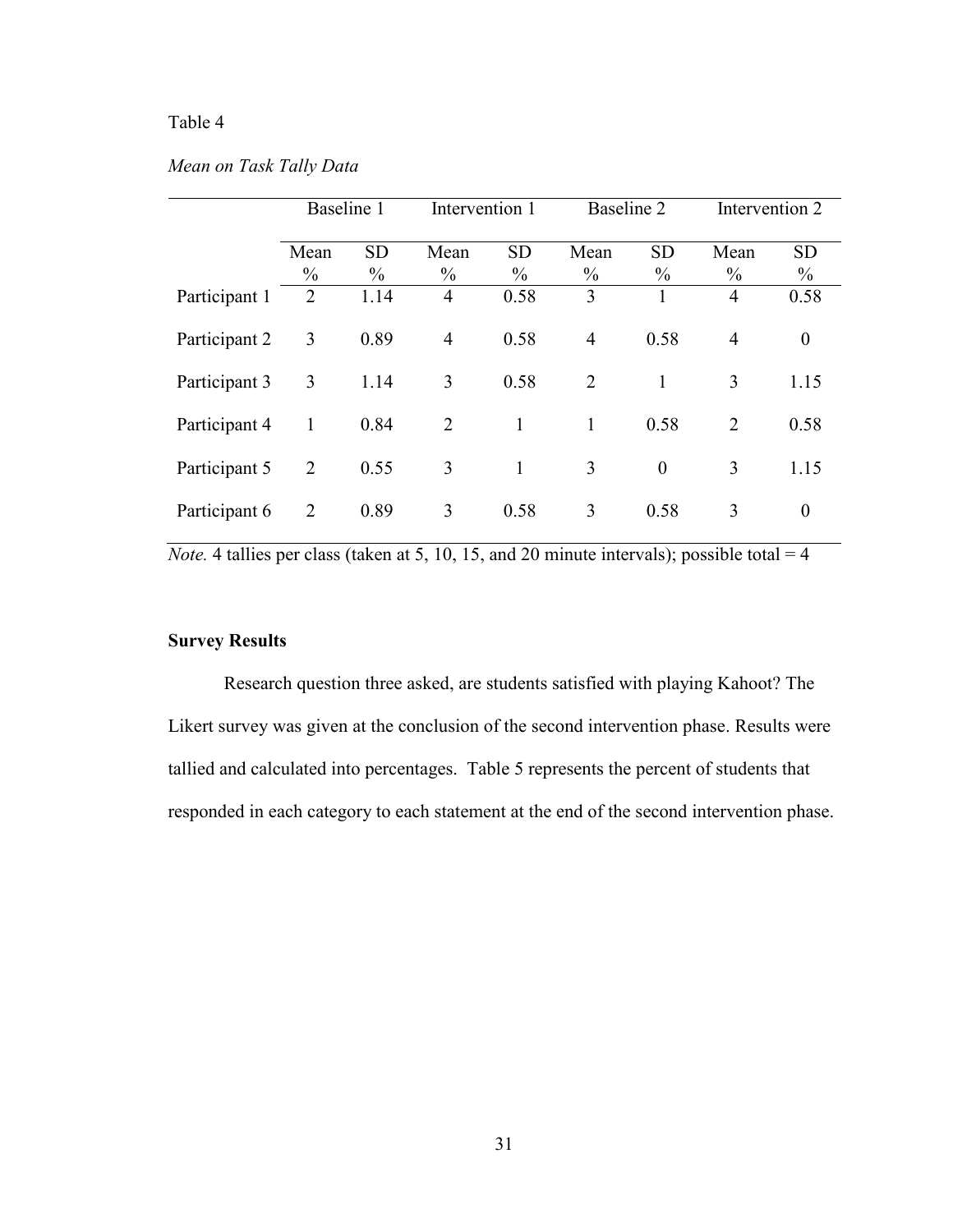## Table 5

L.

## *Student Satisfaction Survey*

| Statements     |                                                                                                | Strongly<br>Agree | Agree            | Undecided        | Disagree         | Strongly<br>Disagree |
|----------------|------------------------------------------------------------------------------------------------|-------------------|------------------|------------------|------------------|----------------------|
|                |                                                                                                | $(\%)$            | $(\%)$           | $(\%)$           | $(\%)$           | $(\%)$               |
| $\mathbf{1}$ . | I found Kahoot<br>easy to use.                                                                 | 92                | 8                | $\boldsymbol{0}$ | $\boldsymbol{0}$ | $\boldsymbol{0}$     |
| 2.             | The Kahoot game<br>kept me on task.                                                            | 50                | 25               | 25               | $\overline{0}$   | $\theta$             |
| $3_{-}$        | I would rather use<br>technology to stay<br>on task.                                           | 42                | 25               | 8                | 25               | $\boldsymbol{0}$     |
| 4.             | The Kahoot game<br>was a distraction.                                                          | 8                 | $\boldsymbol{0}$ | $\boldsymbol{0}$ | 17               | 75                   |
| $5_{-}$        | I would like to use<br>the Kahoot game<br>in other classes or<br>settings to help<br>me study. | 75                | 17               | $\theta$         | $\overline{0}$   | 8                    |
| 6.             | I enjoyed using<br>the game in class.                                                          | 83                | 17               | $\boldsymbol{0}$ | $\boldsymbol{0}$ | $\boldsymbol{0}$     |
| 7.             | I am prepared for<br>tests and quizzes<br>after using<br>Kahoot.                               | 50                | 25               | 17               | $\overline{0}$   | 8                    |
| 8.             | I would like to<br>share this<br>technology with<br>friends and other<br>students.             | 50                | 33               | 8                | $\overline{0}$   | 8                    |

 In terms of student satisfaction with Kahoot, 100% of students indicated they found Kahoot easy to use, and 75% of the students indicated that Kahoot kept them on task. In addition, 92% of the students indicated that they did not think that Kahoot was a distraction to them in class and 67% of students indicated that they prefer to use technology to help them stay on task. In terms of Kahoot use in class, 100% of students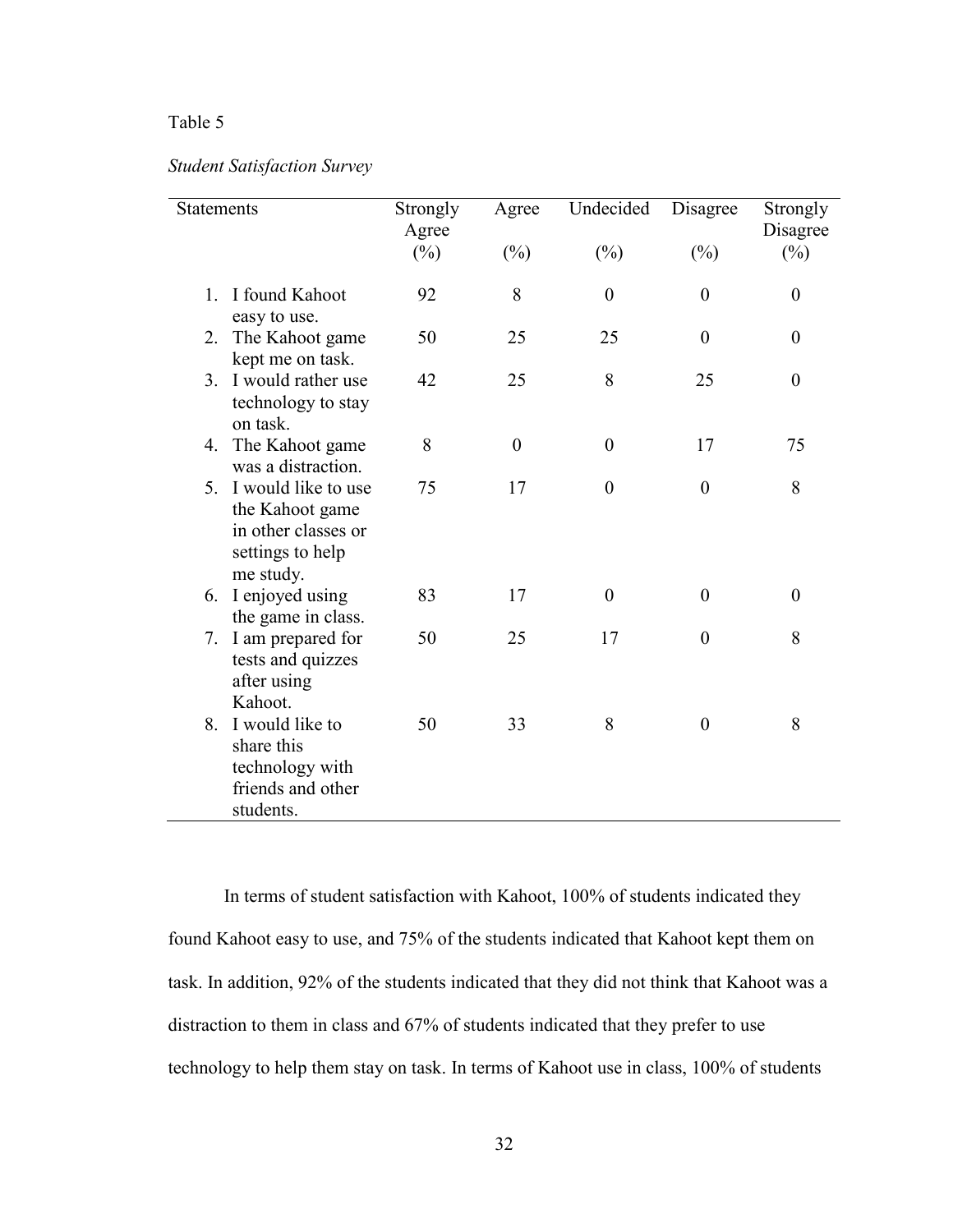indicated that they enjoyed using Kahoot in science class, 92% of students indicated that they would like to use Kahoot in other classes, and 75% of students indicated that they felt Kahoot helped to better prepare them for tests and quizzes. In terms of sharing the technology with others, 83% of students indicated that they would like to share Kahoot with other students.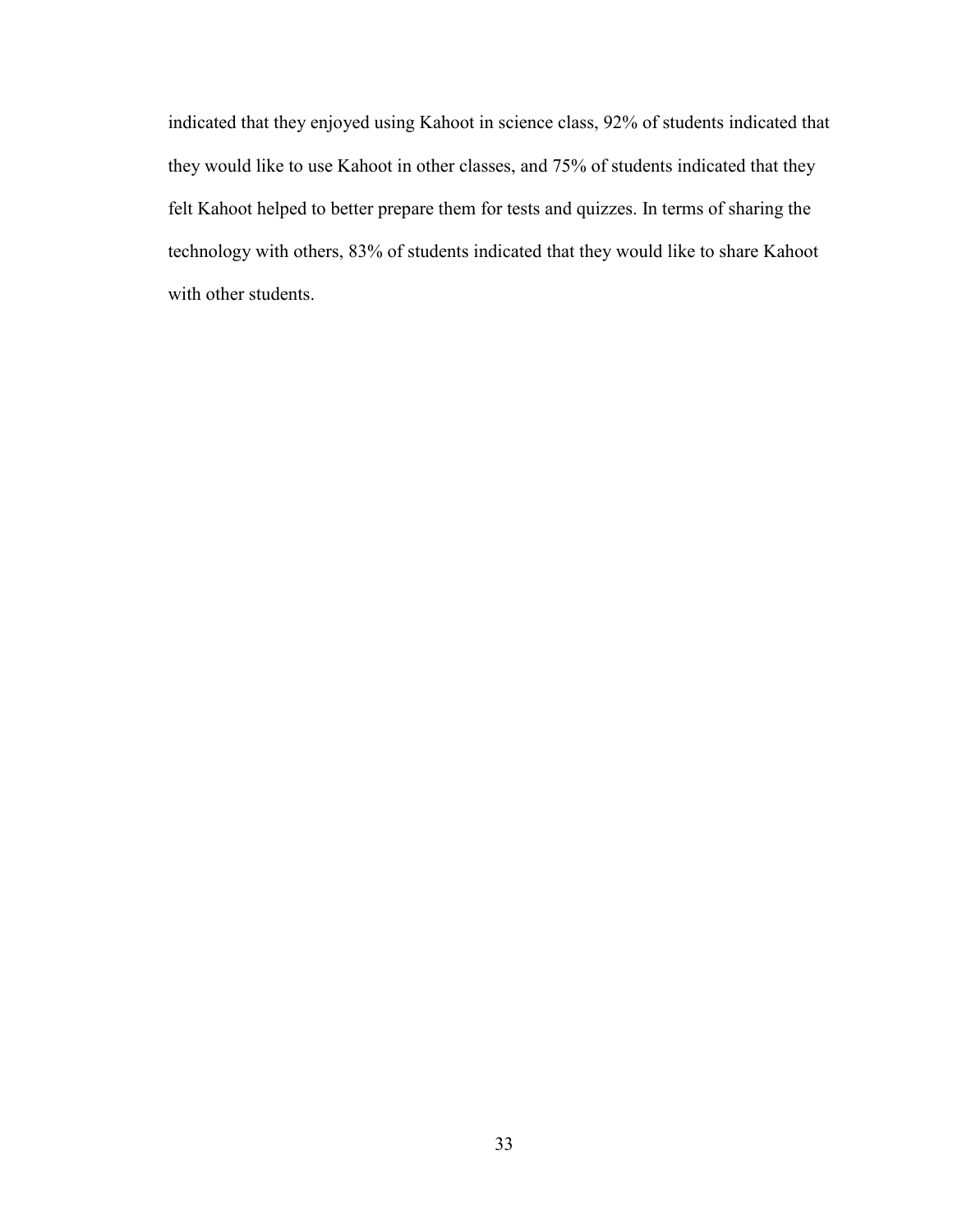### **Chapter 5**

#### **Discussion**

#### **Findings**

 The purpose of this study was to investigate the effectiveness of the online game Kahoot on the science vocabulary acquisition and focus of students with learning disabilities in a middle school inclusion physical science classroom. In terms of science vocabulary, the results of this study show that four of six participants increased their mean vocabulary scores during both intervention phases, and four of six participants increased from the first baseline phase to the first intervention phase. All six of the participants increased their mean vocabulary scores from the second baseline phase to the second intervention phase. Participant 1 showed the greatest increase in mean vocabulary scores from baseline phases to intervention phases. Participant 5 had the smallest increase in mean vocabulary scores from baseline phases to intervention phases due to her score decreasing from the first baseline phase to the first intervention phase. These findings corroborate the findings of Abrams and Walsh (2014), in which students' language acquisition increased with the use of online video games.

 The weekly vocabulary assessment score data reveals trends that occur across all participants. The third assessment during the first baseline phase showed lower assessment scores across all participants. This indicates that the vocabulary used on the assessment may have been more difficult than the vocabulary used on the other assessments. Four out of the five participants show similar decreased scores on the second assessment during the second intervention phase. Participants 3, 4, 5, and 6 all show lower scores on the second assessment during intervention two when compared to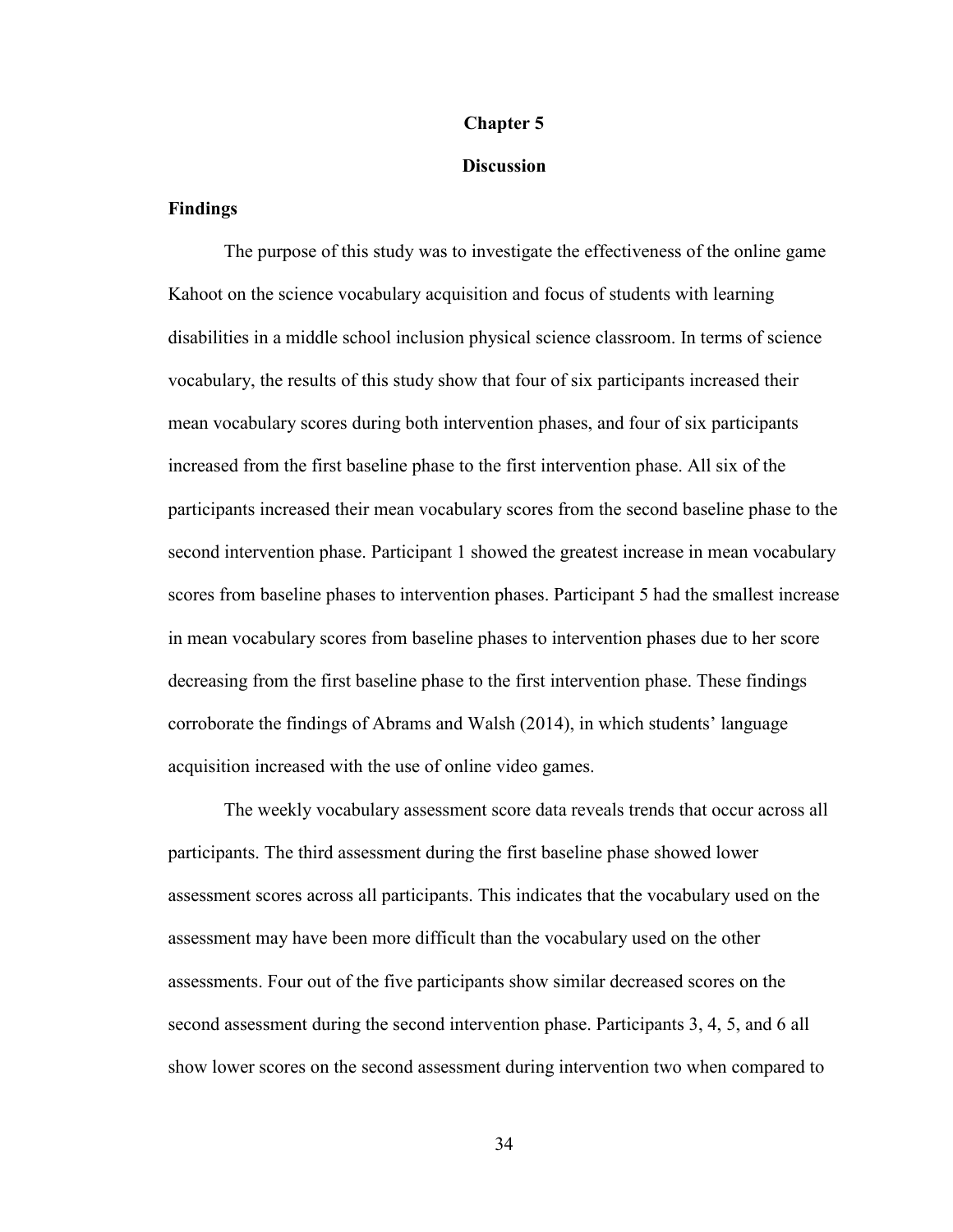the other assessments given over the same intervention phase. Again, this indicates that the difficulty of those vocabulary terms may have been more difficult than on other assessments given. The drop in assessment scores on these two assessments may also have been caused by starting a new unit of study in the physical science class. New units of study bring new concepts and vocabulary terms that may not have been familiar to the students.

 In terms of student focus and on task behavior, the results of this study show that two out of six participants increased their on task behavior from baseline to intervention across all phases. Participants 1 and 4 both increased on task behavior from the first baseline phase to the first intervention phase and again from the second baseline phase to the second intervention phase. Participants 2, 5, and 6 had their on task behavior increase from the first baseline phase to the first intervention phase. Their mean on task behavior then stayed constant across the second baseline phase and second intervention phase. Participant 3's mean on task behavior score stayed constant from the first baseline phase to the first intervention phase. His mean score then decreased during the second baseline phase and increased back to initial mean during the second intervention phase.

 Prior studies have warranted stronger results from using technology to increase student on task behavior (Yip & Kwan, 2006; Abrams & Walsh, 2004; Huang, 2015). One reason for this study obtaining less substantial results in terms of technology use and on task behavior could stem from the district's heavy reliance on technology across subjects and grades. Students in this district are exposed to technology at a very early age and move through the school system using the same technologies as they progress through the school system. This early and prolonged exposure to technology may lessen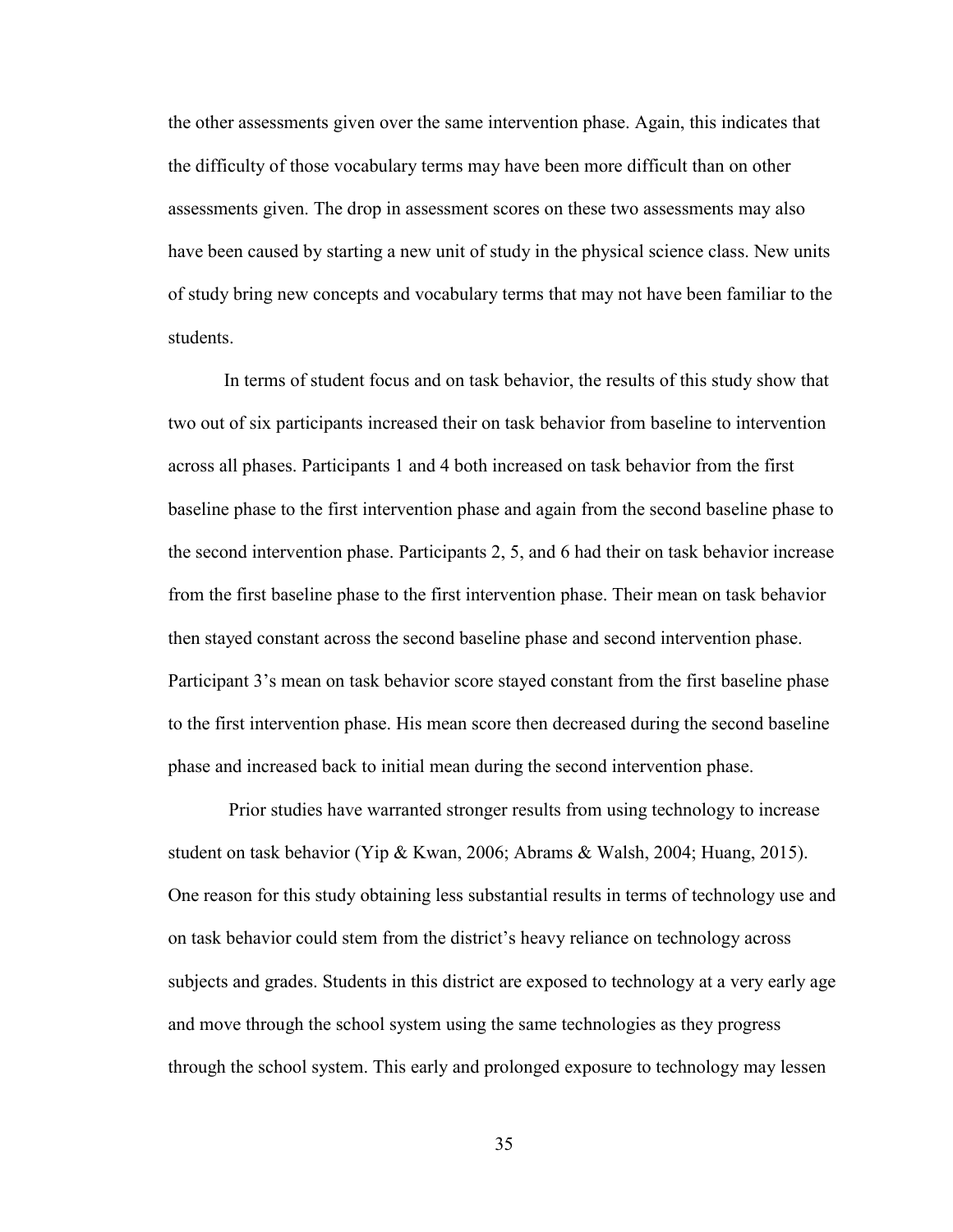the effects it has with on task behavior when compared to other students from districts that do not rely on technology as much.

 In terms of social validity, the participants involved in this study were surveyed at the end of the second intervention phase to assess their satisfaction with playing Kahoot. All of the participants agreed that they found Kahoot easy to use. All of the participants indicated that they enjoyed using Kahoot in class, and 75% of the students indicated that they felt better prepared for tests and quizzes after playing Kahoot. In terms of Kahoot keeping participants on task, 75% of the students indicated that they felt Kahoot kept them on task and 67% of the participants indicated that they prefer to use technology to stay on task over traditional methods of instruction. Similarly, 75% of the students indicated that they strongly disagreed that Kahoot was a distraction in class. These results reflect the results of the mean on task behavior scores that are shown in Table 4. In terms of sharing Kahoot with their peers, 83% of the participants indicated that they would like to share Kahoot with their friends and other students.

#### **Limitations**

 The results of this study may have been different if Kahoot had been first introduced to the students when the study began. The participants frequently used Kahoot in physical science since September to reinforce concepts and introduce ideas as well as vocabulary. When the study began at the end of January, all of the participants were already familiar with the online game and how it is used in physical science class. The school district also relies heavily on technology use in the classroom and so all of the participants were using Kahoot in other classes at the same time this study was being conducted.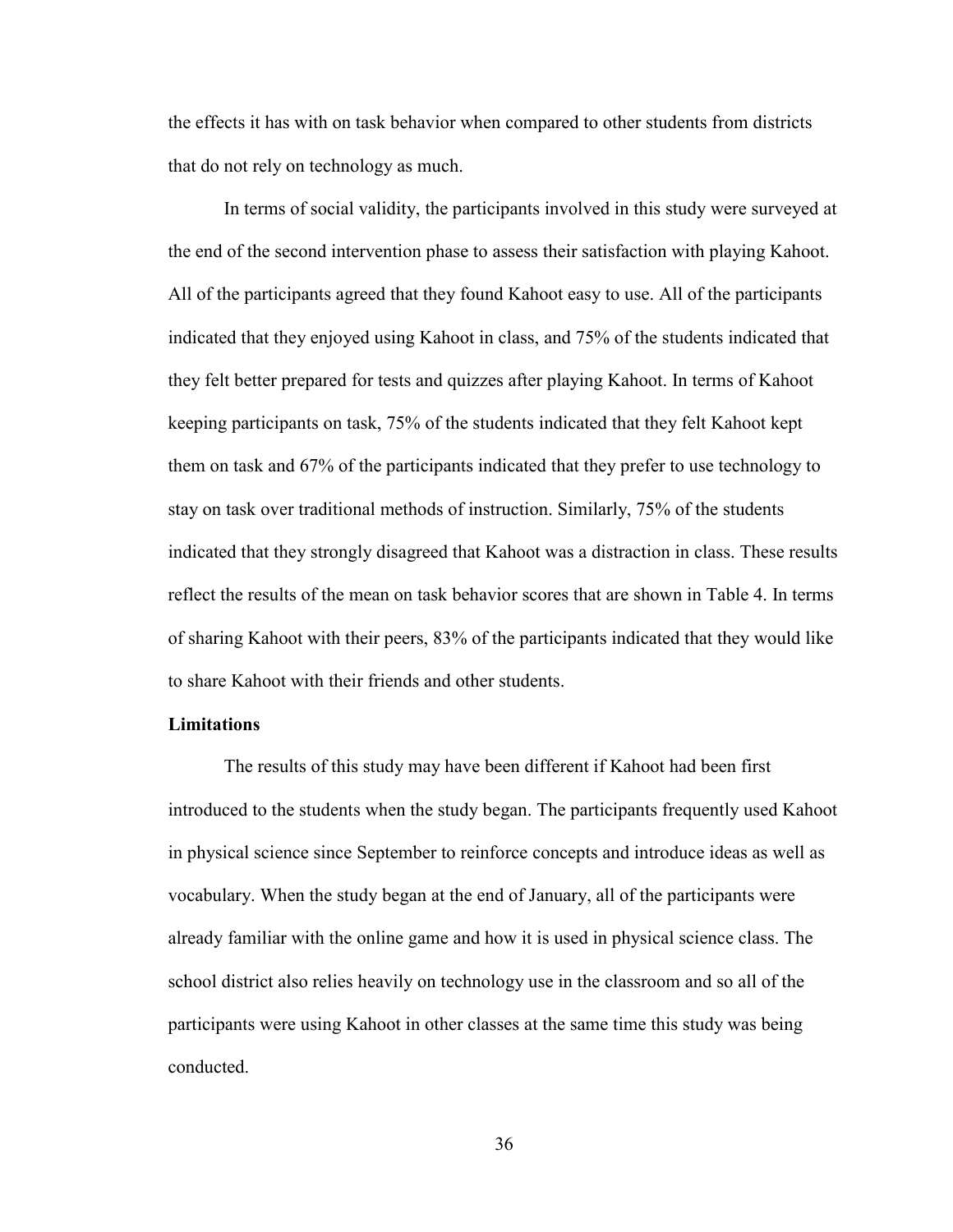Another limitation of this study was the time frame in which it was conducted. This study was a master's thesis conducted during the spring semester. The time between university IRB approval and the end of the semester was limited and as a result, each phase of the study after the initial baseline phase was limited to three weeks. Results may have differed if each phase was an equal length to collect an equal number of data points across all phases.

 Finally, a limitation inherent to single subject design is small sample size. This study was conducted with six participants. Due to the small number of participants in this study, the results cannot be generalized to the entire population of special education students, and additional research with a larger sample size is warranted.

#### **Implications**

 Despite the limitations of this study, the data suggests that using Kahoot with students who have a learning disability in a middle school physical science classroom increases vocabulary acquisition. This data reinforces previous studies (Yip & Kwan, 2006; Abrams & Walsh, 2014) that suggest using online games for vocabulary instruction increases student vocabulary assessment scores. These results have positive implications for using technology in the classroom for instructional purposes. As technology continues to advance and its use in the classroom continues to grow, this study as well as other studies completed (Yip & Kwan, 2006; Abrams & Walsh, 2014; Huang, 2015; Wang, 2015) indicate that using online games for instructional purposes has positive implications for students' academic success.

 The data also suggests that most students enjoy playing Kahoot, find it easy to use, and feel as though they are better prepared for class assessments after playing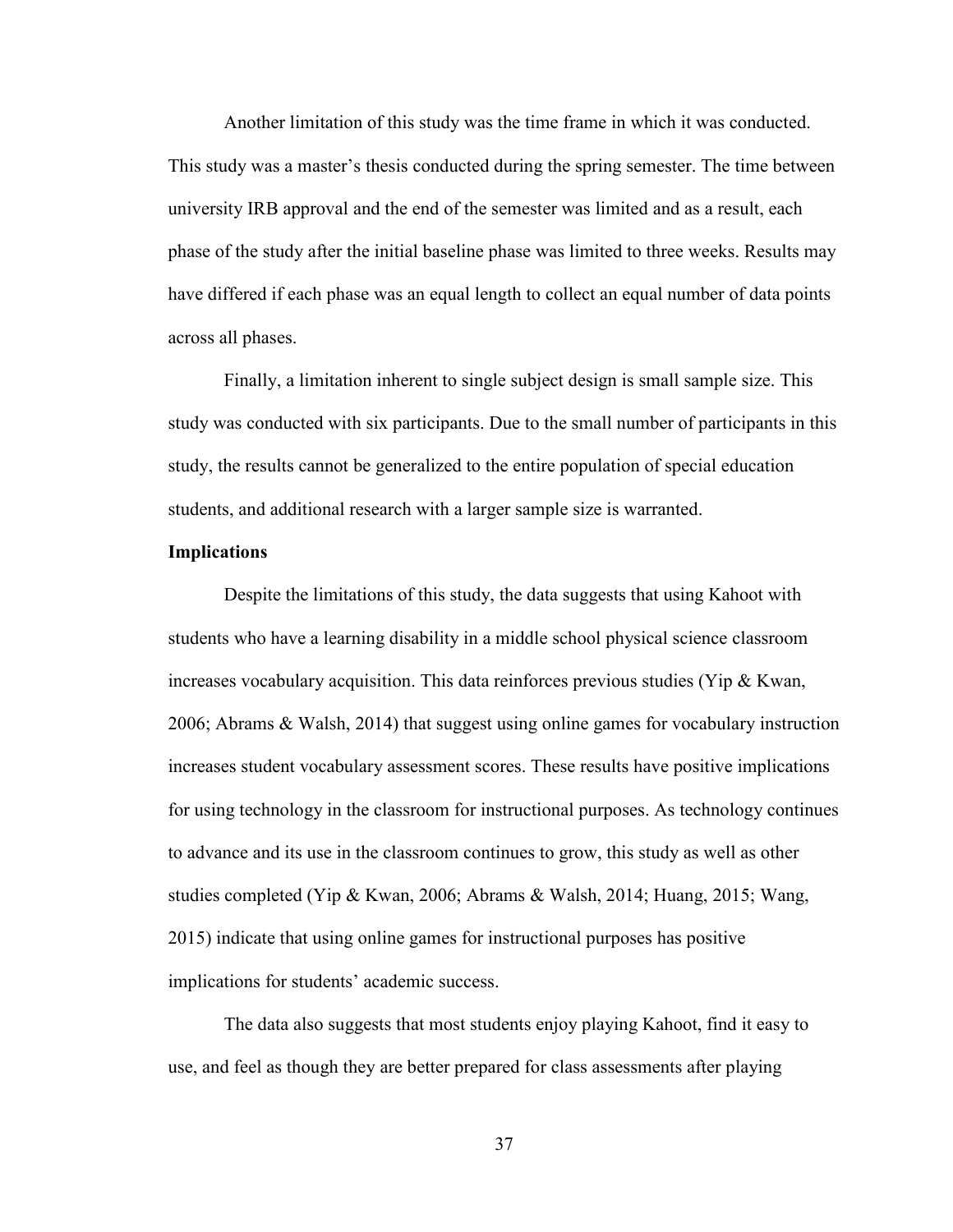Kahoot. This data corroborates the findings of Wang (2015). In that study 75% of the students surveyed after the intervention indicated that they felt they learned something from playing Kahoot and 57% said that they would like to continue to play Kahoot (Wang, 2015).

#### **Conclusion**

 This study was encouraging as it shows the positive effect that playing Kahoot has on science language acquisition in students with learning disabilities. It also showed that Playing Kahoot in class does have some positive effects on keeping students focused and increasing on task behavior. The results of the student satisfaction survey were positive and showed that the students enjoyed playing Kahoot as well as found it beneficial to their assessment preparedness. While this study demonstrates the positive effects that Kahoot has on science vocabulary acquisition in students with learning disabilities, further studies are recommended to be conducted with a larger number of participants, and over a greater time period to further the research on Kahoot and vocabulary acquisition.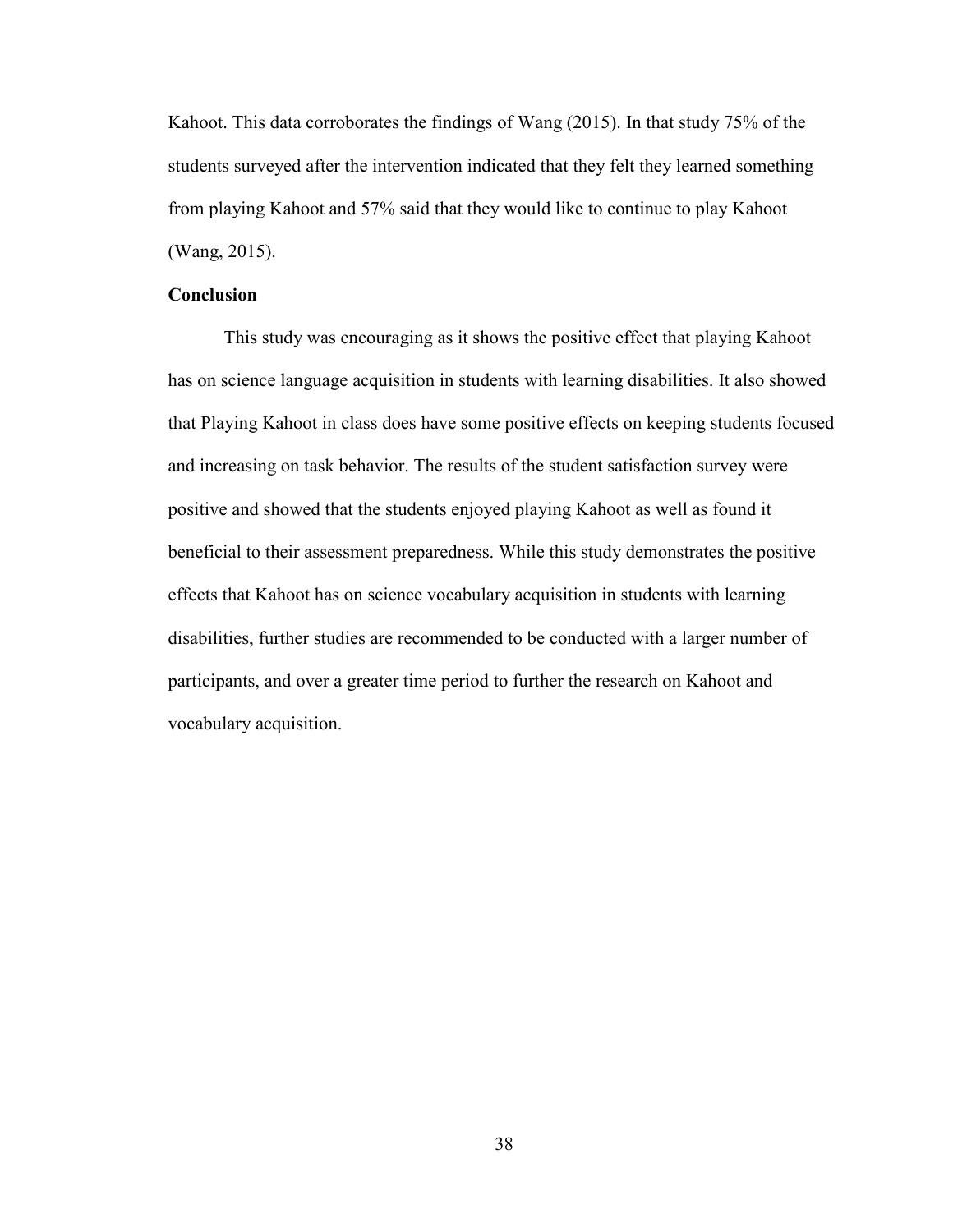#### **References**

- Abrams, S.S. & Walsh, S. (2014). Gamified vocabulary: Online resources and enriched language learning. *Journal of Adolescent & Adult Literacy, 58*(1), 49–58. doi: 10.1002/jaal.315
- Aronin, S., & Israel, M. (2013). Overview of the special issue. *Teaching Exceptional Children, 45*(4), 7.
- Beach, K. D., Sanchez, V., Flynn, L. J., & O'Connor, R. E. (2015). Teaching academic vocabulary to adolescents with learning disabilities. *Teaching Exceptional Children, 48*(1), 36-44. doi: 10.1177/0040059915594783
- Carrier, S. J. (2013). Elementary preservice teachers' science vocabulary: Knowledge and application. *Journal of Science Teacher Education, 24*(2), 405-425.
- Cohen, M. T. (2012). Strengthening science vocabulary through the use of imagery interventions with college students. *Creative Education, 3*(7), 1251-1258. doi: 10.4236/ce.2012.37184
- Dalton, B., & Grisham, D. L. (2011). eVoc strategies: 10 ways to use technology to build vocabulary. *The Reading Teacher, 64*(5), 306-317. doi: 10.1598/RT.64.5.1
- Dellos, R. (2015). Kahoot! A digital game resource for learning. *Instructional Technology*, 49.
- Fitzgerald, N. S. (2009, January 1). Exploring the Effects of Online Instruction on Reading Comprehension Achievement of Students with Learning Disabilities. ProQuest LLC,
- Grumbine, R., & Alden, P. B. (2006). Teaching science to students with learning disabilities. *Science Teacher, 73*(3), 26-31.
- Harris, A. M., & Cancelli, A. A. (1993). Academic engagement of students with learning disabilities in mainstream classrooms: Challenging conventional wisdom. *Journal of Educational & Psychological Consultation, 4*(4), 385.
- Huang, S. (2015; 2014). Mixed-method research on learning vocabulary through technology reveals vocabulary growth in second-grade students. *Reading Psychology, 36*(1), 1-30. doi: 10.1080/02702711.2013.808723
- Hung, H., & Yuen, S. C. (2010). Educational use of social networking technology in higher education. *Teaching in Higher Education, 15*(6), 703-714.
- Jackson, J., & Narvaez, R. (2013). Interactive Word Walls. *Science and Children, 51*(1), 42-49.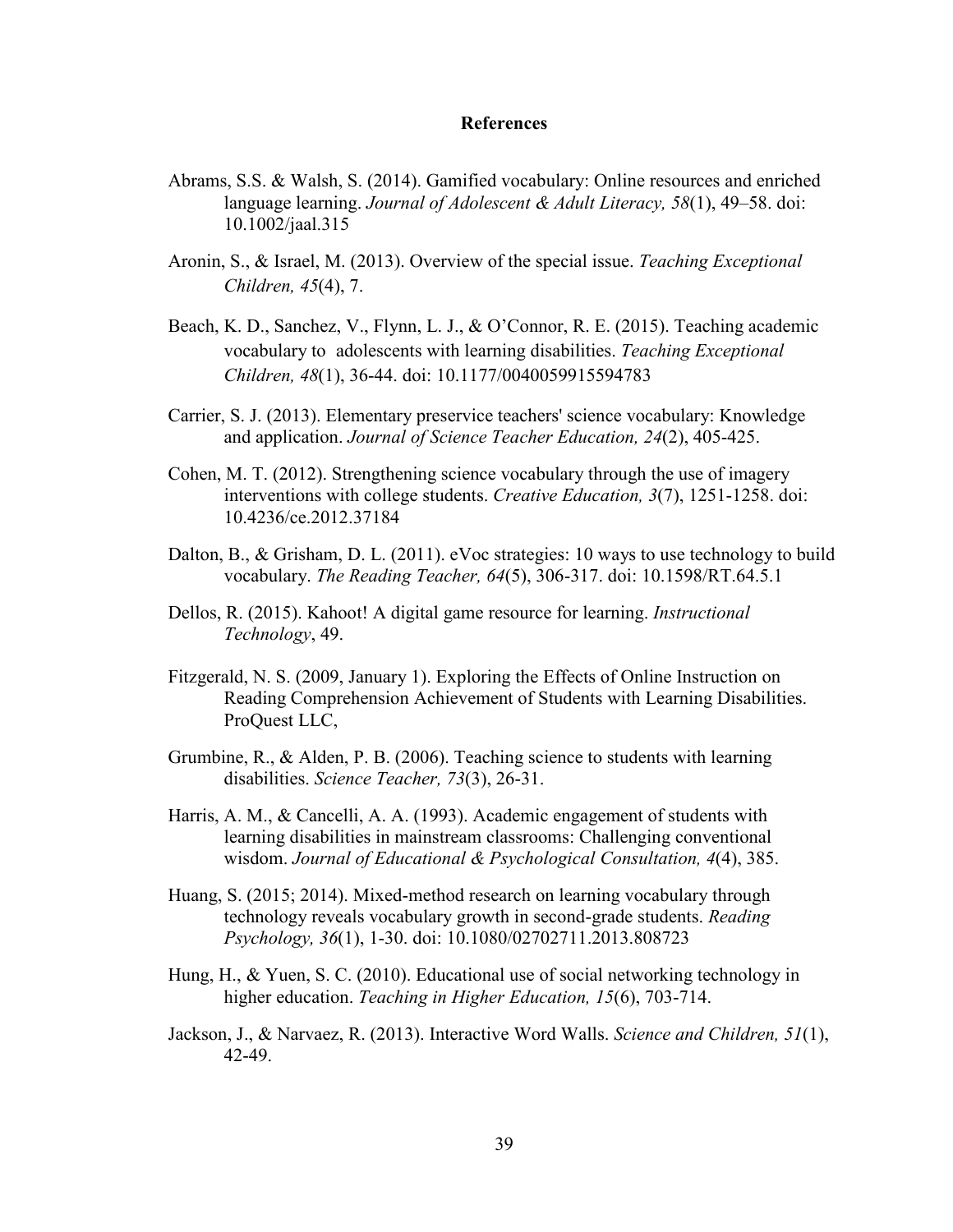- Johns, K. (2015). Engaging and Assessing Students with Technology: A Review of Kahoot!. *Delta Kappa Gamma Bulletin*, *81*(4), 89.
- Kaldenberg, E. R., Watt, S. J., & Therrien, W. J. (2015). Reading instruction in science for students with learning disabilities. *Learning Disability Quarterly, 38*(3), 160- 173.
- Kapuler, D. (2015). Top 100 Sites and Apps of 2014. *Tech & Learning*, *35*(6), 14-16.
- Kennedy, M. J., Deshler, D. D., & Lloyd, J. W. (2015). Effects of multimedia vocabulary instruction on adolescents with learning disabilities. *Journal of Learning Disabilities, 48*(1), 22-38.
- Marino, M. T., Gotch, C. M., Israel, M., Vasquez, E., Basham, J. D., & Becht, K. (2014). UDL in the middle school science classroom: Can video games and alternative text heighten engagement and learning for students with learning disabilities? *Learning Disability Quarterly, 37*(2), 87-99. doi: 10.1177/0731948713503963
- Mason, L. H., & Hedin, L. R. (2011). Reading science text: Challenges for students with learning disabilities and considerations for teachers. *Learning Disabilities Research & Practice, 26*(4), 214-222.
- Mineo, B. A., Ziegler, W., Gill, S., & Salkin, D. (2009). Engagement with electronic screen media among students with autism spectrum disorders. *Journal of & Developmental Disorders*, 39(1), 172-187. doi: 10.1007/s10803-008-0616-0
- Noemí, P., & Máximo, S. H. (2014). Educational games for learning. *Universal Journal Of Educational Research, 2*(3), 230-238.
- Scafidi-Iannone, R. (2012). *A classroom research study on strategies to promote vocabulary retention in the LOTE classroom* (Order No. 3552411). Retrieved from ProQuest Dissertations & Theses Global. (1312339723).
- Seifert, K., & Espin, C. (2012). Improving reading of science text for secondary students with learning disabilities: Effects of text reading, vocabulary learning, and combined approaches to instruction. *Learning Disability Quarterly, 35*(4), 236-247. doi: 10.1177/0731948712444275
- Sharma, S. A., & Unger, S. Employing Web 2.0 Technologies to Support Students' Academic Vocabulary Acquisition.
- Shook, A. C., Hazelkorn, M., & Lozano, E. R. (2011). Science vocabulary for all. *Science Teacher*, *78*(3), 45-49.
- Siegle, D. (2015). Technology: Learning can be fun and games. *Gifted Child Today, 38*(3), 192.